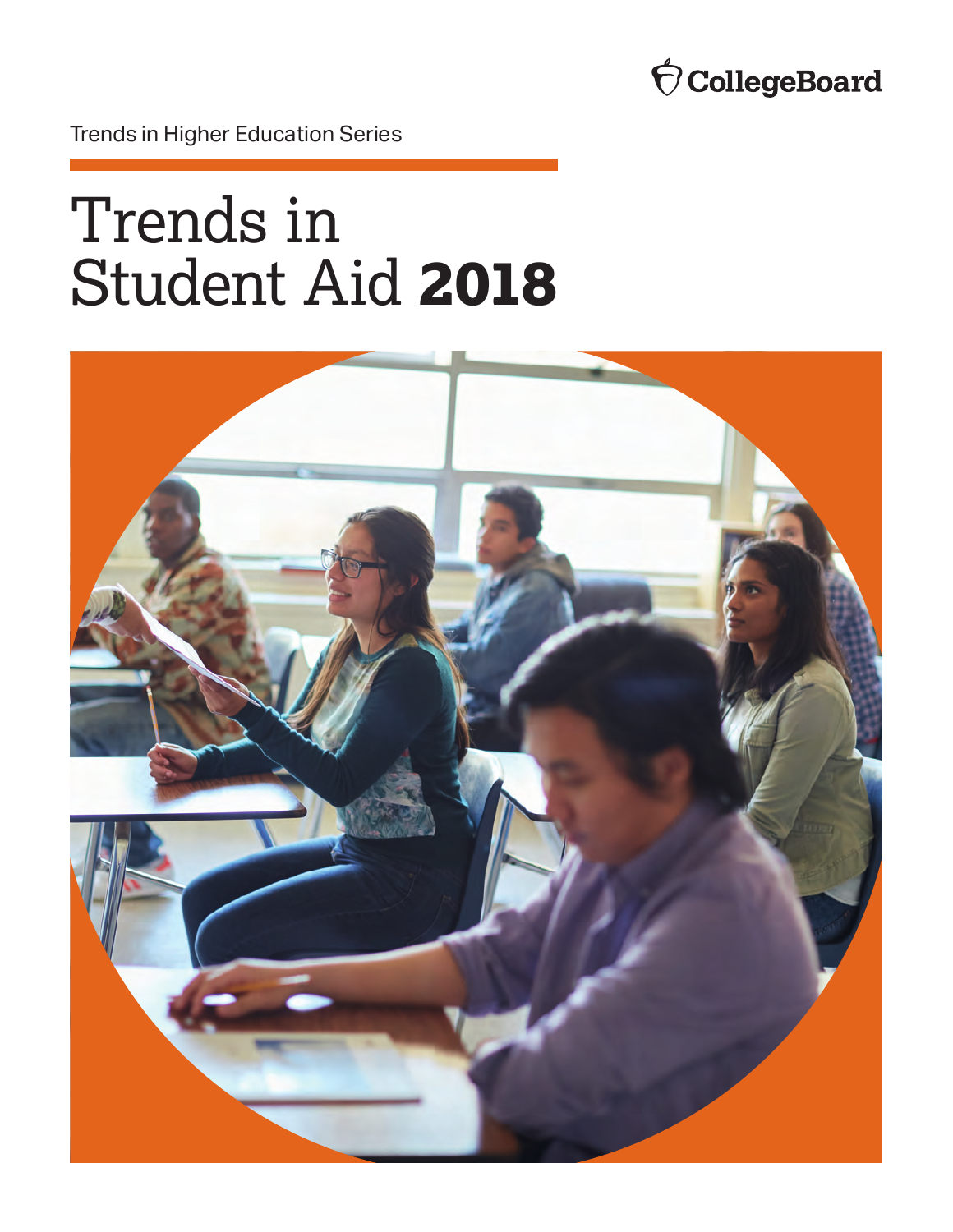

**See the Trends in Higher Education website at [trends.collegeboard.org](http://trends.collegeboard.org) for figures and tables in this report and for more information and data.** 

### **About the College Board**

The College Board is a mission-driven not-for-profit organization that connects students to college success and opportunity. Founded in 1900, the College Board was created to expand access to higher education. Today, the membership association is made up of over 6,000 of the world's leading educational institutions and is dedicated to promoting excellence and equity in education. Each year, the College Board helps more than seven million students prepare for a successful transition to college through programs and services in college readiness and college success—including the SAT® and the Advanced Placement Program® . The organization also serves the education community through research and advocacy on behalf of students, educators, and schools. For further information, visit **[www.collegeboard.org](http://www.collegeboard.org)**.

### **Trends in Higher Education**

Pricing and Trends in Student Aid reports and the Education Pays series, along with The Trends in Higher Education publications include the annual *Trends in College Pricing* and *Trends in Student Aid* reports and the *Education Pays* series, along with other research reports and topical analysis briefs. These reports are designed to provide a foundation of evidence to strengthen policy discussions and decisions.

*The tables supporting all of the graphs in this report, a PDF version of the report, and a PowerPoint file containing individual slides for all of the graphs are available on our website* **[trends.collegeboard.org](http://trends.collegeboard.org)**.

*Please feel free to cite or reproduce the data in this report for noncommercial purposes with proper attribution.* 

For inquiries or requesting hard copies, please contact: **[trends@collegeboard.org](mailto:trends@collegeboard.org)**.

© 2018 The College Board. College Board, Advanced Placement Program, SAT, and the acorn logo are registered trademarks of the College Board. All other marks are the property of their respective owners. Visit the College Board on the web: **[collegeboard.org](http://collegeboard.org)**.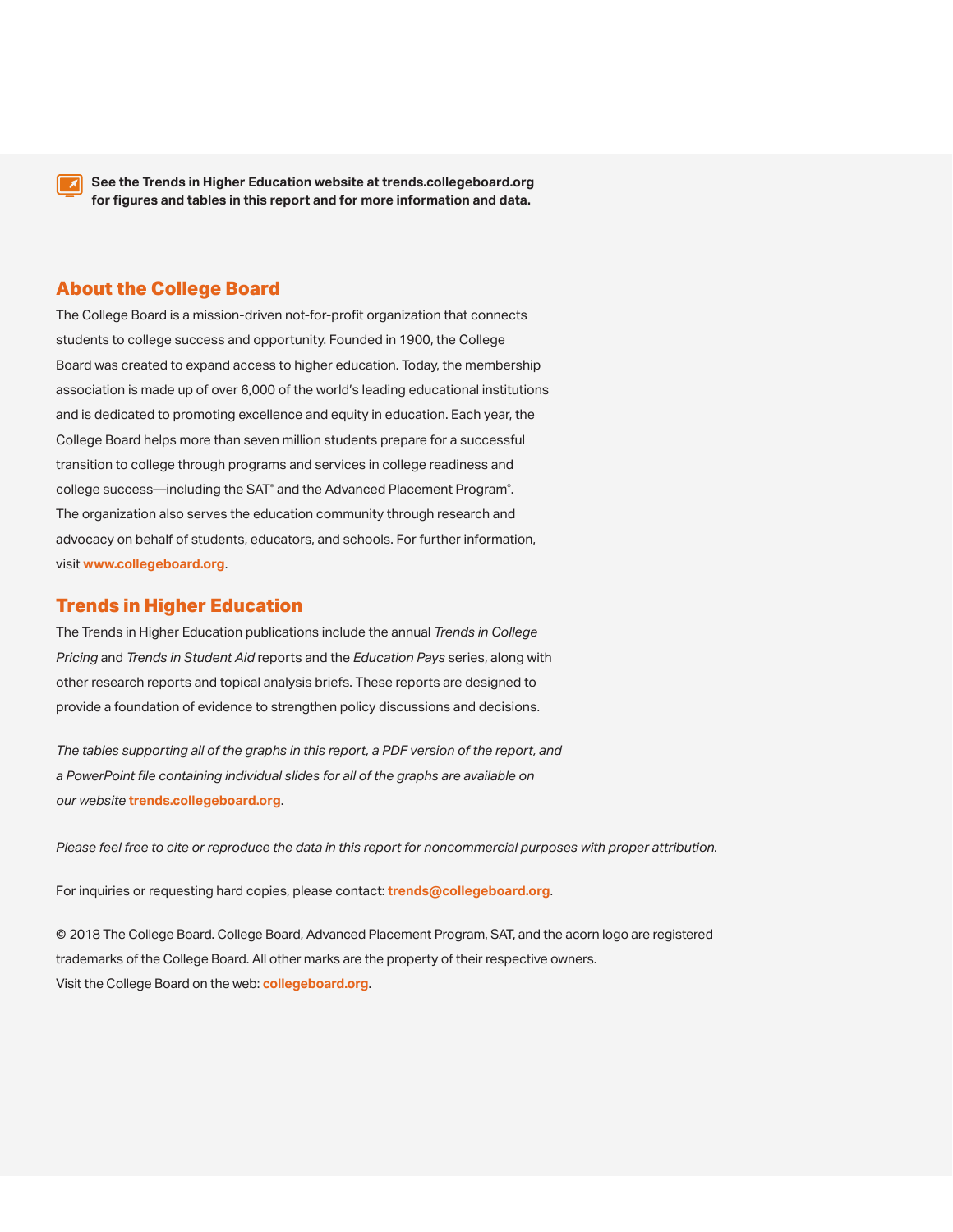### <span id="page-2-0"></span>**Highlights**

*Trends in Student Aid 2018* reveals a continuing decline in total annual education borrowing, which fell (in inflation-adjusted dollars) in 2017-18 for the seventh consecutive year. Federal education loans per full-time equivalent (FTE) undergraduate fell from a peak of \$5,830 (in 2017 dollars) in 2010-11 to \$4,510 in 2017-18. However, the average amount borrowed by graduate students increased for the third year in a row—to \$17,990. (Figure 1)

This report also documents some of the variation in student loan repayment patterns. Although 29% of federal borrowers in repayment are now in income-driven repayment plans, 17% of all borrowers are in default. (Figures 13A, 13B). About 11% of those who entered repayment in FY14 defaulted within three years (U.S. Department of Education). Just two-thirds of federal student loan borrowers who entered repayment in 2009-10 and 2010-11 after earning a degree or certificate—and less than half of those who left school without a credential—had paid down at least one dollar of their loan principal after five years. In addition to noncompleters, the problem is particularly severe for those who attended for-profit institutions and for independent students. (Figures 14A, 14B)

The focus on student debt sometimes obscures the importance of grant aid, which has grown much more rapidly for undergraduate than for graduate students in recent years. Between 2007-08 and 2012-13, grant aid from all sources grew rapidly. However, institutional grant aid—aid awarded by colleges and universities as a discount from published prices—is the only type of grant aid that increased significantly in the last five years.

### **TYPES OF STUDENT AID**

**In 2017-18, undergraduate students received an average of \$14,790 per FTE student in financial aid: \$8,970 in grants, \$4,510 in federal loans, \$1,240 in education tax credits and deductions, and \$70 in Federal Work-Study (FWS). (Figure 1, Table 3)** 

- Graduate students received an average of \$27,230 per FTE student in financial aid: \$8,460 in grants, \$17,990 in federal loans, \$730 in tax credits and deductions, and \$50 in FWS. (Figure 1, Table 3)
- Grant aid per FTE undergraduate rose by 42% between 2007-08 and 2012-13, from \$5,560 (in 2017 dollars) to \$7,890, and by another 14% to \$8,970 by 2017-18. (Figure 1)
- Grant aid per graduate student rose by 10% (\$740 in 2017 dollars) between 2007-08 and 2012-13 and by another 6% (\$490) between 2012-13 and 2017-18. Federal loans per graduate student rose by 13% (\$2,110) over the first five years of the decade and fell by \$30 over the next five years. (Figure 1)
- Undergraduate and graduate students received \$241.3 billion in grants from all sources, FWS, federal loans, and federal tax credits and deductions in 2017-18. In addition, students borrowed about \$12 billion from nonfederal sources. (Table 1)
- Total federal grant aid increased by 88% in inflation-adjusted dollars between 2007-08 and 2017-18. Pell Grants increased

by 64%; veterans benefits, which rose by 282%, grew from 15% of federal grants in 2007-08 to 31% in 2017-18. (Table 1)

- **Federal loans to undergraduates increased by 9% between** 2007-08 and 2017-18, rising by 41% over the first five years, but declining by 23% between 2012-13 and 2017-18. (Figure 3)
- FWS and Federal Supplemental Educational Opportunity Grants (FSEOG) combined provided \$1.6 billion to undergraduate students in 2017-18—1% of the total aid. (Figure 3)

#### **SOURCES OF GRANT AID**

**Between 2012-13 and 2017-18, institutional grant aid for undergraduate students increased by \$10.4 billion in 2017 dollars (27%), rising from 37% to 44% of total grants (and from 20% to 26% of total financial aid) to undergraduates. (Figure 3)**

- Colleges and universities increased their grant aid for undergraduate and graduate students by 24%, from \$48.4 billion (in 2017 dollars) in 2012-13 to \$60.0 billion in 2017-18. Over these five years, federal grant aid declined by 12%, and grant aid from states and from employers and other private sources rose by less than 10%. (Figure 5)
- In 2015-16, low-income students enrolled full time at private nonprofit four-year colleges and universities received 63% of their total grant aid from their institutions—an average of \$16,590 per student out of a total of \$26,220. (Figure 19)
- In 2015-16, full-time students received an average of \$7,300 in grant aid at public four-year institutions and \$4,680 at public two-year institutions. (Figure 18)
- State grant aid per FTE undergraduate student rose for the fifth consecutive year in 2016-17, to \$820—an increase of \$120 (17%) since 2011-12. State grant aid per student ranged from under \$200 in nine states to over \$1,000 in 13 states. (Figures 23A, 24A)

### **PELL GRANTS**

**Pell Grant expenditures rose from \$17.2 billion (in 2017 dollars) in 2007-08 to \$40.1 billion in 2010-11, but declined to \$28.2 billion by 2017-18. (Figure 20B)** 

- **The number of Pell Grant recipients fell in 2017-18 for the sixth** consecutive year, but the 7.0 million recipients represented a 27% increase from 5.5 million in 2007-08. (Figure 20B)
- **The number of undergraduate students rose by 290,000 between** 2007-08 and 2017-18. The number of Pell Grant recipients increased by 1.5 million. The share of undergraduates receiving Pell Grants rose from 25% to 32% over the decade. (Figure 20A)
- The average Pell Grant per recipient was \$2,590 (in 2017 dollars) in 1997-98. It increased to \$3,110 in 2007-08, peaked at \$4,300 in 2010-11, and fell to \$4,010 in 2017-18. (Figure 21A)
- **The maximum Pell Grant covered 60% of average public four-year** tuition and fees and 17% at private nonprofit four-year institutions in 2018-19. (Figure 21B)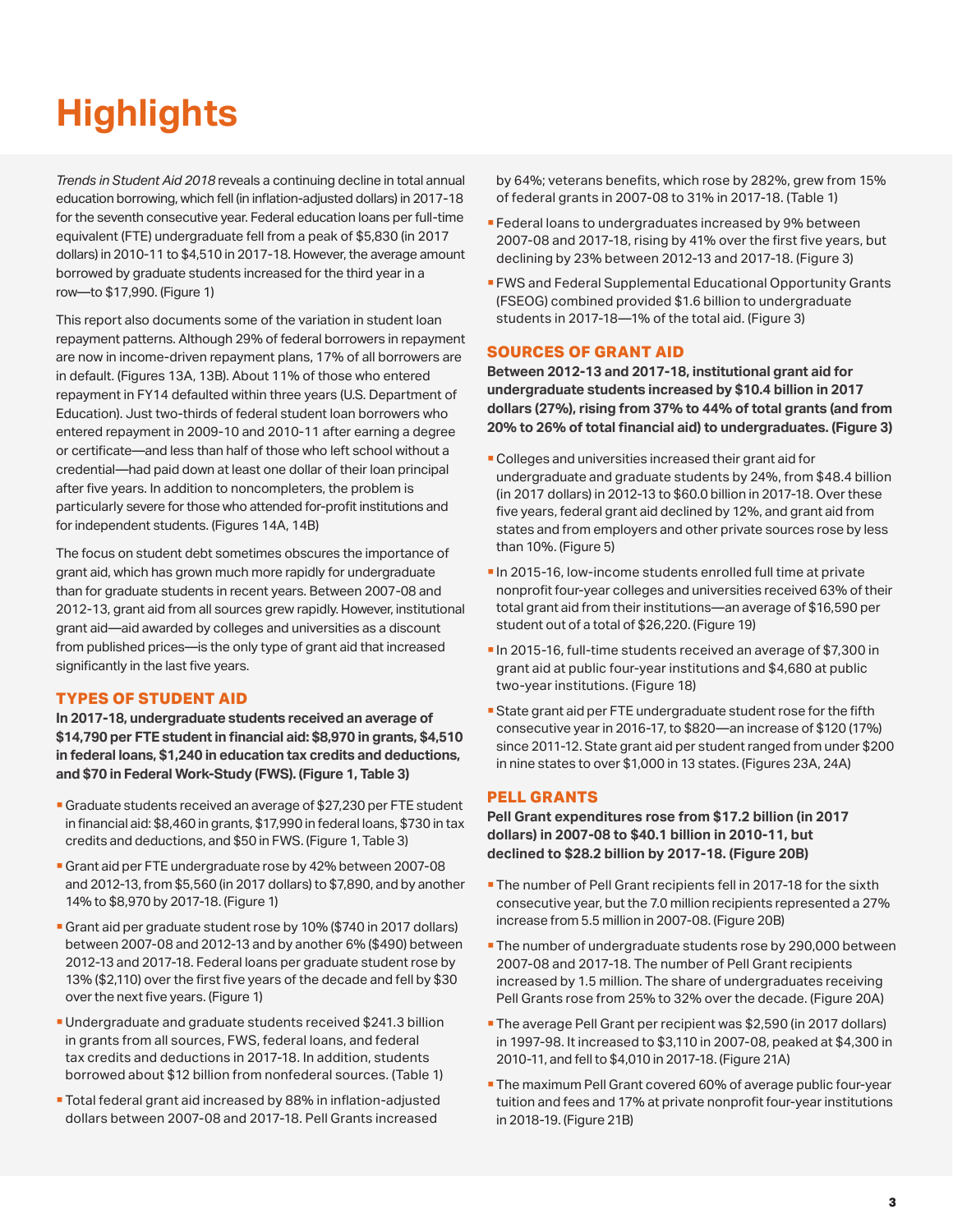### **DISTRIBUTION OF STUDENT AID**

**In 2016-17, 49% of Pell Grant recipients were dependent students. Seventy-three percent of this group came from families with incomes below \$40,000. (Figure 22B)** 

- In 2016-17, 20% of Pell Grant recipients were over the age of 30. (Figure 22A)
- **The share of the savings from education tax credits and deductions** going to households with adjusted gross income (AGI) below \$25,000 rose from 14% in 2006 to 22% in 2016. The share going to those with AGI over \$100,000 rose from 1% to 24%. (Figure 26A)
- In 1981-82 and before, virtually all state grant aid was based on students' financial circumstances. The share that was need-based declined gradually to a low of 71% in 2010-11. From 2013-14 through 2016-17, 76% of state grant aid was need-based. (Figure 23A)
- In 2016-17, half of the states considered students' financial circumstances in allocating at least 95% of their state grant aid. Fifteen states considered students' financial circumstances when awarding less than half of their state grant aid. (Figure 23B)
- In 2015-16, private nonprofit four-year institutions with tuition and fees of \$45,000 or higher awarded, on average, about two and a half times as much grant aid to dependent students from families with incomes below \$35,000 as to those from families with incomes of \$120,000 or higher (\$33,260 vs. \$12,840). At institutions with tuition and fees of less than \$25,000, students from families with incomes of \$70,000 or higher received more institutional grant aid, on average, than those from families with lower incomes. (Figure 25A)
- In 2015-16, public doctoral universities distributed 62% of their institutional grant aid without regard to students' financial need; at public master's universities, it was 71%. (Figure 25B)

### **STUDENT BORROWING**

**In 2017-18, annual education borrowing declined for the seventh consecutive year. Students and parents borrowed \$105.5 billion, down from \$127.7 billion (in 2017 dollars) in 2010-11. (Figure 6)** 

- Federal loans per FTE undergraduate student declined in 2017-18 for the seventh consecutive year—from \$5,830 (in 2017 dollars) in 2010-11 to \$4,510 in 2017-18. (Figure 1)
- Federal loans per FTE graduate student declined from a peak of \$19,180 in 2010-11 to \$17,340 in 2014-15, before rising to \$17,990 in 2017-18. (Figure 1)
- **The share of federal loans going to graduate students increased** from 32% to 40% between 2002-03 and 2017-18. The percentage of FTE postsecondary students who were graduate students increased from 13% to 14% over these 15 years. (Figure 9A)
- In 2017-18, 29% of undergraduates borrowed an average of \$6,570 in subsidized and unsubsidized Direct Loans, a decline from 37% borrowing an average of \$6,790 in 2012-13; in 2007-08, 30% of undergraduates borrowed an average of \$6,360. (Figures 9B, 12)
- **The number of parents borrowing PLUS Loans in 2017-18 was** 12% of the number of undergraduates taking subsidized and unsubsidized Direct Loans, but the average parent loan was \$16,450, 2.5 times as much as the average undergraduate student loan. (Figure 9B)
- Borrowing through the Grad PLUS program rose by 27% (\$2.2 billion in 2017 dollars) between 2012-13 and 2017-18. (Figure 6)
- Nonfederal education loans fell from about \$26 billion (in 2017 dollars) in 2007-08 to \$9 billion from 2009-10 through 2011-12, and rose to about \$12 billion in 2017-18. (Figure 6)

#### **STUDENT DEBT**

**As of March 2018, 52% of the outstanding federal education loan debt was held by the 14% of borrowers owing \$60,000 or more; 56% of borrowers with outstanding debt owed less than \$20,000. (Figure 11)** 

- **The share of 2015-16 bachelor's degree recipients who borrowed** \$50,000 or more for their undergraduate studies ranged from 7% of those who earned their degrees at public institutions to 32% of those who graduated from for-profit institutions. Overall, 11% borrowed this much. (Figure 16)
- In 2015-16, 5% of master's degree recipients, 20% of doctoral degree recipients, and 50% of professional degree recipients borrowed \$100,000 or more to fund their graduate school study. (Figure 17)
- In 2016-17, the 59% of bachelor's degree recipients from public and private nonprofit institutions who borrowed graduated with an average of \$28,500 in debt. (Figure 15)
- Average debt among public four-year college graduate borrowers rose by 16% (\$3,700 in 2017 dollars) between 2006-07 and 2011-12 and by 3% (\$700) between 2011-12 and 2016-17. Among private nonprofit bachelor's degree recipients, the increases were 6% (\$1,700) between 2006-07 and 2011-12 and 3% (\$900) between 2011-12 and 2016-17. (Figure 15)
- In 2015-16, parents of 9% of dependent undergraduate students borrowed through the Parent PLUS program. (Figure 10A)
- **The share of undergraduate students taking private student** loans fell from 14% in 2007-08 to 6% in both 2011-12 and 2015-16. (Figure 10B)
- Sixty-seven percent of federal student loan borrowers who entered repayment in 2009-10 and 2010-11 after earning a degree or certificate had paid down at least one dollar of their loan principal after five years. This repayment rate was 41% for noncompleters. (Figure 14A)
- After seven years, 41% of borrowers from for-profit institutions had reduced their loan balances by at least one dollar. This repayment rate was lower than the one-year repayment rates in all other sectors. (Figure 14B)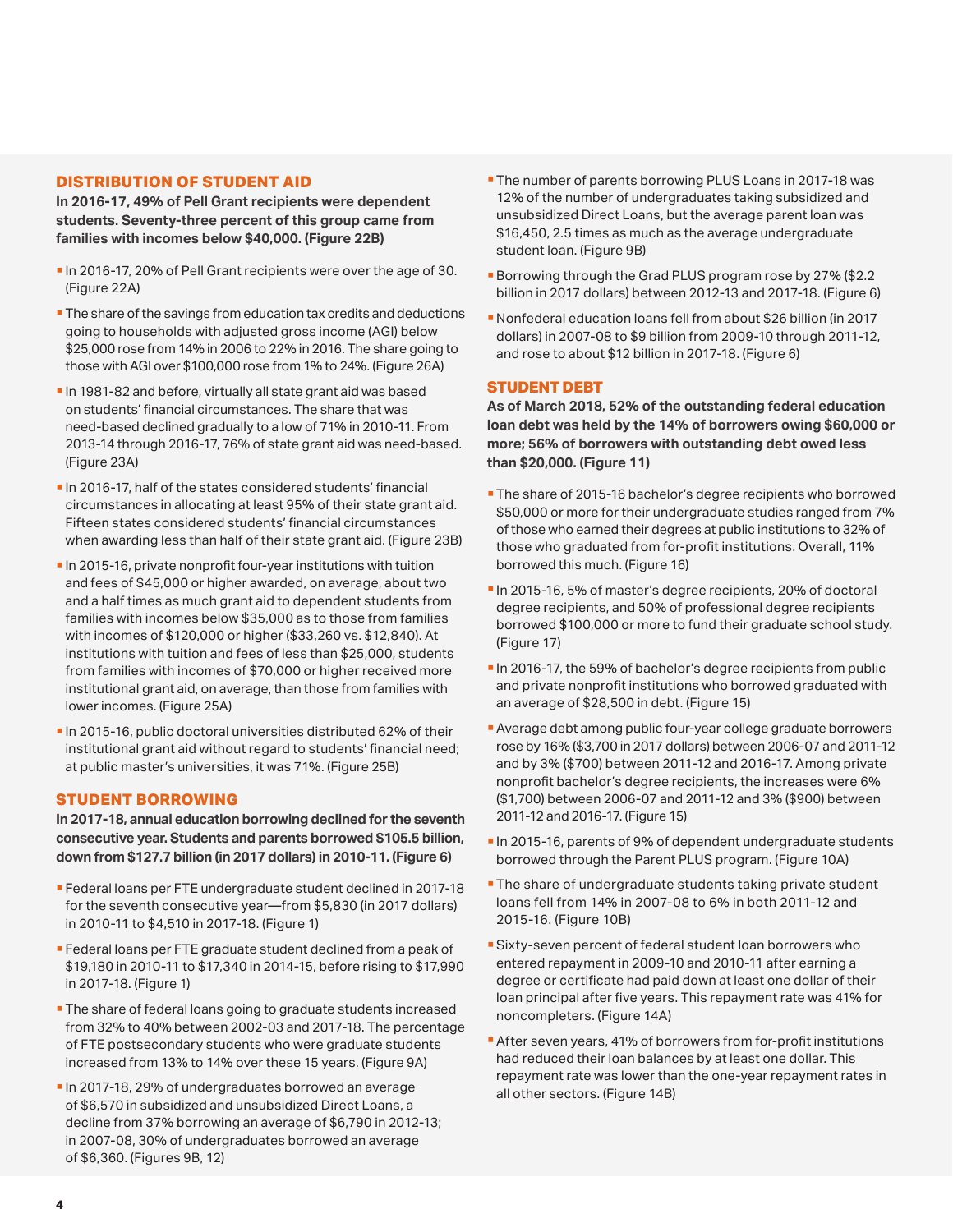### **Contents**

|     | 3 Highlights                                               |    |                        |                                                                                                                                          |
|-----|------------------------------------------------------------|----|------------------------|------------------------------------------------------------------------------------------------------------------------------------------|
|     | <b>7</b> Introduction                                      |    |                        |                                                                                                                                          |
| 9   | <b>Total Student Aid</b>                                   |    | <b>TABLE 1</b>         | Total Student Aid and Nonfederal Loans in 2017 Dollars over Time                                                                         |
|     |                                                            | ↳  | <b>TABLE 2</b>         | Total Student Aid and Nonfederal Loans in Current Dollars over Time                                                                      |
|     | 10 Aid per Student                                         |    | <b>FIGURE 1</b>        | Average Aid per Student over Time                                                                                                        |
|     |                                                            | ພ  | <b>TABLE 3</b>         | Average Aid per Student over Time: All Postsecondary Students, Undergraduate<br>Students, and Graduate Students                          |
| 11. | <b>Grants, Loans, and Other Aid</b>                        |    | <b>FIGURE 2</b>        | Composition of Total Aid and Nonfederal Loans over Time                                                                                  |
|     |                                                            | ⋤  | <b>TABLE 4</b>         | Total Aid and Nonfederal Loans in Current and Constant Dollars over Time: All Students,<br>Undergraduate Students, and Graduate Students |
|     | 12 Total Undergraduate Student<br>Aid by Type              |    | <b>FIGURE 3</b>        | Total Undergraduate Student Aid by Source and Type over Time                                                                             |
|     | 13 Total Graduate Student Aid                              |    | <b>FIGURE 4</b>        | Total Graduate Student Aid by Source and Type over Time                                                                                  |
|     | by Type                                                    | ↳  | <b>TABLE 1</b>         | Total Undergraduate and Graduate Student Aid by Source and Type over Time                                                                |
|     | <b>14 Sources of Grant Aid</b>                             |    | <b>FIGURE 5</b>        | Total Grant Aid by Source over Time                                                                                                      |
| 15  | <b>Types of Loans</b>                                      |    | <b>FIGURE 6</b>        | Total Federal and Nonfederal Loans by Type over Time                                                                                     |
| 16. | <b>Federal Aid</b>                                         |    | <b>FIGURE 7</b>        | Number of Recipients by Federal Aid Program, 2017-18                                                                                     |
|     |                                                            |    | <b>FIGURE 8</b>        | Percentage Distribution of Federal Aid Funds by Sector, 2016-17                                                                          |
|     |                                                            | ⋤  | <b>TABLE 5</b>         | Federal Aid per Recipient by Program over Time in Current and Constant Dollars                                                           |
|     |                                                            | ⊏  | TABLE 7                | Percentage Distribution of Federal Aid Funds by Sector over Time                                                                         |
|     | 17 Federal Loans:<br><b>Annual Borrowing</b>               |    | <b>FIGURE 9A</b>       | Total Annual Amount Borrowed in Federal Loans over Time                                                                                  |
|     |                                                            |    | <b>FIGURE 9B</b>       | Average Annual Amount Borrowed in Federal Loans over Time                                                                                |
|     |                                                            |    | TABLE 6                | Federal Loans in Current and Constant Dollars over Time: All Postsecondary Students,<br>Undergraduate Students, and Graduate Students    |
|     | <b>18</b> Annual Undergraduate                             |    | <b>FIGURE 10A</b>      | Share of Dependent Undergraduate Students with Parent PLUS Loans over Time                                                               |
|     | <b>Borrowing: Parent PLUS and</b><br><b>Private Loans</b>  |    | <b>FIGURE 10B</b>      | Share of Undergraduate Students with Private Loans over Time                                                                             |
|     | 19 Federal Loans: Borrowing                                |    | <b>FIGURE 11</b>       | Distribution of Borrowers and Debt by Outstanding Balance, 2018                                                                          |
|     | and Balances                                               |    | FIGURE 12              | Percentage of Undergraduates Borrowing Federal Loans over Time                                                                           |
|     |                                                            |    | FIGURE 2016_11A        | Median Debt by Institution Type, 2013-14                                                                                                 |
| 20. | <b>Outstanding Federal Loans</b>                           |    | <b>FIGURE 13A</b>      | Distribution of Outstanding Federal Direct Loan Dollars and Borrowers by<br>Repayment Plan                                               |
|     |                                                            |    | <b>FIGURE 13B</b>      | Repayment Status of Federal Education Loan Portfolio                                                                                     |
|     | 21 Federal Loans:                                          |    | FIGURE 14A             | Federal Student Loan Repayment Rate by Completion Status and by Dependency Status                                                        |
|     | <b>Repayment Rates</b>                                     |    | FIGURE 14B             | Federal Student Loan One-Year, Three-Year, Five-Year, Seven-Year Repayment Rate<br>by Sector                                             |
|     | <b>Default Rates</b>                                       | پا | FIGURE 2016_11B        | Five-Year Student Loan Default Rates by Institution Type over Time                                                                       |
|     |                                                            | ⋤  | <b>FIGURE 2016 12A</b> | Two-Year Default Rates by Sector and Completion Status                                                                                   |
|     |                                                            | ⋤  | FIGURE 2016_12B        | Share of Defaulters and Three-Year Default Rates by Loan Balance                                                                         |
|     | 22 Cumulative Debt:<br><b>Bachelor's Degree Recipients</b> |    | FIGURE 15              | Average Cumulative Debt of Bachelor's Degree Recipients at Four-Year Institutions<br>over Time                                           |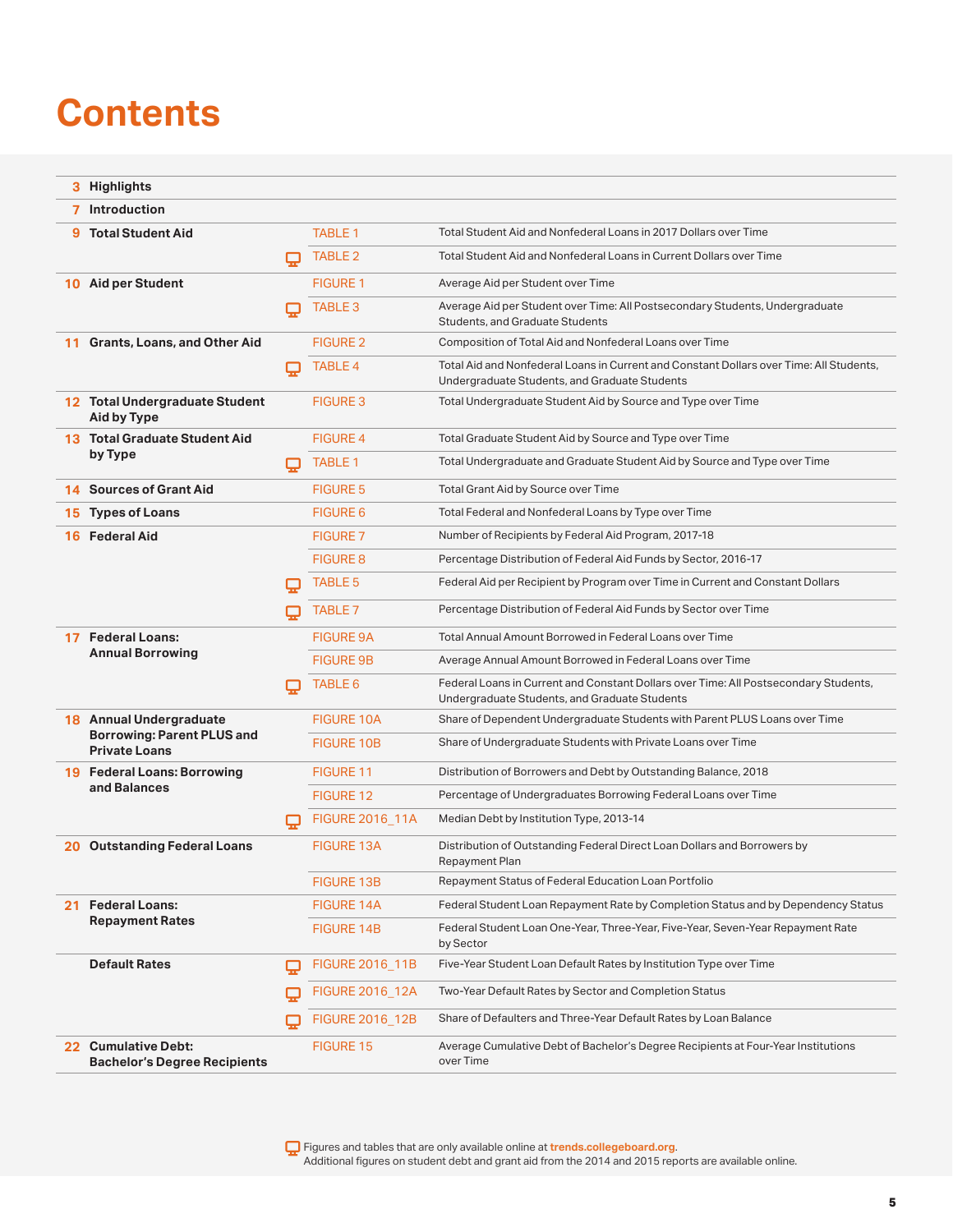### **Contents—Continued**

|     | 23 Cumulative Debt:<br><b>Undergraduate Degree</b><br><b>Recipients</b> | <b>FIGURE 16</b>  | Distribution of 2015-16 Degree or Certificate Completers by Cumulative Amount<br>Borrowed for Undergraduate Study |
|-----|-------------------------------------------------------------------------|-------------------|-------------------------------------------------------------------------------------------------------------------|
|     | 24 Cumulative Debt: Graduate<br><b>Degree Recipients</b>                | <b>FIGURE 17</b>  | Distribution of 2015-16 Advanced Degree Recipients by Cumulative Amount<br><b>Borrowed for Graduate Study</b>     |
|     | 25 Sources of Grant Aid:<br><b>Public Institutions</b>                  | <b>FIGURE 18</b>  | Sources of Grant Aid in 2015-16: Public Institutions                                                              |
|     | 26 Sources of Grant Aid:<br><b>Private Institutions</b>                 | <b>FIGURE 19</b>  | Sources of Grant Aid in 2015-16: Private Institutions                                                             |
| 27  | <b>Pell Grants</b>                                                      | <b>FIGURE 20A</b> | Undergraduate Enrollment and Percentage Receiving Pell Grants over Time                                           |
|     |                                                                         | <b>FIGURE 20B</b> | Total Pell Grant Expenditures and Number of Recipients over Time                                                  |
| 28  | <b>Pell Grants</b>                                                      | FIGURE 21A        | Maximum and Average Pell Grants over Time                                                                         |
|     |                                                                         | FIGURE 21B        | Maximum Pell Grant and Published Prices at Four-Year Institutions over Time                                       |
|     |                                                                         | <b>TABLE 8</b>    | Federal Pell Grant Awards in Current and Constant Dollars over Time                                               |
| 29  | <b>Pell Grants</b>                                                      | <b>FIGURE 22A</b> | Distribution of Pell Grant Recipients by Age, 2016-17                                                             |
|     |                                                                         | <b>FIGURE 22B</b> | Distribution of Pell Grant Recipients by Dependency Status and Family Income, 2016-17                             |
| 30  | <b>State Grants</b>                                                     | <b>FIGURE 23A</b> | Need-Based and Non-Need-Based State Grants per Undergraduate Student over Time                                    |
|     |                                                                         | <b>FIGURE 23B</b> | Percentage of State Grant Based on Need by State, 2016-17                                                         |
| 31. | <b>State Grants</b>                                                     | <b>FIGURE 24A</b> | State Grant Aid per Undergraduate Student by State, 2016-17                                                       |
|     |                                                                         | FIGURE 24B        | State Grant Expenditures as a Percentage of Total State Support for Higher Education by<br>State, 2016-17         |
| 32  | <b>Institutional Grants</b>                                             | <b>FIGURE 25A</b> | Average Institutional Grant Aid per Student in 2015-16: Private Nonprofit Four-Year<br>Institutions               |
|     |                                                                         | <b>FIGURE 25B</b> | Average Institutional Grant Aid per Student in 2015-16: Public Doctoral and Master's<br>Institutions              |
|     |                                                                         | FIGURE 2017 21    | Average Institutional Grant Aid per First-Time Full-Time Undergraduate Student over Time                          |
| 33  | <b>Education Tax Credits</b>                                            | <b>FIGURE 26A</b> | Distribution of Education Tax Credits by Income over Time                                                         |
|     | and Tuition Deductions                                                  | <b>FIGURE 26B</b> | Total Education Tax Credits and Tuition Deductions over Time                                                      |
|     | <b>Notes and Sources</b>                                                | <b>TABLE A1</b>   | Consumer Price Index over Time                                                                                    |

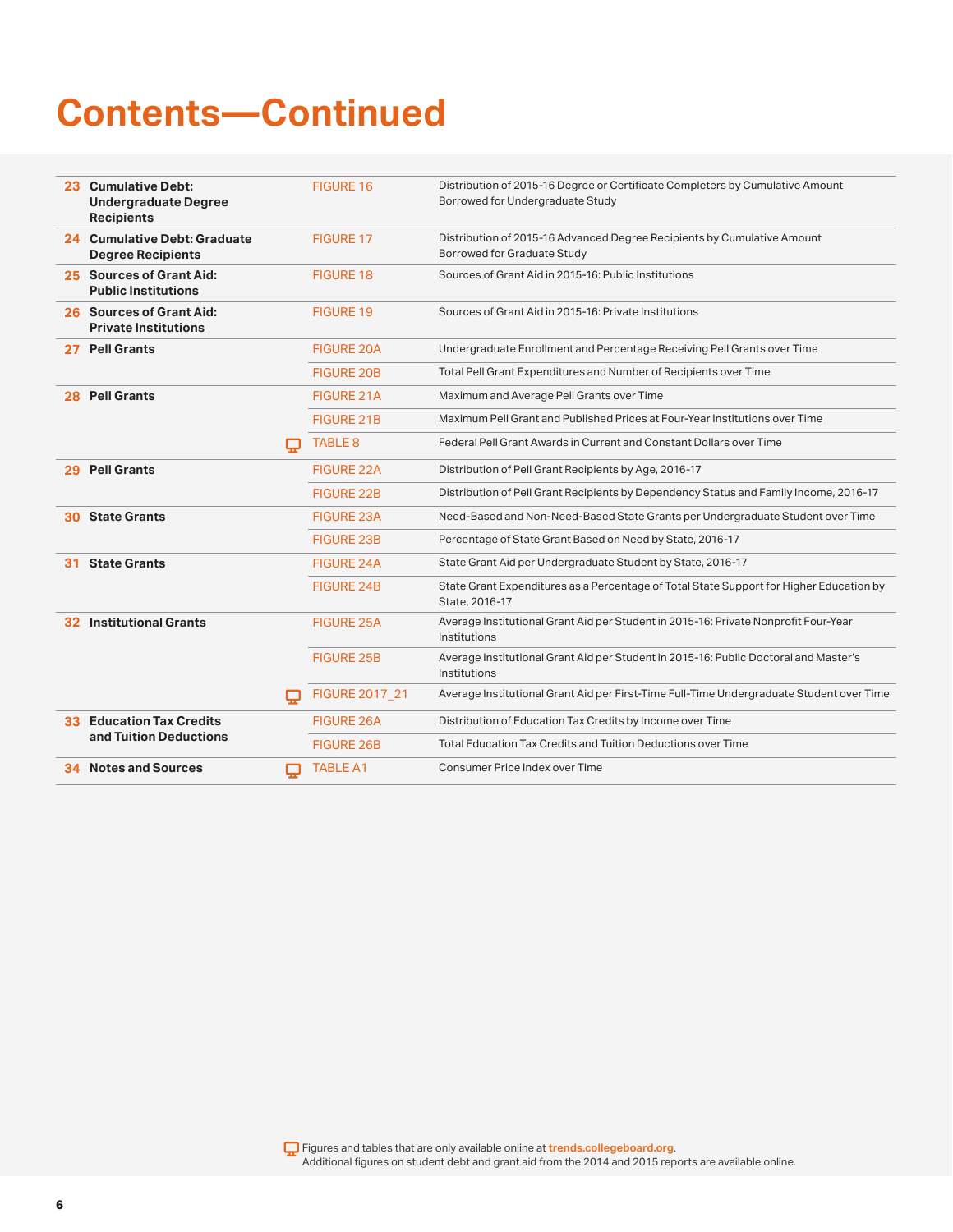### <span id="page-6-0"></span>**Introduction**

*Trends in Student Aid 2018* provides detailed information about the different types and amounts of financial aid awarded to both undergraduate and graduate students over time. Some of the indicators in the report focus on total amounts of aid; others focus on aid per student. Both of these perspectives are important—as is distinguishing between them.

Total amounts of aid disbursed can capture attention because of the large numbers. This phenomenon explains the widespread attention paid to the total amount of outstanding student debt since it passed the \$1 trillion mark. Similarly, when total Pell Grant expenditures increased from \$20.4 billion (in 2017 dollars) in 2008-09 to \$40.1 billion in 2010-11, members of Congress and others focused on federal spending became concerned about the trajectory of the program.

However, changes over time in enrollment levels and patterns can make it difficult to interpret these aggregate numbers. Even if the typical student gets the same amount of aid, if enrollment grows, total spending on aid will grow. The number of Pell Grant recipients increased by more than 50% between 2008-09 and 2010-11—from 6.2 million to 9.3 million. This change, combined with a 30% increase in the average award from \$3,310 (in 2017 dollars) to \$4,300, generated a doubling of total Pell expenditures. As the economy recovered from the Great Recession, total enrollment declined, and the financial circumstances of students became stronger, diminishing their financial need. As a result, Pell expenditures declined to \$28.2 billion in 2017-18.

Understanding student debt and its impact requires knowing how much students are borrowing in the aggregate each year. That total rose from \$49.3 billion (in 2017 dollars) in 1997-98 to \$107.0 billion in 2007-08 and to \$127.7 billion in 2010-11, but declined in each of the next seven years, reaching \$105.5 billion in 2017-18. But it also requires taking into account enrollment changes. The rise and fall of total annual borrowing during and after the Great Recession does reveal a real change in students' borrowing behavior, but also results from fluctuations in the number of students going to school. Total borrowing per full-time equivalent student (including both federal and nonfederal loans for borrowers and nonborrowers) rose from \$4,720 (in 2017 dollars) in 1997-98 to \$7,870 in 2007-08 and to \$8,120 in 2010-11, before declining for seven years to \$7,250 in 2017-18. Total borrowing was more than two and a half times as high in 2010-11 as in 1997-98. But borrowing per student was about 70% higher as enrollment rose by 50% over these years. Because enrollment has fallen since 2010-11, the 11% decline in borrowing per FTE student between 2010-11 and 2017-18 is smaller than the 17% decline in total borrowing over these years.

The purpose of student aid is to increase educational opportunities for individual students. Keeping this goal in mind helps to interpret and evaluate the information in *Trends in Student Aid*, which is more meaningful if viewed together with the companion publication, *Trends in College Pricing*. The rapid upward trend in published prices reported there makes increases in student aid more critical.

Institutional grant aid, in the form of discounts to students, is most closely linked with tuition prices. The data in this report reveal that institutional grant aid rose from 40% of total grant aid in 2012-13 to 46% in 2017-18. This means on one hand that the increases in published prices have less impact than they otherwise would, and on the other hand that the increases in grant aid do less to diminish financial barriers than they would in a stable price environment.

### **THE DISTRIBUTION OF STUDENT AID**

The effectiveness of student aid in increasing educational opportunities depends largely on how the funds are distributed to students in different financial circumstances. For students with limited resources, grant aid makes pursuing postsecondary education possible. For others, grant aid makes going to a particular institution or type of institution feasible. For the remaining students, aid is a pure transfer, reducing the price of the educational paths they would take even without assistance.

Federal Pell Grants are carefully targeted to low- and moderate-income students. However, this aid declined from 53% to 47% of non-loan federal aid over the decade from 2007-08 to 2017-18, as aid to veterans has grown. Tax benefits, a much less targeted form of aid that disburses about a quarter of its funds to students from households with incomes between \$100,000 and \$180,000, account for more than one quarter of non-loan federal aid.

More than three-quarters of state grant dollars are allocated on the basis of financial need, but patterns vary considerably across states. Half of all states considered students' financial circumstances in allocating at least 95% of their state grant aid in 2016-17, while 15 states considered these circumstances for less than half of their aid. Data from the 2016 National Postsecondary Student Aid Study included in this report show that in 2015-16, public doctoral universities distributed 62% of their institutional grant aid without regard to students' financial need; at public master's universities, it was 71%. Monitoring the use of need-based and non-need-based grant aid by states and institutions is critical to ensuring the effectiveness of these funds in increasing educational opportunities and attainment.

### **THE STUDENT AID SYSTEM**

*Trends in Student Aid* reports on a complex array of grant, loan, tax-based, and work programs that support postsecondary students. Grant aid and tax benefits lower the overall price of education for students and families, making the net price of college less than the published price. Education loans do not lower the price, but they do make it possible to spread payments out over time. The Federal Work-Study program is small relative to other federal programs: only 601,000 students benefited from the \$960 million federal allocation to this program in 2017-18. From the student perspective, these dollars are compensation for their work, not financial assistance. Work-Study earnings frequently replace earnings from other work, but may increase the employment opportunities available for students.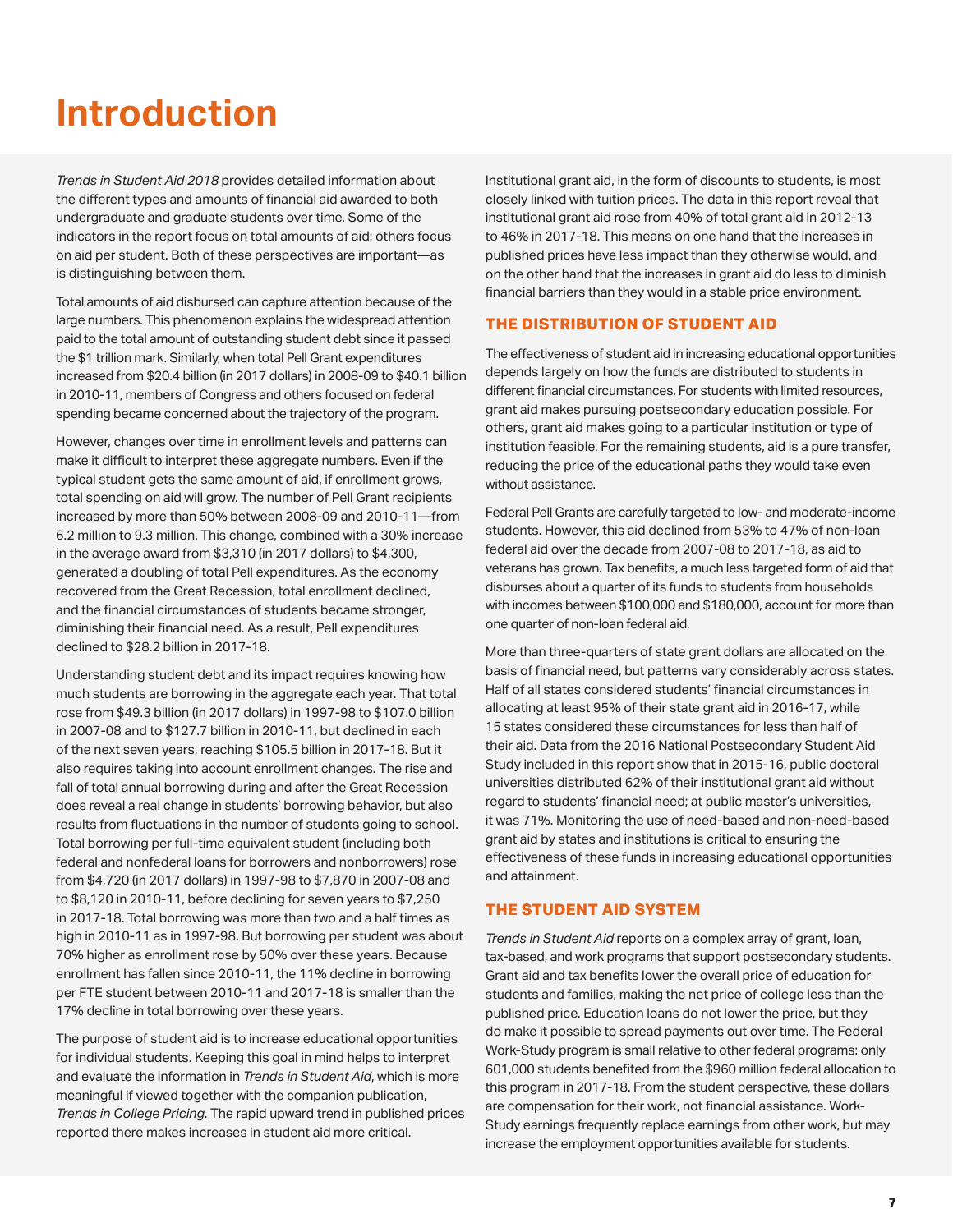Understanding how these forms of funding—grants, loans, tax benefits, and work-study aid—are distributed and how the distribution has changed over time is critical to understanding the effectiveness of the student aid system and evaluating potential changes.

The student aid system is continually evolving. In 2017-18, federal funding available to support students' postsecondary pursuits totaled \$153.5 billion. Monitoring potential policy changes is vital to the future of the federal funding available to support students' postsecondary pursuits.

Similarly, state and institutional policies change over time. These sources provided \$11.2 billion and \$60.0 billion, respectively, in grant aid in 2017-18. If well designed and targeted, these funds can go a long way toward diminishing financial barriers to educational attainment.

Much of the data on which *Trends in Student Aid* is based come from the Federal Student Aid office of the U.S. Department of Education, which provides precise information about the volume of federal student aid disbursed. The figures for 2016-17 in *Trends in Student Aid 2018*  are revisions of the numbers published last year, based on the U.S. Department of Education's updated data. Next year we will revise the 2017-18 figures in accordance with their updates.

Some of the other figures reported here are less precise. For example, the latest data on federal tax credits and deductions are for calendar year 2016. We have developed a methodology to translate IRS data into estimates of these policies' benefits for tax filers. Similarly, our estimate of the volume of nonfederal student loans is based on reports from MeasureOne and estimates of their share of the market. We base our current estimate of private grant aid on information from the 2016 National Postsecondary Student Aid Study and more recent information from the College Board's Annual Survey of Colleges. These and other figures represent best estimates of the amount of aid that students receive, rather than exact reporting. Each year we review our data sources and methodology and make some modifications.

*The tables supporting all of the graphs in the Trends publications, PDF versions of the publications, PowerPoint files containing individual slides for all of the graphs, and other detailed data on student aid and college pricing are available on our website at trends.collegeboard.org. Please feel free to cite or reproduce the data in Trends for noncommercial purposes with proper attribution*.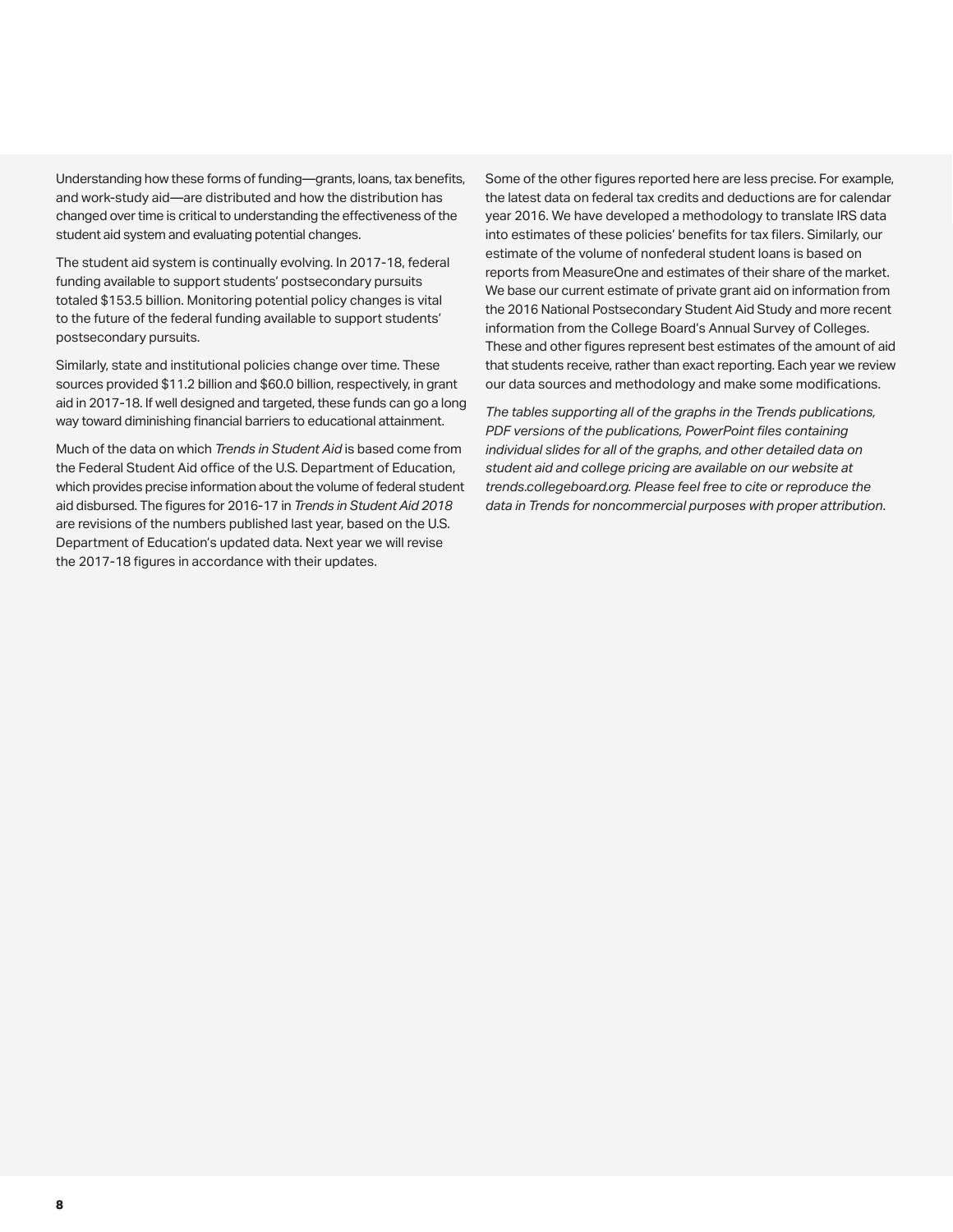### <span id="page-8-0"></span>**Total Student Aid**

In 2017-18, undergraduate and graduate students received a total of \$241.3 billion in student aid in the form of grants from all sources, Federal Work-Study (FWS), federal loans, and federal tax credits and deductions.

| <b>TABLE 1</b> Student Aid and Nonfederal Loans in 2017 Dollars (in Millions), Undergraduate and Graduate Students Combined, 2007-08 to 2017-18 |           |               |           |           |                          |           |           |           |           |           |                          |                     |
|-------------------------------------------------------------------------------------------------------------------------------------------------|-----------|---------------|-----------|-----------|--------------------------|-----------|-----------|-----------|-----------|-----------|--------------------------|---------------------|
|                                                                                                                                                 |           | Academic Year |           |           |                          |           |           |           |           |           |                          |                     |
|                                                                                                                                                 | $07 - 08$ | 08-09         | $09-10$   | $10 - 11$ | $11 - 12$                | $12 - 13$ | $13 - 14$ | $14 - 15$ | $15 - 16$ | $16 - 17$ | Preliminary<br>$17 - 18$ | 10-Year<br>% Change |
| <b>Federal Aid</b>                                                                                                                              |           |               |           |           |                          |           |           |           |           |           |                          |                     |
| Grants                                                                                                                                          |           |               |           |           |                          |           |           |           |           |           |                          |                     |
| <b>Pell Grants</b>                                                                                                                              | \$17.247  | \$20,355      | \$34,092  | \$40,059  | \$36,379                 | \$34,255  | \$32,985  | \$31,467  | \$29,293  | \$27,356  | \$28,232                 | 64%                 |
| <b>FSEOG</b>                                                                                                                                    | \$906     | \$843         | \$836     | \$850     | \$797                    | \$783     | \$768     | \$753     | \$752     | \$746     | \$733                    | $-19%$              |
| LEAP                                                                                                                                            | \$76      | \$71          | \$72      | \$69      | —                        | —         |           |           |           |           | —                        |                     |
| Academic Competitiveness Grants                                                                                                                 | \$363     | \$378         | \$544     | \$621     |                          |           |           |           |           |           |                          |                     |
| <b>SMART Grants</b>                                                                                                                             | \$241     | \$222         | \$408     | \$486     | $\overline{\phantom{0}}$ |           |           |           |           |           |                          |                     |
| Veterans                                                                                                                                        | \$3,334   | \$3,827       | \$8,799   | \$11,037  | \$10.894                 | \$12,466  | \$12,581  | \$12,694  | \$12,952  | \$12,252  | \$12,723                 | 282%                |
| <b>Total Federal Grants</b>                                                                                                                     | \$22,167  | \$25,696      | \$44,751  | \$53,122  | \$48,070                 | \$47,504  | \$46,333  | \$44,914  | \$42,996  | \$40,354  | \$41,688                 | 88%                 |
| Loans                                                                                                                                           |           |               |           |           |                          |           |           |           |           |           |                          |                     |
| Perkins Loans                                                                                                                                   | \$1,626   | \$1,070       | \$930     | \$962     | \$1,028                  | \$1,079   | \$1,228   | \$1,192   | \$1,072   | \$902     | \$803                    | $-51%$              |
| <b>Subsidized Stafford</b>                                                                                                                      | \$34,195  | \$36,756      | \$43,274  | \$45,599  | \$43,962                 | \$29,704  | \$27,709  | \$25,338  | \$23,545  | \$22,026  | \$21,005                 | $-39%$              |
| <b>Unsubsidized Stafford</b>                                                                                                                    | \$32,187  | \$44,986      | \$52,933  | \$52,976  | \$50,878                 | \$60,361  | \$57,975  | \$54,175  | \$52,027  | \$50,778  | \$48,959                 | 52%                 |
| <b>Parent PLUS</b>                                                                                                                              | \$9,043   | \$8,556       | \$10,120  | \$11,892  | \$12,001                 | \$10,493  | \$10,776  | \$11,010  | \$12,269  | \$12,784  | \$12,817                 | 42%                 |
| <b>Grad PLUS</b>                                                                                                                                | \$3,618   | \$4,815       | \$6,461   | \$7,814   | \$8,104                  | \$8,124   | \$8,496   | \$8,580   | \$9,070   | \$9,811   | \$10,319                 | 185%                |
| <b>Total Federal Loans</b>                                                                                                                      | \$80,669  | \$96,182      | \$113,717 | \$119,243 | \$115,974                | \$109,762 | \$106,185 | \$100,296 | \$97,983  | \$96,300  | \$93,903                 | 16%                 |
| <b>Federal Work-Study</b>                                                                                                                       | \$1,144   | \$1,084       | \$1,105   | \$1,094   | \$1,054                  | \$1,031   | \$1,028   | \$1,008   | \$1,007   | \$976     | \$960                    | $-16%$              |
| <b>Education Tax Benefits</b>                                                                                                                   | \$9,060   | \$13,770      | \$21,370  | \$24,120  | \$21,850                 | \$19,680  | \$19,350  | \$18,510  | \$17,610  | \$17,000  | \$16,990                 | 88%                 |
| <b>Total Federal Aid</b>                                                                                                                        | \$113,040 | \$136,732     | \$180,944 | \$197,579 | \$186,947                | \$177,978 | \$172,896 | \$164,728 | \$159,596 | \$154,630 | \$153,540                | 36%                 |
| <b>State Grants</b>                                                                                                                             | \$9,458   | \$9,530       | \$10,088  | \$10,378  | \$10,182                 | \$10,248  | \$10,414  | \$10,796  | \$11,014  | \$11,178  | \$11,178                 | 18%                 |
| <b>Institutional Grants</b>                                                                                                                     | \$33,543  | \$35,257      | \$39,842  | \$43,032  | \$45,140                 | \$48,362  | \$50,632  | \$53,199  | \$56,064  | \$58,269  | \$60,033                 | 79%                 |
| <b>Private and Employer Grants</b>                                                                                                              | \$13,540  | \$13,830      | \$14,140  | \$14,920  | \$15,270                 | \$15,410  | \$15,470  | \$15,520  | \$15,870  | \$16,130  | \$16,540                 | 22%                 |
| <b>Total Federal, State,</b><br><b>Institutional, and Other Aid</b>                                                                             | \$169,581 | \$195,349     | \$245,014 | \$265,909 | \$257,539                | \$251,998 | \$249,412 | \$244,243 | \$242,544 | \$240,207 | \$241,291                | 42%                 |
| <b>Nonfederal Loans</b>                                                                                                                         | \$26,300  | \$12,900      | \$9,200   | \$8,500   | \$8,800                  | \$9,800   | \$10,000  | \$10,500  | \$10,600  | \$11,200  | \$11,600                 | $-56%$              |
| <b>Total Student Aid and</b><br><b>Nonfederal Loans</b>                                                                                         | \$195,881 | \$208,249     | \$254,214 | \$274,409 | \$266,339                | \$261,798 | \$259,412 | \$254,743 | \$253,144 | \$251,407 | \$252,891                | 29%                 |

NOTES: Table 1 excludes a variety of small federal grant and loan programs as well as some small programs for veterans and members of the military. Federal Supplemental Educational Opportunity Grant (FSEOG) and Federal Work-Study (FWS) funds reflect federal allocations and do not include the required matching funds from institutions. 2017-18 FSEOG, FWS, tax benefits, state grants, institutional grants, private and employer grants, and nonfederal loans are estimated from earlier data. Components may not sum to totals because of rounding.

SOURCES: See page 34 for a list of sources for data included in Table 1.

- **The federal government's share of total student aid increased** from 67% in 2007-08 to 74% in 2010-11, but fell to 64% in 2017-18. **ALSO IMPORTANT:**
- Loans made up 71% of federal student aid in 2007-08, but fell to 61% of the total in 2017-18.
- Nonfederal loans fell from 25% of all education loans in 2007-08 to 7% in 2009-10. In 2017-18, 11% of total loans were nonfederal loans.
- **The share of federal student aid in the form of grants increased** from 20% in 2007-08 to 27% in 2017-18.
- Total federal grant aid rose by 88% in inflation-adjusted dollars between 2007-08 and 2017-18. During this 10-year period, veterans benefits nearly quadrupled and Pell Grants increased by 64% in inflation-adjusted dollars. Over the decade, Pell Grants fell from 78% to 68% as a share of federal grant aid and veterans benefits increased from 15% to 31% of the total.

In 2017-18, undergraduate students received 76% (\$184.1 billion) of total student aid, including 95% of federal grants and 60% of federal loans. They received 86% of total grant aid from all sources and 63% of all loans, including nonfederal loans. The remainder of the aid funded graduate students. (Table 1 online)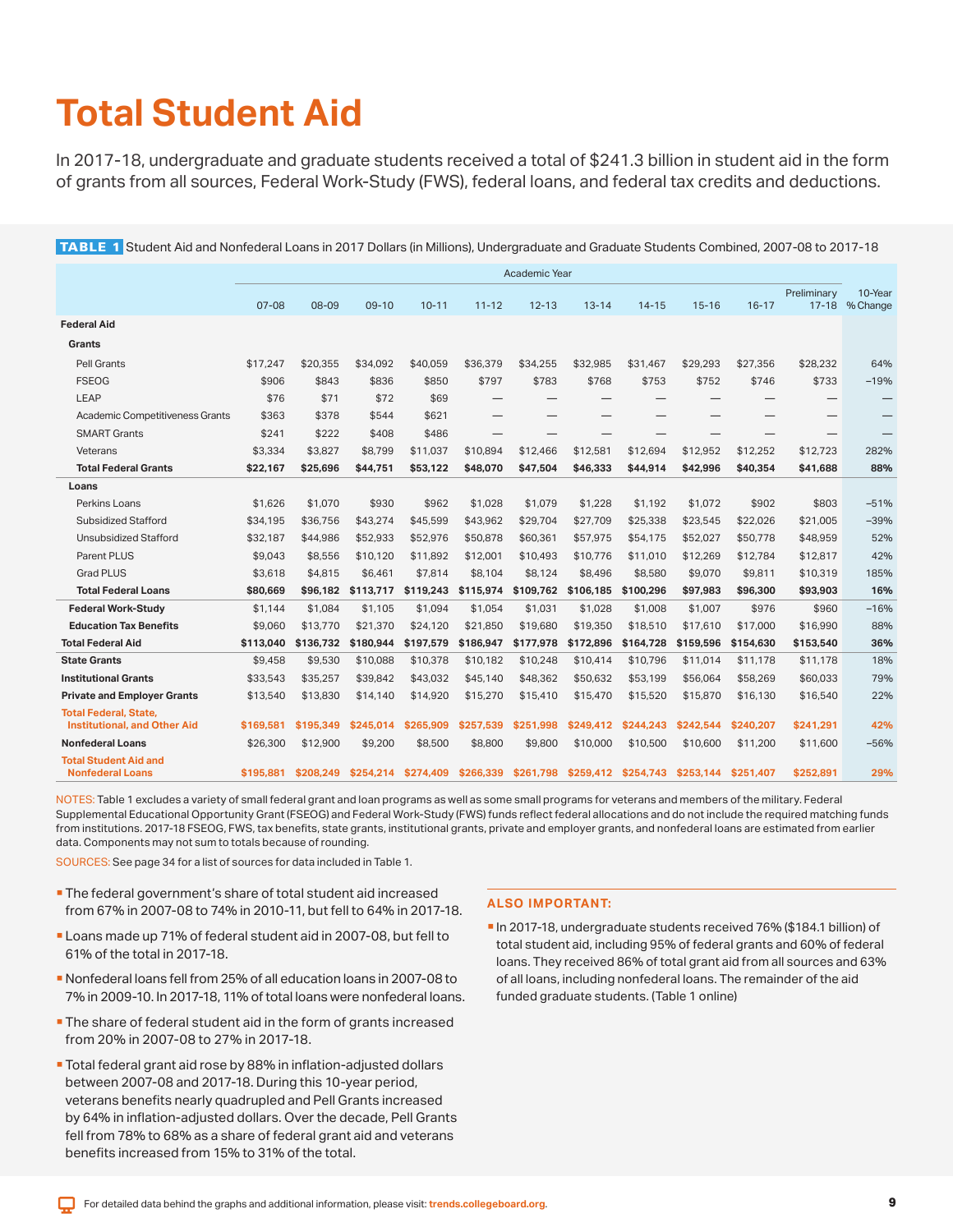## <span id="page-9-0"></span>**Aid per Student**

Federal loans per full-time equivalent (FTE) undergraduate student declined in 2017-18 for the seventh consecutive year. Loans per student declined from \$5,830 (in 2017 dollars) in 2010-11 to \$4,510 in 2017-18.



NOTES: Loans reported here include only federal loans to students and parents. Grants from all sources are included. "Other Aid" includes federal education tax credits and deductions and Federal Work-Study (FWS). Undergraduate and graduate shares of some forms of aid were estimated using NPSAS data and were updated. Dollar values are rounded to the nearest \$10.

SOURCE: *Trends in Student Aid* website (trends.collegeboard.org), Table 3.

- Federal loans per FTE graduate student declined from a peak of \$19,180 in 2010-11 to \$17,340 in 2014-15 before rising to \$17,990 in 2017-18.
- **Grant aid per FTE undergraduate rose by 42%** between 2007-08 and 2012-13, from \$5,560 (in 2017 dollars) to \$7,890, and by another 14% to \$8,970 by 2017-18.
- Grant aid per FTE graduate student rose by 10%, from \$7,230 (in 2017 dollars) in 2007-08 to \$7,970 in 2012-13, and by another 6% to \$8,460 in 2017-18.
- In 2017-18, undergraduates received an average of \$14,790 in financial aid per FTE student, an increase from \$7,780 (in 2017 dollars) in 1997-98 and from \$10,670 in 2007-08.
- In 2017-18, graduate students received an average of \$27,230 in financial aid per FTE student, an increase from \$15,550 (in 2017 dollars) in 1997-98 and from \$24,020 in 2007-08.

#### **ALSO IMPORTANT:**

In 2017-18, 95% of the "Other Aid" for undergraduate students and 94% of the "Other Aid" for graduate students were from education tax credits and deductions. The remainder was from FWS.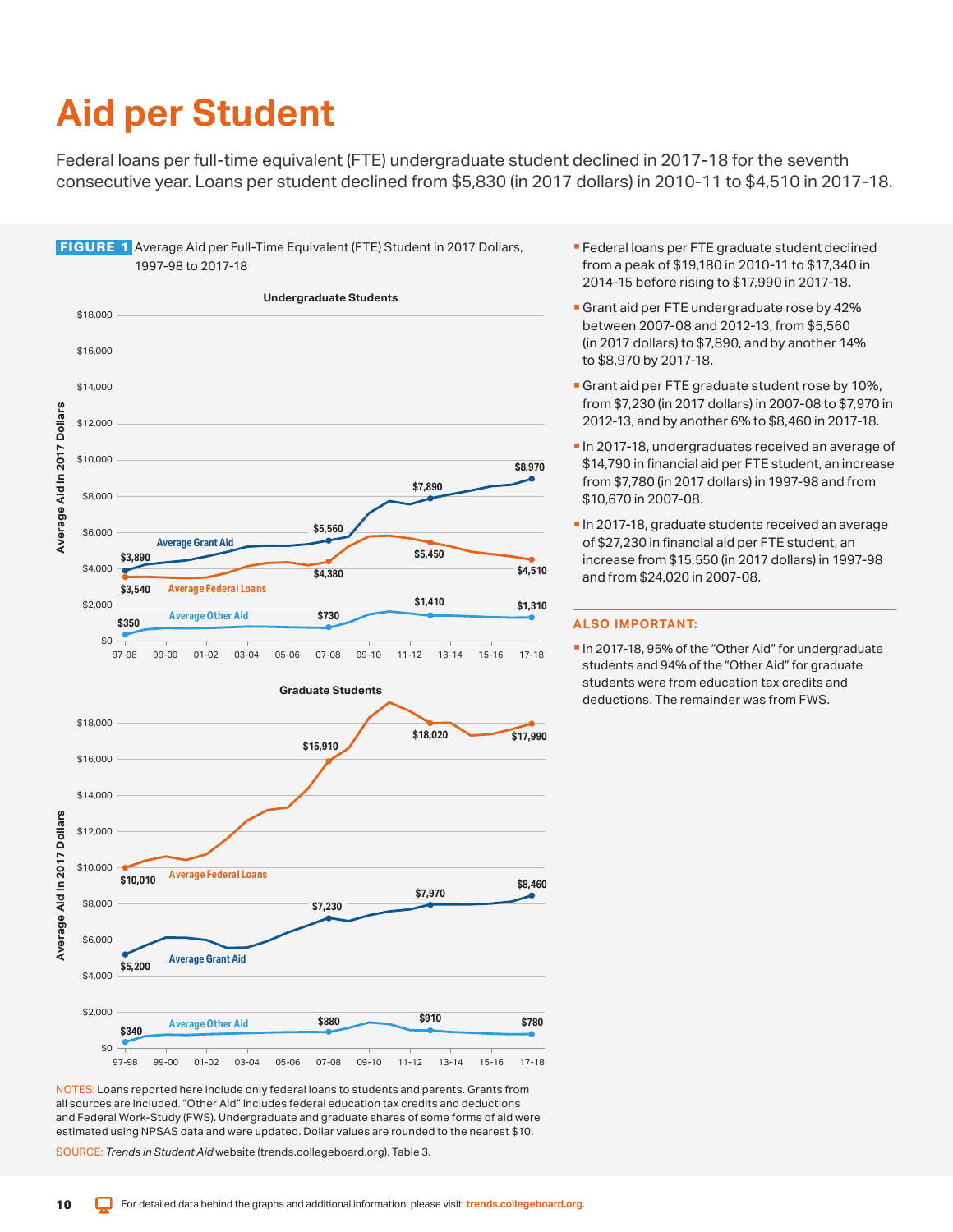### <span id="page-10-0"></span>**Grants, Loans, and Other Aid**

Between 2007-08 and 2017-18, loans (including both federal and nonfederal borrowing) fell from 50% to 34% of the funds used by undergraduate students to supplement their own and their family resources. Grants rose from 44% to 57% of total funding over the decade.



- In contrast, between 1997-98 and 2017-18, loans consistently made up about two-thirds of the funds used by graduate students to supplement their own resources to finance their studies.
- In 2017-18, the combination of federal tax credits and deductions and Federal Work-Study (FWS) made up 8% of all student aid and nonfederal loans for undergraduate students and 3% for graduate students.

#### **ALSO IMPORTANT:**

- For undergraduate students, total grant aid increased by 71% and total loan volume fell by 10% between 2007-08 and 2017-18, after adjusting for inflation. (Table 1 online)
- **For graduate students, total grant aid increased by** 34% and total loan volume increased by 19% between 2007-08 and 2017-18. (Table 1 online)



NOTES: Nonfederal loans are included to show the total education borrowing by students and parents. "Other Aid" includes Federal Work-Study (FWS) and federal education tax credits and deductions. Percentages may not sum to 100 because of rounding.

SOURCE: *Trends in Student Aid* website (trends.collegeboard.org), Table 4.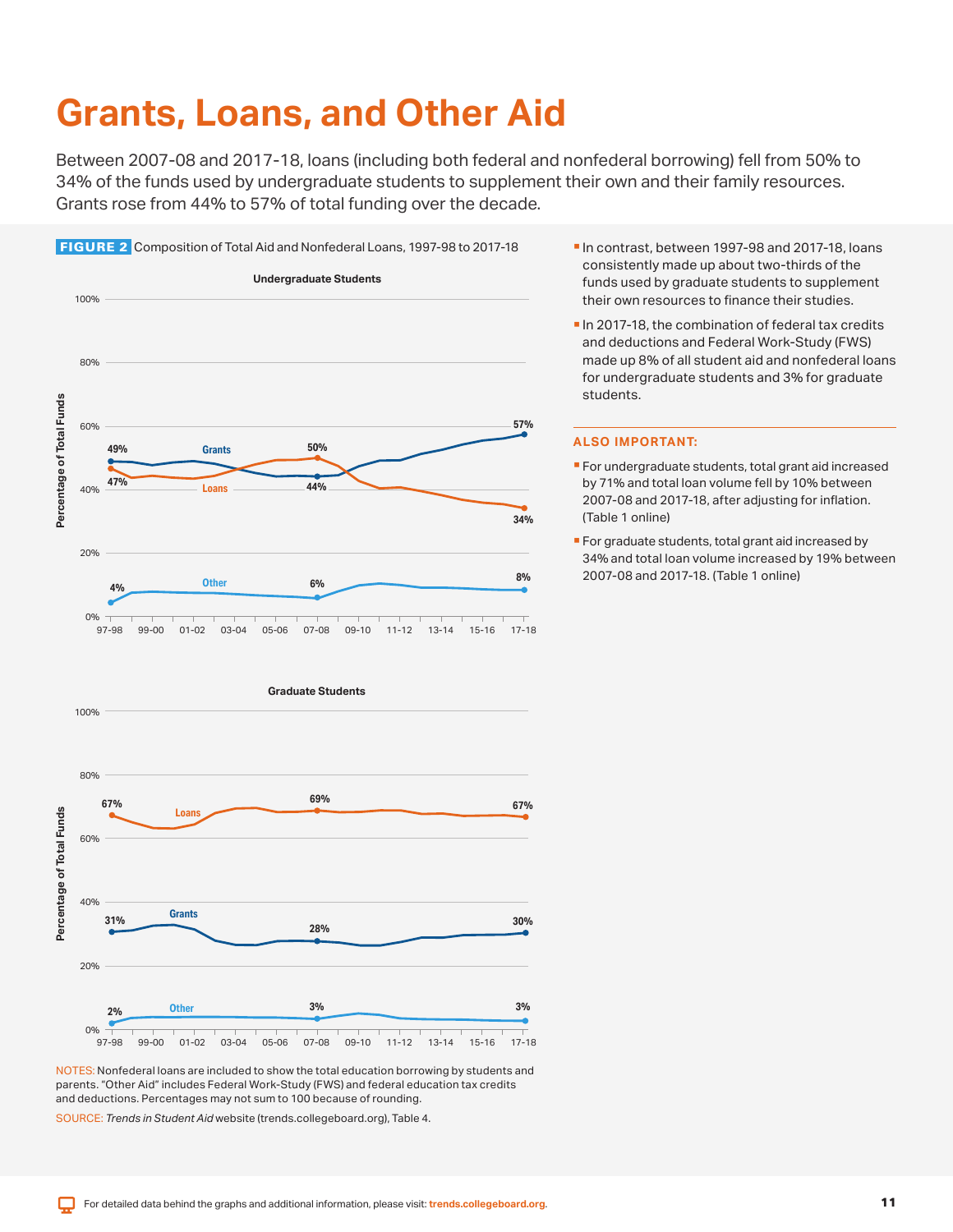## <span id="page-11-0"></span>**Total Undergraduate Student Aid by Type**

Between 2012-13 and 2017-18, institutional grant aid for undergraduate students increased by \$10.4 billion in 2017 dollars (27%), rising from 20% to 26% of total financial aid to undergraduates.



FIGURE 3 Total Undergraduate Student Aid in 2017 Dollars by Source and Type (in Billions), 1997-98 to 2017-18

NOTE: Percentages may not sum to 100 because of rounding.

SOURCE: *Trends in Student Aid* website (trends.collegeboard.org), Table 1 online.

- Total institutional grant aid to undergraduates rose by 48% (\$12.4 billion in 2017 dollars) between 2007-08 and 2012-13 and by another 27% (\$10.4 billion) between 2012-13 and 2017-18.
- Pell Grants rose by 99% (\$17.0 billion in 2017 dollars) over the first half of the past decade and then declined by 18% (\$6.0 billion).
- Federal loans rose by 41% (\$21.1 billion in 2017 dollars) between 2007-08 and 2012-13 before declining by 23% (\$16.4 billion) over the next five years. Federal loans declined from 41% to 30% of total aid to undergraduates over the decade.
- **The largest percentage growth in aid to undergraduates between** 2007-08 and 2017-18 was in veterans benefits, which more than tripled, from \$3.0 billion (in 2017 dollars) in 2007-08 to \$10.8 billion in 2017-18. Federal tax credits and deductions doubled from \$7.6 to \$15.5 billion.

#### **ALSO IMPORTANT:**

 Figure 3 reports total aid amounts to undergraduate students. The 47% increase (\$58.6 billion in 2017 dollars) in total financial aid to undergraduates between 2007-08 and 2017-18 supported enrollment growth of 6%, from 11.8 million to 12.4 million full-time equivalent (FTE) undergraduate students, yielding an increase of 39% (\$4,120) in total aid per FTE student.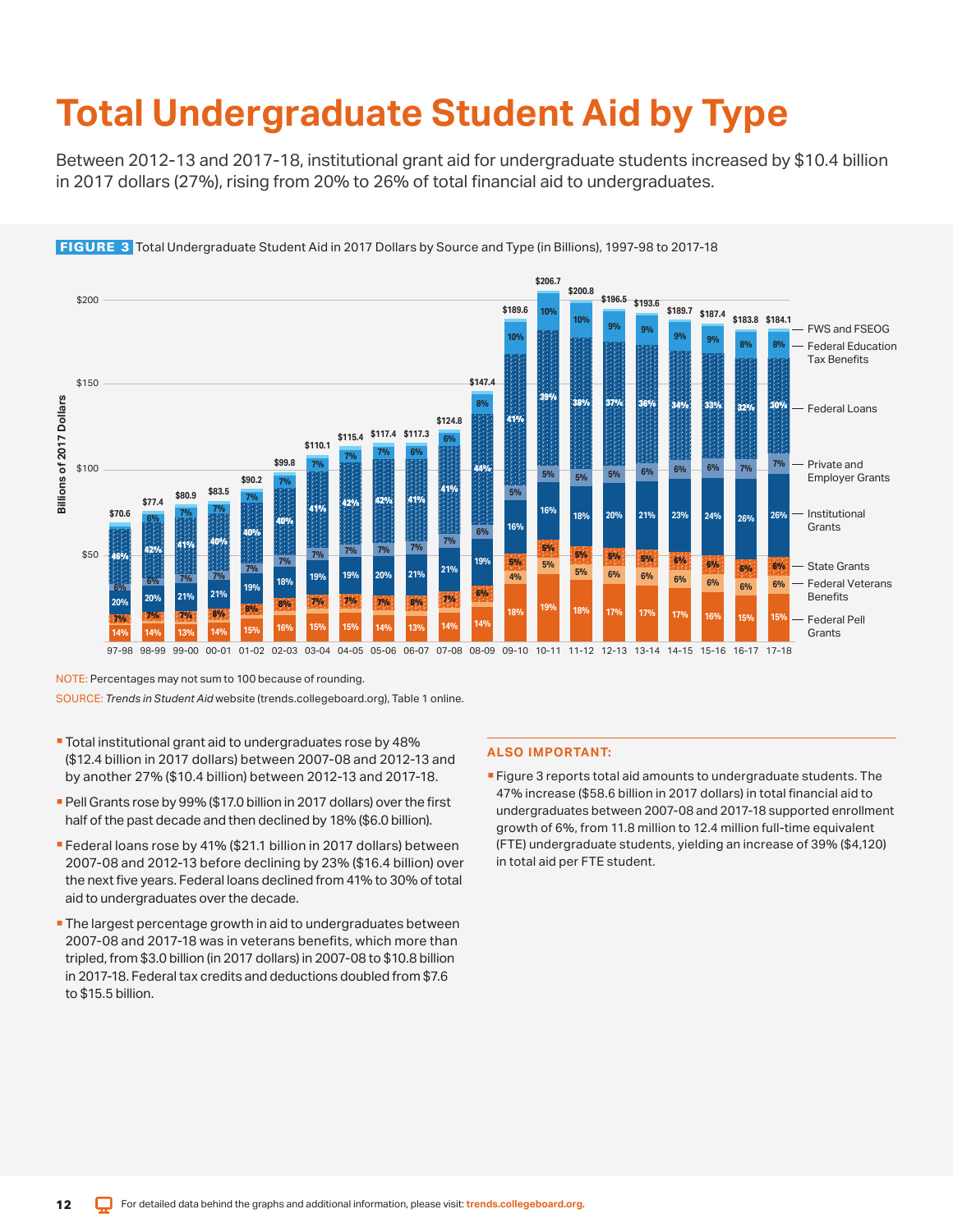## <span id="page-12-0"></span>**Total Graduate Student Aid by Type**

Grant aid increased from 27% of total aid for graduate students in 2010-11 to 31% in 2017-18. Loans declined from 68% to 66% of the total.



NOTE: Percentages may not sum to 100 because of rounding.

SOURCE: *Trends in Student Aid* website (trends.collegeboard.org), Table 1 online.

- Grant aid made up 35% of graduate student aid in 1999-00 and 2000-01, when loans were between 60% and 61% of the total.
- Between 2012-13 and 2017-18, institutional grants to graduate students rose by \$1.3 billion in 2017 dollars (13%). Federal loans rose by \$589 million (2%) and veterans benefits rose by \$432 million (30%).
- Between 1997-98 and 2007-08, federal loans for graduate students more than doubled, increasing from \$13.6 billion to \$29.2 billion in 2017 dollars. Federal loans for these students grew by another 29% over the next decade to \$37.8 billion in 2017-18.
- Between 1997-98 and 2007-08, institutional grants for graduate students rose by 55%, from \$4.9 billion to \$7.6 billion in 2017 dollars. Institutional grants grew by another 49% over the next decade to \$11.3 billion in 2017-18.

### **ALSO IMPORTANT:**

 Figure 4 reports total aid amounts to graduate students. The 30% increase (\$13.1 billion in 2017 dollars) in total financial aid to graduate students between 2007-08 and 2017-18 supported enrollment growth of 14%, from 1.8 million to 2.1 million full-time equivalent (FTE) graduate students, yielding an increase of 13% (\$3,210) in total aid per FTE student.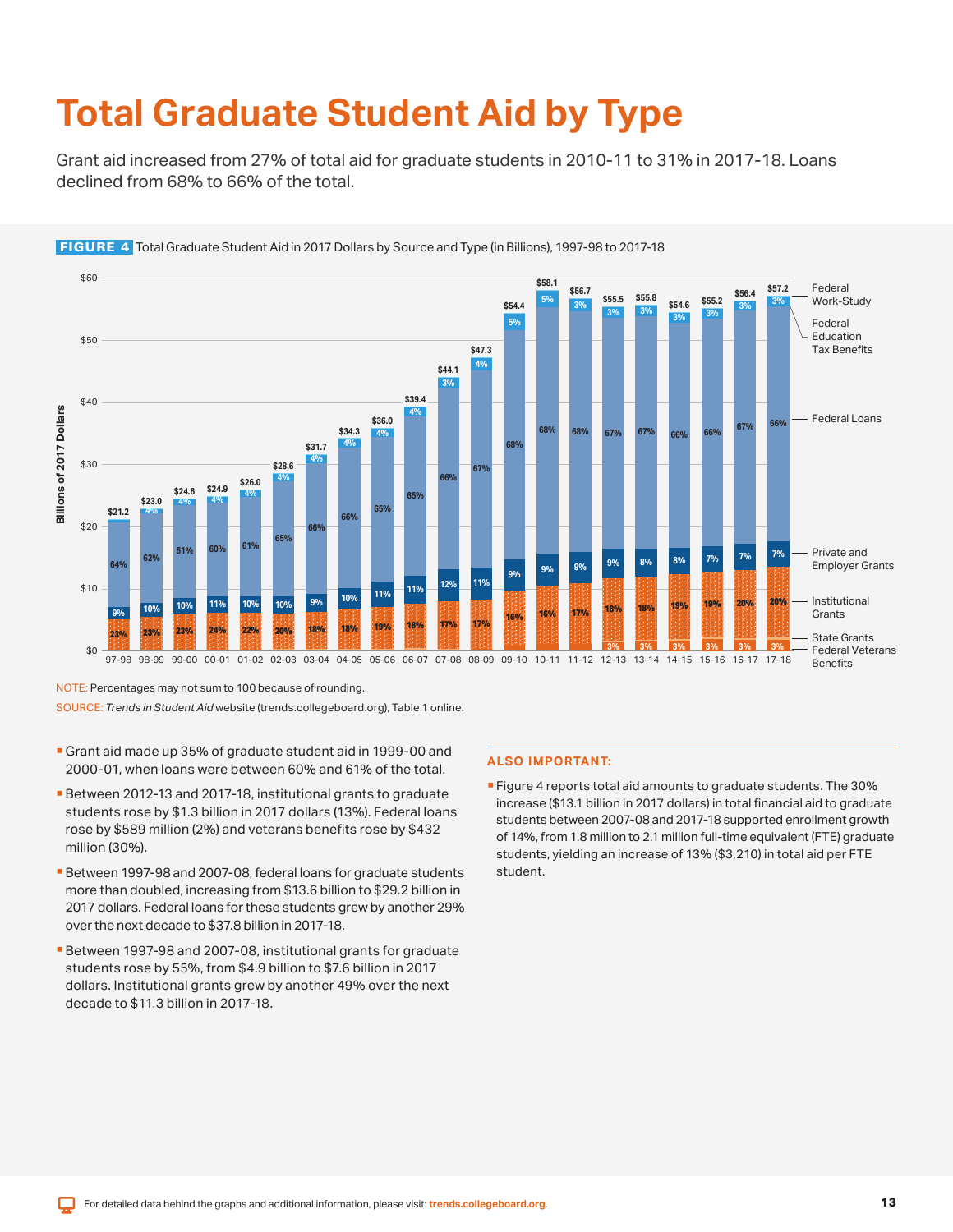### <span id="page-13-0"></span>**Sources of Grant Aid**

The total amount of grant aid supporting postsecondary students increased by 85% (after adjusting for inflation) between 1997-98 and 2007-08 and by another 64% between 2007-08 and 2017-18, reaching a total of \$129.4 billion.



FIGURE 5 Total Grant Aid in 2017 Dollars by Source of Grant, 1997-98 to 2017-18

NOTE: Percentages may not sum to 100 because of rounding. SOURCES: See page 34 for a list of sources for grants included in Figure 5.

- Almost all of the growth in total grant aid over the last decade occurred between 2007-08 and 2012-13, as full-time equivalent (FTE) enrollment increased by 13%. Between 2012-13 and 2017-18, FTE enrollment declined by 5% and total grant aid increased by 7%.
- Federal grants fluctuated between 27% and 32% of all grant aid for undergraduate and graduate students between 1997-98 and 2007-08. This share rose to 44% in 2010-11, but declined to 32% in 2017-18.
- **Institutional aid is the only type of grant aid that grew rapidly** between 2012-13 and 2017-18. Colleges and universities increased their aid by 24%, from \$48.4 billion (in 2017 dollars) in 2012-13 to \$60.0 billion in 2017-18.
- From 1997-98 to 2007-08, state grant aid was between 12% and 13% of all grant aid. From 2009-10 to 2017-18, it was between 8% and 9% of all grant aid. Total state grant aid grew by 83% (after adjusting for inflation) between 1997-98 and 2007-08 and by another 18% over the decade ending in 2017-18.
- 12% and 17% of total grant aid to postsecondary students for the entire two decades from 1997-98 through 2017-18 and were **Grants from employers and other private sources were between** 13% of the total in 2017-18.

- Grant aid for veterans, which grew from \$3.3 billion (in 2017 dollars) to \$12.7 billion over the decade, increased from 15% of federal grant aid in 2007-08 to 31% in 2017-18. At the same time, Pell Grants, which rose from \$17.2 billion to \$28.2 billion, declined from 78% to 68% of the total. (Table 1)
- **The composition of grant aid for graduate students is quite different** from that for undergraduate students—and from the totals in Figure 5. In 2017-18, 11% of graduate student grant aid came from the federal government (including aid to veterans), 64% from institutions, 24% from employers and other private sources, and 2% from states. For undergraduate students, the percentages were 36%, 44%, 11%, and 10%, respectively. (Table 1 online)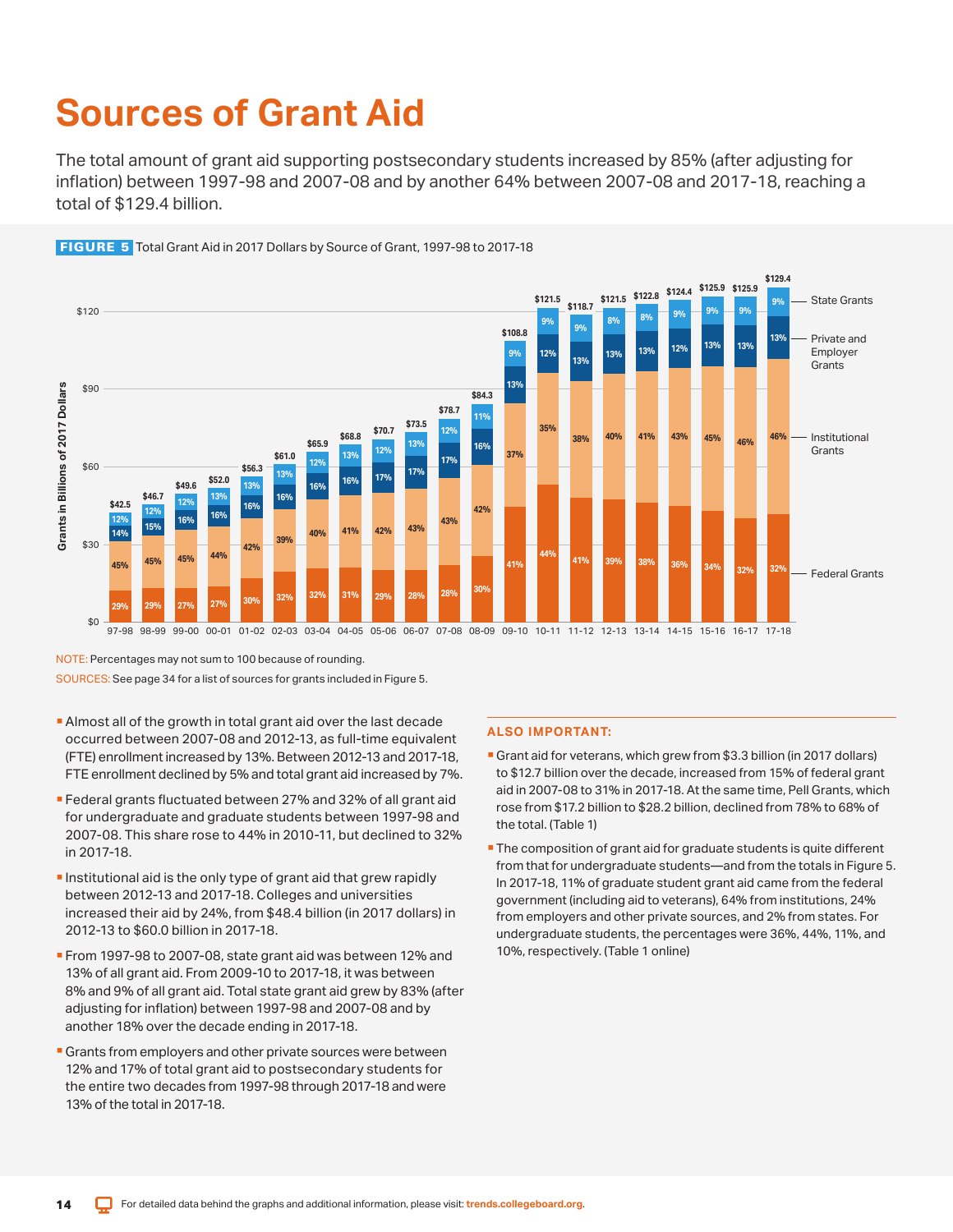## <span id="page-14-0"></span>**Types of Loans**

Total annual student and parent borrowing for postsecondary education declined (in inflation-adjusted dollars) for the seventh consecutive year, to \$105.5 billion in 2017-18.



FIGURE 6 Total Federal and Nonfederal Loans in 2017 Dollars by Type of Loan, 1997-98 to 2017-18

NOTES: Nonfederal loans include loans to students from states and institutions in addition to private loans issued by banks, credit unions, and other lenders. Values for nonfederal loans are best estimates and are less precise than federal loan amounts.

SOURCES: See page 34 for a list of sources for loans included in Figure 6.

- In 1997-98, 61% of Stafford Loans were subsidized loans—the interest is paid by the government while students are in school. This percentage declined to 52% in 2007-08 and to 33% in 2012-13, when graduate students were no longer eligible for the program. In 2017-18, 30% of Stafford Loans were subsidized.
- Between 2012-13 and 2017-18, total annual borrowing from the subsidized and unsubsidized Direct Loan programs declined by 22% to \$70.0 billion. Total annual borrowing from the Parent PLUS Loan program increased by 22% to \$12.8 billion and borrowing from the Grad PLUS program increased by 27% to \$10.3 billion.
- Students borrow nonfederal education loans from banks, credit unions, and other private lenders, including some states and postsecondary institutions. These loans, which are not part of the student aid system and typically do not involve subsidies, fell from about \$26 billion (in 2017 dollars) in 2007-08 to \$9 billion in 2009-10, but increased to almost \$12 billion by 2017-18, when they accounted for about 11% of all education loans.

#### **ALSO IMPORTANT:**

**There are no credit requirements for subsidized and unsubsidized** Direct Loans or Perkins Loans. To qualify for PLUS loans, borrowers cannot have an "adverse credit history," defined as being 90 days or more delinquent on any debts greater than \$2,085 or being the subject of default determination, bankruptcy discharge, foreclosure, repossession, tax lien, wage garnishment, or write-off of a federal education debt during the five years preceding the date of the credit report.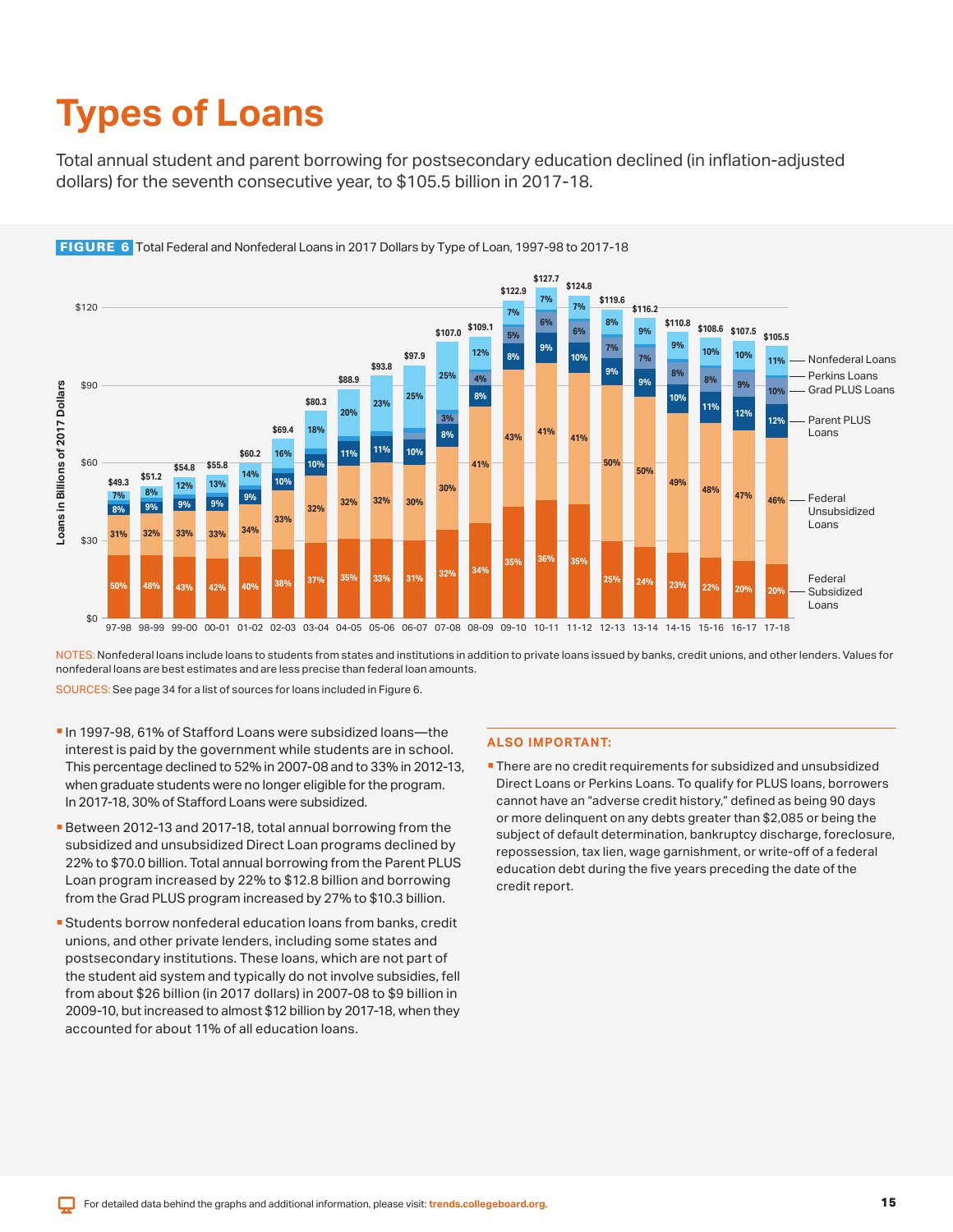### <span id="page-15-0"></span>**Federal Aid**

Federal education tax credits and deductions reached an estimated 12.0 million students in 2016-17, 5.0 million more than the 7.0 million Pell Grant recipients in 2017-18.



NOTES: Data on tax benefits are estimated for 2016-17. FSEOG and FWS amounts represent federal funds only. Institutions provide matching funds so the awards that students receive under these programs are larger than these federal aid amounts. Perkins Loans are made from revolving funds on campus. No new federal outlays have been provided since 2005-06, but originally the funds came partly from the federal government and partly from institutional sources.

SOURCES: See page 34 for a list of sources of data on federal aid programs.

### FIGURE 8 Percentage Distribution of Federal Aid Funds by Sector, 2016-17



NOTES: Excludes aid to students enrolled in public less-than-two-year colleges and to students enrolled in foreign institutions. Percentages may not sum to 100 because of rounding.

SOURCES: See page 34 for a list of sources of data on federal aid programs.

- In 2017-18, an estimated 601,000 students received Federal Work-Study (FWS) funding.
- In 2017-18, the total number of borrowers in the subsidized and unsubsidized Direct Loan programs was 7.9 million—less than the sum of the number of recipients in each program because about two-thirds of all borrowers participated in both programs.
- In 2016-17, public two-year college students, who made up 32% of full-time equivalent (FTE) undergraduate enrollment, received 34% of Pell Grant funds. Students in this sector received less than their proportionate share of funds from all other federal student aid programs.
- In 2016-17, students in the private nonprofit sector accounted for 18% of undergraduate and 22% of total postsecondary FTE enrollment. They received 68% of Grad PLUS, 48% of Perkins Loans, and 41% of FWS funds.

#### **ALSO IMPORTANT:**

- parents of undergraduate students. FWS, Perkins Pell Grants, FSEOG, and Direct Subsidized Loans are for undergraduates only. Grad PLUS Loans are for graduate students only. Parent PLUS Loans are for Loans, Direct Unsubsidized Loans, and Post-9/11 GI Bill benefits are available to both undergraduate and graduate students.
- **The number of students receiving FWS funds declined** from 698,000 in 2007-08 to 601,000 in 2017-18. (Table 5 online)
- In 2012-13, 41% of Post-9/11 GI Bill veterans benefits went to students in the for-profit sector (U.S. Senate HELP Committee, 2014, "Is the New G.I. Bill Working?"). In 2017, Congress passed legislation known as the "Forever GI Bill," increasing the generosity of education benefits for veterans.

#### Distribution of Fall 2016 Enrollment by Sector

|                             | <b>FTE Undergraduate</b><br><b>Students</b> | AII FTE<br><b>Students</b> |
|-----------------------------|---------------------------------------------|----------------------------|
| Public Two-Year             | 32%                                         | 27%                        |
| Public Four-Year            | 42%                                         | 43%                        |
| Private Nonprofit Four-Year | 18%                                         | 22%                        |
| For-Profit                  | 7%                                          | 7%                         |

SOURCE: NCES, IPEDS Enrollment data.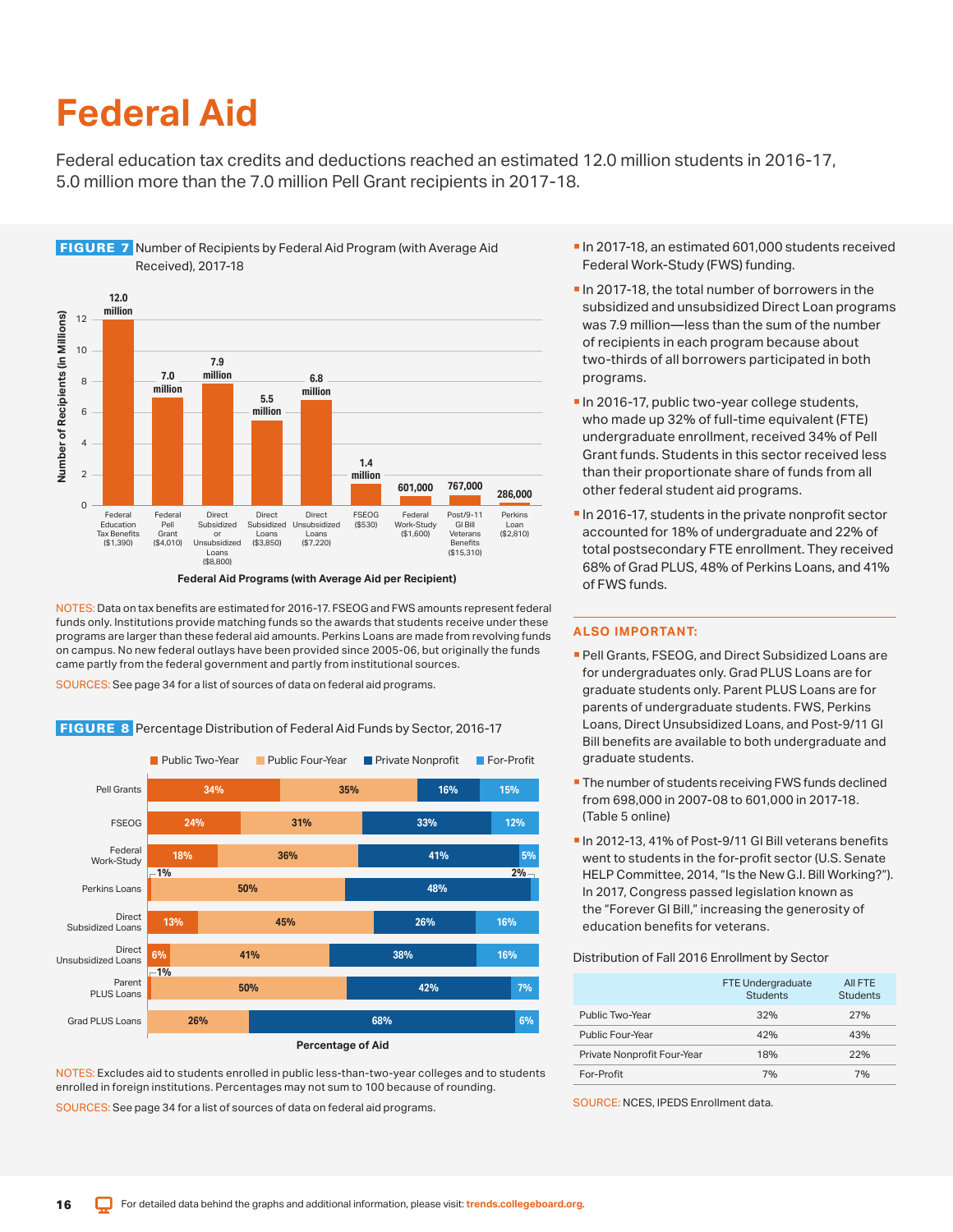## <span id="page-16-0"></span>**Federal Loans: Annual Borrowing**

After a decade of rapid growth in annual borrowing, total federal loans to undergraduate students declined by 23% between 2012-13 and 2017-18 after adjusting for inflation, and federal loans to graduate students rose by 2%.



 FIGURE 9B Average Annual Amount Borrowed in Federal Subsidized, Unsubsidized, and PLUS Loans in 2017 Dollars, 2002-03 to 2017-18, Selected Years



#### Number of Borrowers (in Thousands), 2002-03 to 2017-18, Selected Years

|                             |               | $2002 - 03$ | 2007-08 | 2012-13 | 2017-18 |
|-----------------------------|---------------|-------------|---------|---------|---------|
| Subsidized and Unsubsidized | Undergraduate | 5,003       | 6.473   | 9.024   | 6.504   |
|                             | Graduate      | 881         | 1.272   | 1.495   | 1.446   |
|                             | Total         | 5,884       | 7.745   | 10.519  | 7.950   |
| <b>PLUS</b>                 | Undergraduate | 563         | 671     | 652     | 779     |
|                             | Graduate      | 0           | 181     | 346     | 416     |
|                             | Total         | 563         | 852     | 998     | 1.195   |

- **The share of federal education loans going to** graduate students (who constitute about 14% of all postsecondary students) rose from 32% (\$18.1 billion out of \$56.3 billion in 2017 dollars) in 2002-03 to 40% (\$37.6 billion out of \$93.1 billion) in 2017-18.
- In 2017-18, undergraduates taking subsidized and/or unsubsidized Direct Loans borrowed an average of \$6,570—\$210 more (in 2017 dollars) than a decade earlier and \$220 less than in 2012-13.
- **The number of parents borrowing Parent PLUS** Loans in 2017-18 was 12% of the number of undergraduates taking subsidized and unsubsidized Direct Loans (779,000 vs. 6.5 million). However, the average parent loan was \$16,450, 2.5 times as much as the average undergraduate student loan.
- In 2017-18, 416,000 graduate students borrowed through the Grad PLUS program; 1.4 million borrowed unsubsidized Direct Loans. The average amount borrowed through the PLUS program was \$5,950 higher than the average Direct Loan (\$24,810 vs. \$18,860).

#### **ALSO IMPORTANT:**

- **The aggregate federal student loan limit for dependent** undergraduate students is \$31,000. No more than \$23,000 can be subsidized loans. Independent students and dependent students whose parents are not eligible for Parent PLUS Loans can borrow an additional \$26,500 in unsubsidized loans.
- Graduate and professional students can borrow up to a lifetime total of \$138,500 from the subsidized and unsubsidized loan programs, including their undergraduate borrowing. Each year students are enrolled, they can borrow up to the full cost of attendance, including living expenses and books and supplies in addition to tuition and fees through the Grad PLUS program.
- **Like the Grad PLUS program, the Parent PLUS program** allows borrowing to cover students' entire budgets less other aid received for an unlimited number of years of enrollment.

NOTE: Graduate students became eligible to borrow PLUS Loans in 2006-07.

SOURCE: *Trends in Student Aid* website (trends.collegeboard. org), Table 6.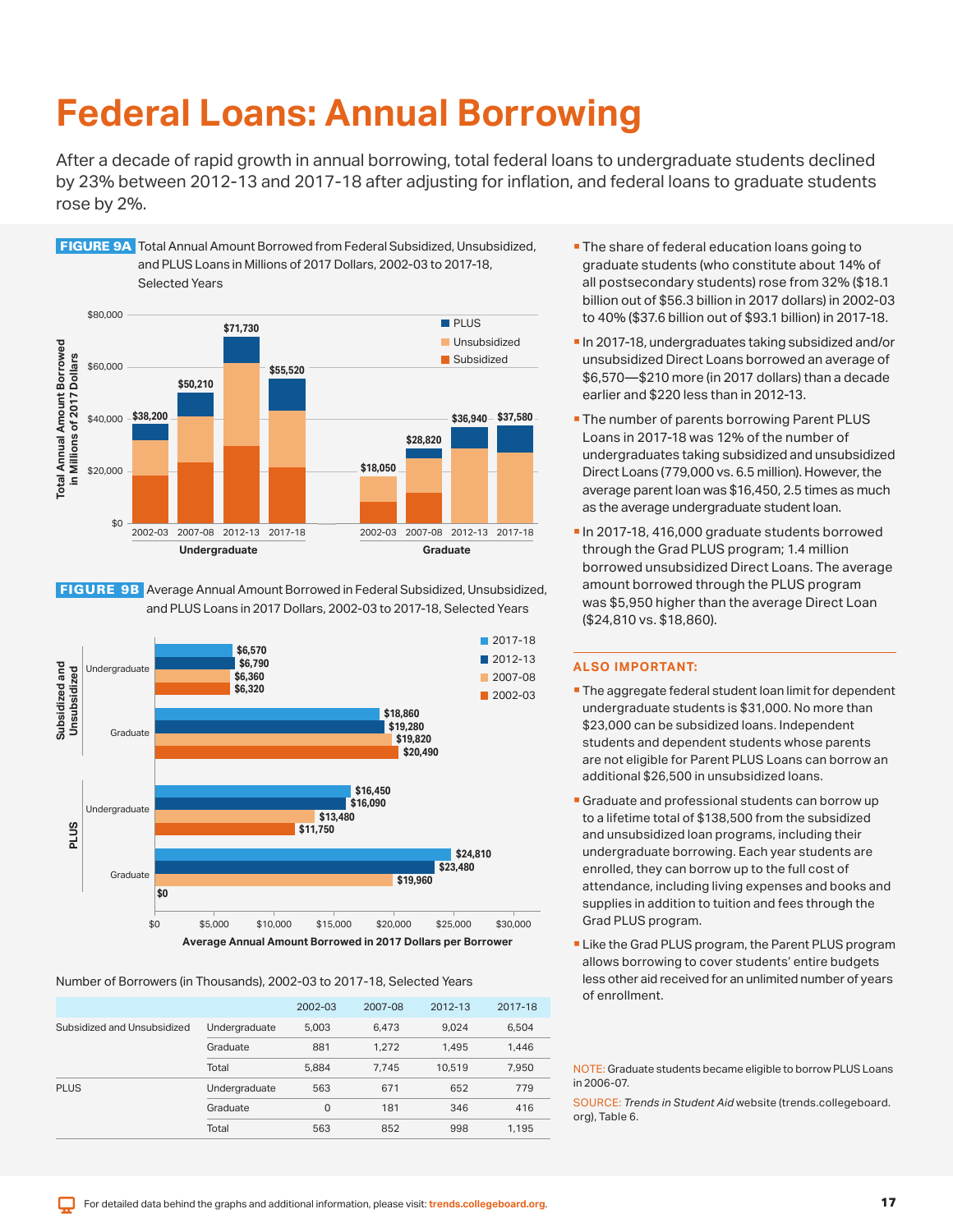### <span id="page-17-0"></span>**Annual Undergraduate Borrowing: Parent PLUS and Private Loans**

In 2015-16, parents of 9% of dependent undergraduate students borrowed through the Parent PLUS program. The shares of parents taking these loans ranged from less than 1% of dependent public two-year college students to 21% of dependent for-profit college students.



|                             | Average Parent PLUS Loans Among Borrowers (2016 Dollars) |          |          |             |          |
|-----------------------------|----------------------------------------------------------|----------|----------|-------------|----------|
|                             | 1999-00                                                  | 2003-04  | 2007-08  | $2011 - 12$ | 2015-16  |
| All                         | \$9,800                                                  | \$11,300 | \$11,700 | \$12,700    | \$14,000 |
| Public Four-Year            | \$8,600                                                  | \$9,800  | \$10,500 | \$11,700    | \$12,800 |
| Private Nonprofit Four-Year | \$12,100                                                 | \$14,300 | \$15,300 | \$15,500    | \$17,500 |
| Public Two-Year             |                                                          | \$6,900  | \$5,100  | \$9,100     | \$7,700  |
| For-Profit                  | \$8,200                                                  | \$11,000 | \$9,900  | \$11,900    | \$12,600 |





|                             | Average Private Loans Among Borrowers (2016 Dollars) |          |          |         |          |
|-----------------------------|------------------------------------------------------|----------|----------|---------|----------|
|                             | 1999-00                                              | 2003-04  | 2007-08  | 2011-12 | 2015-16  |
| All                         | \$7,000                                              | \$7,500  | \$7,000  | \$6,100 | \$8,700  |
| Public Four-Year            | \$5,400                                              | \$6,800  | \$6,700  | \$5,700 | \$7,800  |
| Private Nonprofit Four-Year | \$8,400                                              | \$10,000 | \$10,100 | \$8,200 | \$12,400 |
| Public Two-Year             | \$5,500                                              | \$4,100  | \$3,800  | \$3,300 | \$4,100  |
| For-Profit                  | \$8,400                                              | \$7,000  | \$6,600  | \$6,300 | \$8,100  |

SOURCES: NCES, NPSAS 2000, 2004, 2008, 2016; calculations by the authors.

**18** 

- **The average annual amount borrowed through** the Parent PLUS program has increased over time in all sectors except public two-year colleges. At private nonprofit colleges and universities, these loan amounts rose from an average of \$12,100 (in 2016 dollars) for 12% of dependent students in 1999-00 to \$15,300 for 14% of dependent students in 2007-08 and to \$17,500 for 17% of dependent students in 2015-16.
- **The share of undergraduate students taking private** student loans fell from 14% in 2007-08 to 6% in both 2011-12 and 2015-16.
- In 2007-08, 40% of undergraduates at for-profit institutions took private student loans, but that share had fallen to 6% by 2015-16—lower than the 12% at private nonprofit four-year and the 8% at public four-year colleges in 2015-16.
- In 2015-16, the average size of private student loans among the students who used them ranged from \$4,100 for 2% of public two-year college students to \$12,400 for 12% of private nonprofit four-year college students.

- **Among 2015-16 bachelor's degree recipients,** 20% of dependent students' parents had borrowed PLUS loans at some point during the students' undergraduate study. Of those who borrowed Parent PLUS Loans, the average cumulative amount borrowed was \$36,800. (NPSAS, 2016; calculations by the authors)
- Among 2015-16 bachelor's degree recipients, 16% had borrowed private loans at some point during their undergraduate study. Of those who borrowed private loans, the average cumulative amount borrowed was \$21,300. (NPSAS, 2016; calculations by the authors)
- **In addition to using Parent PLUS Loans, parents may** borrow through home equity loans, credit cards, or other sources of credit. This borrowing is not reflected in the data reported here.
- **Private student loans do not carry the borrower** protections included in federal student loan programs, including the option of repaying through incomedriven plans that base monthly payments on earnings. Like federal student loans, private loans are more difficult to discharge in bankruptcy than other personal loans.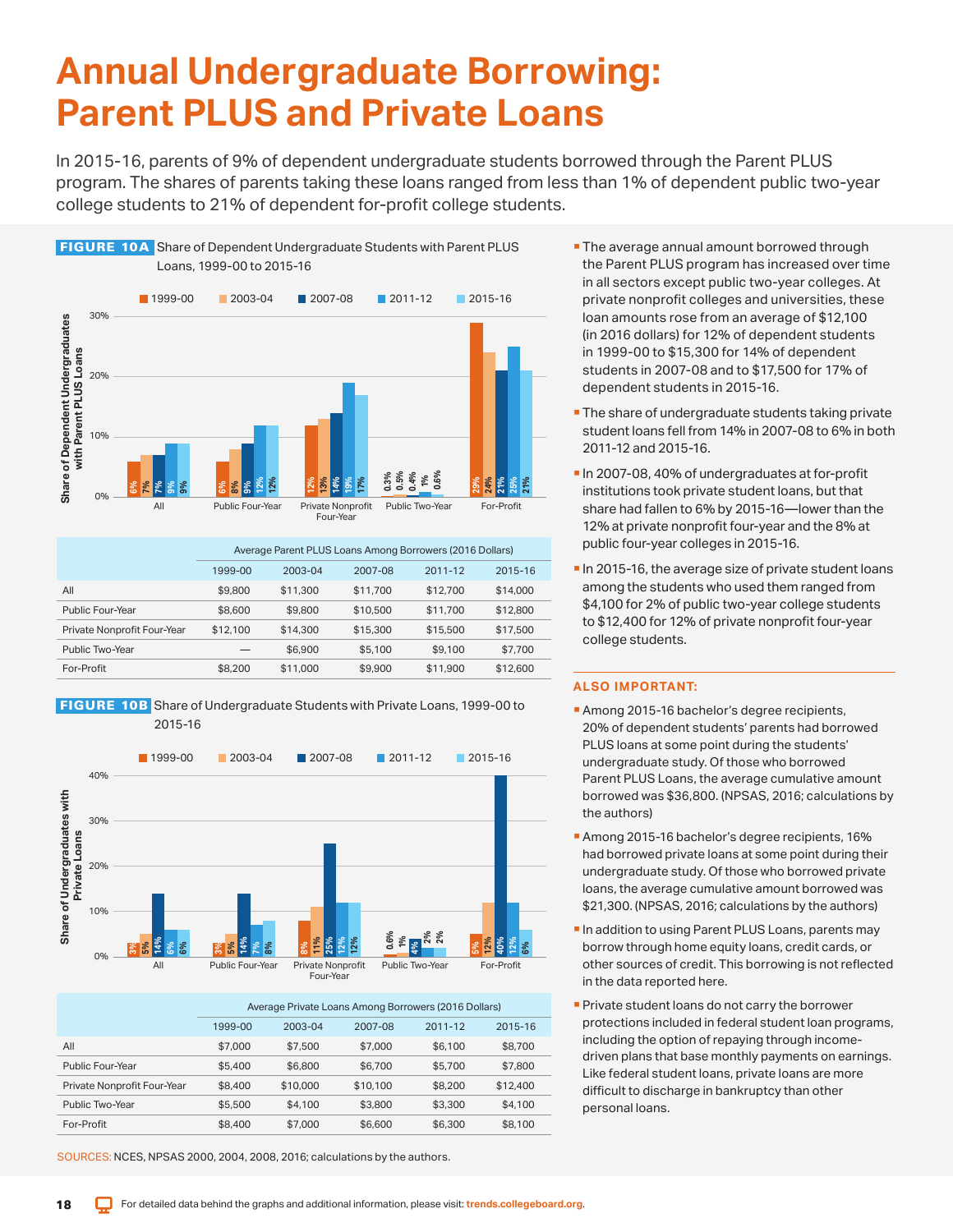### <span id="page-18-0"></span>**Federal Loans: Borrowing and Balances**

As of March 2018, 40% of the outstanding federal education loan debt was held by the 9% of borrowers owing \$80,000 or more.

#### **FIGURE 11** Distribution of Borrowers and Debt by Outstanding Balance, 2018



NOTE: Includes both loans made under the Federal Direct Loan Program (FDLP) and loans made under the Federal Family Education Loan (FFEL) Program, which ended in 2009-10. Data were as of March 31, 2018, the end of the second quarter of FY18.

SOURCE: U.S. Department of Education, Federal Student Aid Center, Federal Student Loan Portfolio.

 FIGURE 12 Percentage of Undergraduate Students Borrowing Federal Subsidized and Unsubsidized Student Loans, 2007-08, 2012-13, and 2017-18



**Percentage of Undergraduate Students** 

NOTES: IPEDS headcount enrollments are adjusted for the difference between total headcount, which counts students more than once if they are enrolled in more than one institution at the same time, and unduplicated headcount reported by the National Student Clearinghouse (NSC). Twelve-month undergraduate headcount for 2017-18 is estimated from NSC data. Percentages may not sum to 100 because of rounding.

SOURCES: NCES, *Postsecondary Institutions and Cost of Attendance in 2017-18; Degrees and Other Awards Conferred, 2016-17, and 12-Month Enrollment, 2016-17: First Look (Preliminary Data)* and earlier editions; National Student Clearinghouse, *Current Term Enrollment Estimates: Spring 2018*; U.S. Department of Education, Federal Student Aid Data Center, Title IV Program Volume Reports and Aid Recipients Summary; calculations by the authors.

- As of March 2018, 56% of borrowers owed less than \$20,000. These borrowers held 15% of the outstanding federal debt.
- In 2017-18, 71% of undergraduates did not borrow either subsidized or unsubsidized Stafford Loans. That percentage was 70% in 2007-08 and 63% in 2012-13.
- In 2017-18, 5% of undergraduate students borrowed subsidized loans only, 5% borrowed unsubsidized loans only, and 19% borrowed from both programs. In other words, two-thirds of the 29% who borrowed Stafford Loans took both subsidized and unsubsidized loans.
- A decade earlier, in 2007-08, 12% of undergraduates borrowed only subsidized loans. Among the 29% who borrowed, less than half of the students borrowed both subsidized and unsubsidized loans.

- **Figure 12 shows that 29% of undergraduates took** federal student loans in 2017-18. This percentage is lower than the share of students who graduate with debt for a number of reasons. Many students who borrow do not borrow every year. In 2015-16, among enrolled students who had borrowed at some point as undergraduates, 70% borrowed federal student loans. (NPSAS, 2016)
- Part-time students borrow at lower rates than full-time students. In 2015-16, half of all full-time undergraduates used federal student loans, compared with just 18% of those who were enrolled exclusively part time. (NPSAS, 2016)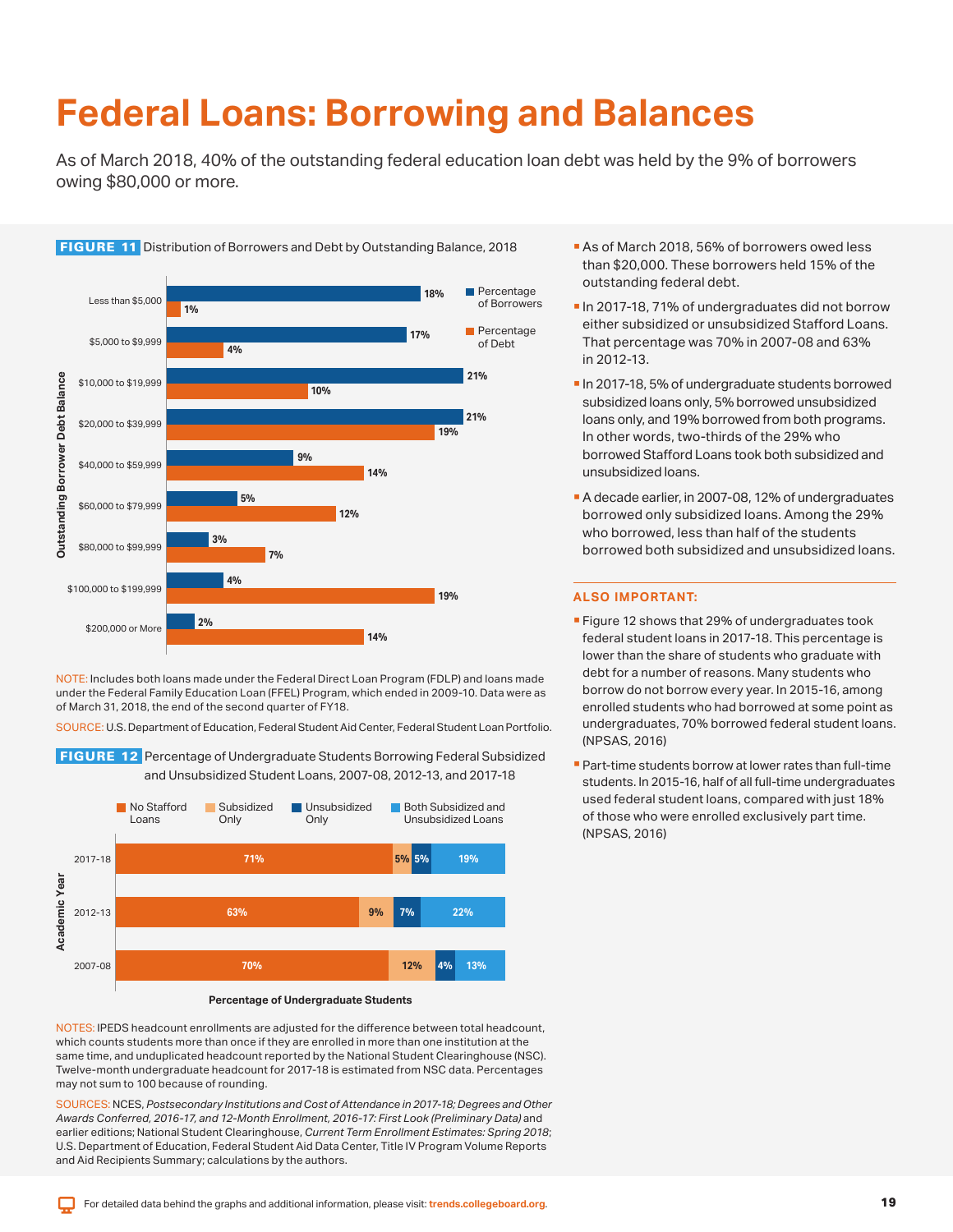### <span id="page-19-0"></span>**Outstanding Federal Loans**

Participation in Income-Driven Repayment (IDR) plans for federal student loans has grown dramatically in recent years. In March 2018, 29% of the borrowers in repayment on federal Direct Loans were in programs limiting their payments to an affordable percentage of their discretionary incomes, up from 13% in 2014.



NOTES: Includes Direct Loan borrowers in repayment, deferment, and forbearance. Because some borrowers have multiple loans, recipients may be counted multiple times across varying loan statuses. Income-driven plans include REPAYE, Pay As You Earn, Income-Contingent Repayment, and Income-Based Repayment. Level payment plans require monthly payments that are the same over a fixed period of time. Alternative repayment plans are customized to borrowers' circumstances. Under the graduated payment plan, monthly payments increase over time. The second quarter of FY18 ended on March 31, 2018. Percentages may not sum to 100 because of rounding.

SOURCE: U.S. Department of Education, Federal Student Aid Data Center, Federal Student Loan Portfolio.

 FIGURE 13B Repayment Status of Federal Education Loan Portfolio, Second Quarter FY18



NOTES: Includes both loans made under the Federal Direct Loan Program and loans made under the Federal Family Education Loan Program (FFEL) and held by the U.S. Department of Education. Excludes the \$200 billion in outstanding FFEL loans not held by the federal government. The second quarter of FY18 ended on March 31, 2018.

SOURCE: U.S. Department of Education, Federal Student Aid Data Center, Federal Student Loan Portfolio.

- In March 2018, borrowers in IDR plans held 49% of the outstanding debt in repayment under the federal Direct Loan program, up from 27% in 2014.
- In March 2018, 17% of borrowers—but 11% of outstanding dollars—were in default. The average balance on defaulted loans was \$18,600, compared with \$29,200 for all outstanding loans.

#### **ALSO IMPORTANT:**

- **Borrowers in IDR plans have higher average balances** than those in other repayment plans—\$56,200 vs. \$24,000 in March 2018.
- **There are several IDR plans. Just over 40% of borrowers** in IDR plans are in the Income-Based Repayment plan which, after July 2014, limits payments for new borrowers to 10% of income above 150% of the poverty line and forgives remaining debt after 20 years of eligible payments. Earlier borrowers pay 15% of income above 150% of the poverty line for 25 years.
- Revised Pay As You Earn (REPAYE), launched in 2015, makes all federal Direct Loan borrowers eligible for IDR plans. In March 2018, among IDR plans, about 30% of borrowers and 30% of the dollars were in the REPAYE plan.

|             | Average<br><b>Balance</b> | Number of<br><b>Borrowers</b><br>(in Millions) | <b>Total Balance</b><br>(in Billions) |
|-------------|---------------------------|------------------------------------------------|---------------------------------------|
| Repayment   | \$34,600                  | 18.6                                           | \$643.0                               |
| In-School   | \$19,800                  | 7.2                                            | \$142.5                               |
| Deferment   | \$33,200                  | 3.8                                            | \$126.3                               |
| Forbearance | \$42,600                  | 2.8                                            | \$119.3                               |
| Grace       | \$19,300                  | 1.3                                            | \$25.1                                |
| Default     | \$18,600                  | 7.0                                            | \$130.3                               |
| Other       | \$32,000                  | 0.3                                            | \$9.6                                 |
| Total       | \$29,200                  | 41.0                                           | \$1,196.1                             |

NOTE: Repayment: in active repayment status; In-School: borrower is still enrolled, never entered repayment; Deferment: payments postponed because of economic hardship, military service, or returning to school; Forbearance: payment temporarily suspended or reduced because of financial hardships; Grace: six-month period after borrower is no longer enrolled at least half time; Default: more than 360 days delinquent. "Other" category includes loans that are in non-defaulted bankruptcy and in a disability status.

### Average Federal Loan Balance, Number of Borrowers, and Total Balance by Repayment Status, Second Quarter 2018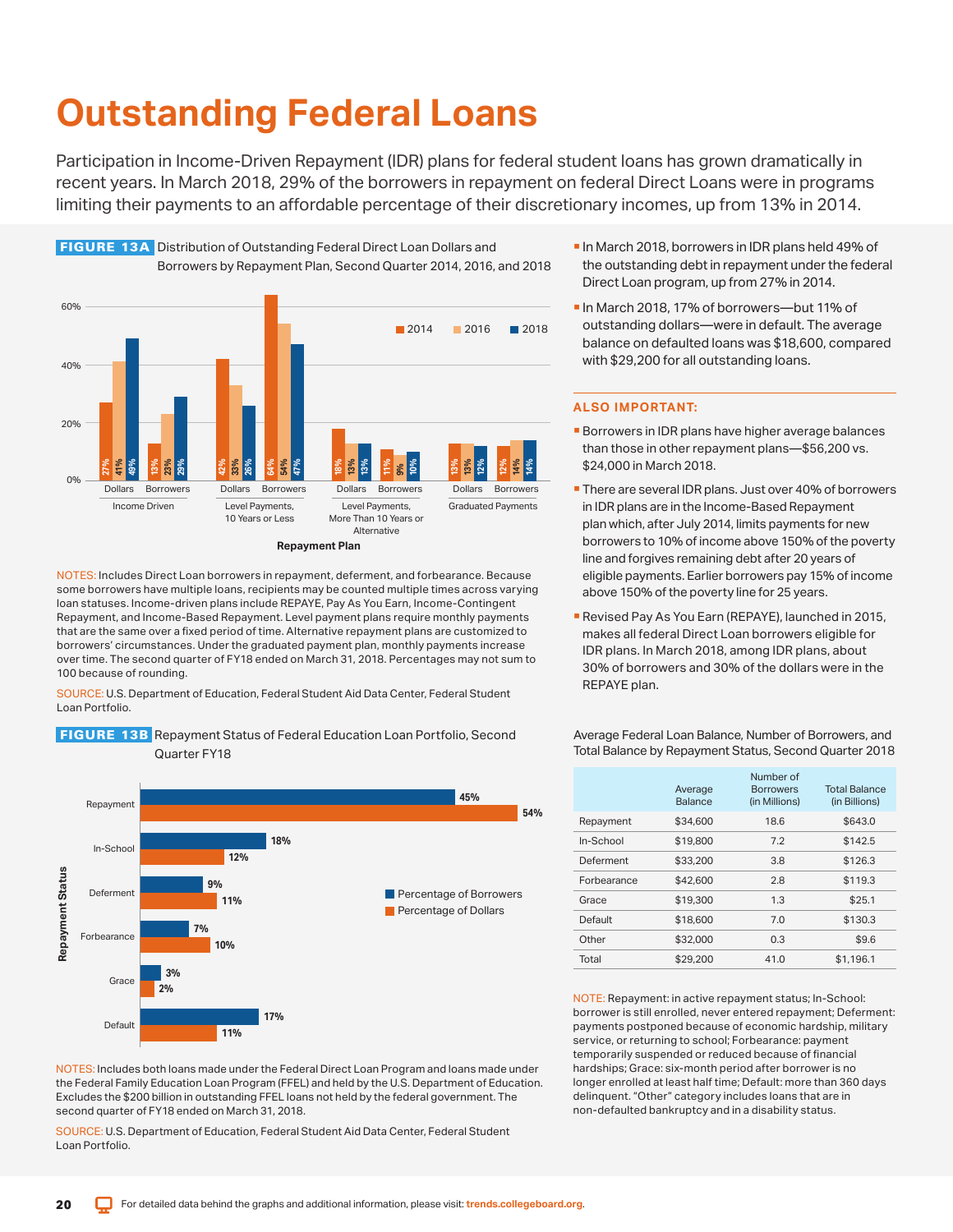### <span id="page-20-0"></span>**Federal Loans: Repayment Rates**

Sixty-seven percent of federal student loan borrowers who entered repayment in 2009-10 and 2010-11 after earning a degree or certificate had paid down at least one dollar of their loan principal after five years. This repayment rate was 41% for noncompleters.







- **Completers had higher repayment rates than** noncompleters in all sectors, but completers from the for-profit sector had lower repayment rates than noncompleters from the public and private nonprofit four-year sectors.
- In all sectors, dependent students had higher repayment rates than independent students. Repayment rates ranged from 30% for independent students from the for-profit sector and 38% for those from public two-year colleges to 67% for dependent students from the private nonprofit four-year sector and 69% for those from the public four-year sector.
- In all sectors, the share of borrowers who have made some progress paying down their student debt increases as time in repayment increases. The largest increments are for borrowers from for-profit institutions, where the repayment rate for borrowers who entered repayment in 2007-08 and 2008-09 rose from 31% after one year to 41% after seven years.
- **After seven years, 41% of borrowers from for-profit** institutions had reduced their loan balances by at least one dollar. This repayment rate was lower than the one-year repayment rates in all other sectors, including public two-year colleges, where the repayment rate rose from 45% after one year to 53% after seven years.

#### **ALSO IMPORTANT:**

Borrowers can be in good standing without paying down the principal owed. They may be enrolled in an Income-Driven Repayment (IDR) plan. Some may have no required payments and, for others, the required payments may be too small to cover the interest charged, leading to increases in the balance owed. In addition, borrowers may be in deferment or forbearance and not required to make payments in their current circumstances.

NOTES: The repayment rate is defined as the percentage of borrowers in each repayment cohort whose payments reduced the loan principal by at least one dollar after the specified number of years. Repayment status on each loan is attributed to the school for which the loan was taken. Therefore, a student can be counted in the repayment cohorts of more than one institution.

SOURCES: U.S. Department of Education, College Scorecard data; calculations by the authors.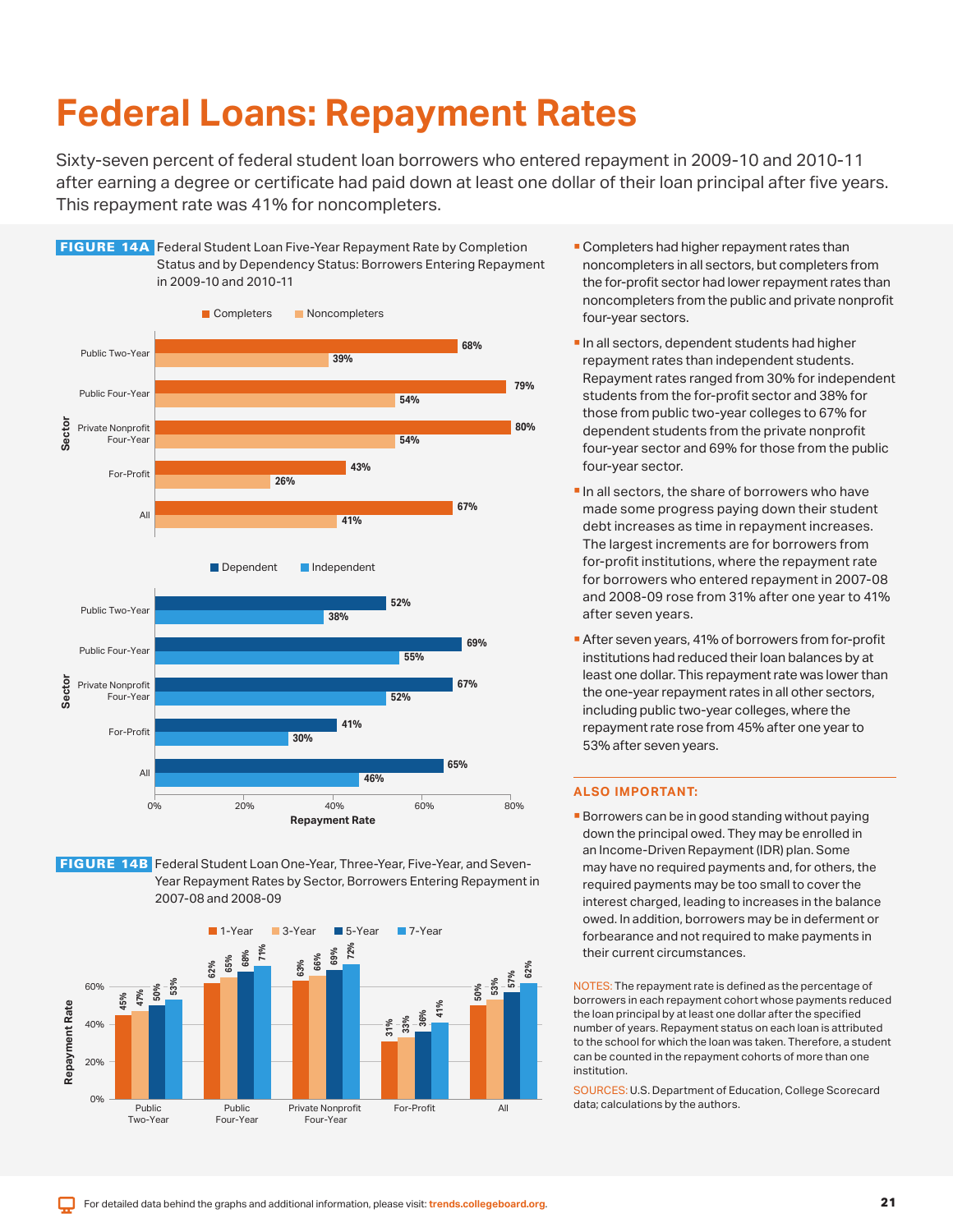### <span id="page-21-0"></span>**Cumulative Debt: Bachelor's Degree Recipients**

In 2016-17, the 59% of bachelor's degree recipients from public and private nonprofit institutions who borrowed graduated with an average of \$28,500 in debt, an increase of 3% in inflation-adjusted dollars over the average amount borrowed in 2011-12.

FIGURE 15 Average Cumulative Debt Levels in 2017 Dollars: Bachelor's Degree Recipients at Public and Private Nonprofit Four-Year Institutions, 2001-02 to 2016-17, Selected Years





NOTES: Figures include federal and nonfederal loans taken by students who began their studies at the institution from which they graduated. Parent PLUS loans are not included. The orange bars represent the average cumulative debt levels of bachelor's degree recipients who took student loans. The blue bars represent the average debt per bachelor's degree recipient, including those who graduated without student debt. Calculations are based on the number of bachelor's degrees awarded, which typically exceeds the number of students receiving degrees. The available data are not adequate to allow comparable calculations for for-profit institutions.

Private Nonprofit Four-Year Institutions: 2001-02 to 2016-17, Selected Years

|         | Percentage<br>with Debt | Average Debt<br>per Borrower | Average Debt<br>per Graduate |
|---------|-------------------------|------------------------------|------------------------------|
| 2001-02 | 56%                     | \$23,000                     | \$12,800                     |
| 2006-07 | 58%                     | \$25,000                     | \$14,600                     |
| 2011-12 | 60%                     | \$27,800                     | \$16,600                     |
| 2016-17 | 59%                     | \$28,500                     | \$16,700                     |

- In 2016-17, average debt per bachelor's degree recipient, including both those who borrowed and those who did not, was \$16,700 for the two sectors combined, 1% higher than in 2011-12.
- Average debt among public four-year college graduate borrowers rose by 3% (\$700 in 2017 dollars) between 2011-12 and 2016-17, following a 16% (\$3,700) increase over the previous five years. Average debt per graduate (including those who did not borrow) increased by 23% (\$2,800) between 2006-07 and 2011-12 and by 2% (\$300) between 2011-12 and 2016-17.
- Borrowing among private nonprofit four-year college graduates rose rapidly between 2001-02 and 2006-07, but slowed over the next 10 years. Average debt per borrower increased by 6% (\$1,700 in 2017 dollars) between 2006-07 and 2011-12 and by 3% (\$900) between 2011-12 and 2016-17. Average debt per graduate rose by 2% (\$400) between 2006-07 and 2011-12 and fell by 1% (\$300) between 2011-12 and 2016-17.
- **The share of public four-year college bachelor's** degree recipients graduating with debt rose from 52% in 2001-02 to 58% in 2011-12, but remained at 58% in 2016-17. The share of private nonprofit four-year college bachelor's degree recipients graduating with debt rose from 64% in 2001-02 to 66% in 2006-07, but fell to 61% over the following decade.

- **Students who earn their bachelor's degrees at for-profit** institutions, not included in Figure 15, are more likely to borrow and accumulate higher average levels of debt than those who graduate from public and private nonprofit four-year colleges. (Figure 16)
- **Figure 15 includes only students who earned their** bachelor's degrees at the institutions in which they first enrolled. Students who attend two or more institutions may have different borrowing patterns.

SOURCES: College Board, Annual Survey of Colleges, 2002 to 2017; calculations by the authors. Average Cumulative Debt in 2017 Dollars: Bachelor's Degree Recipients at Public and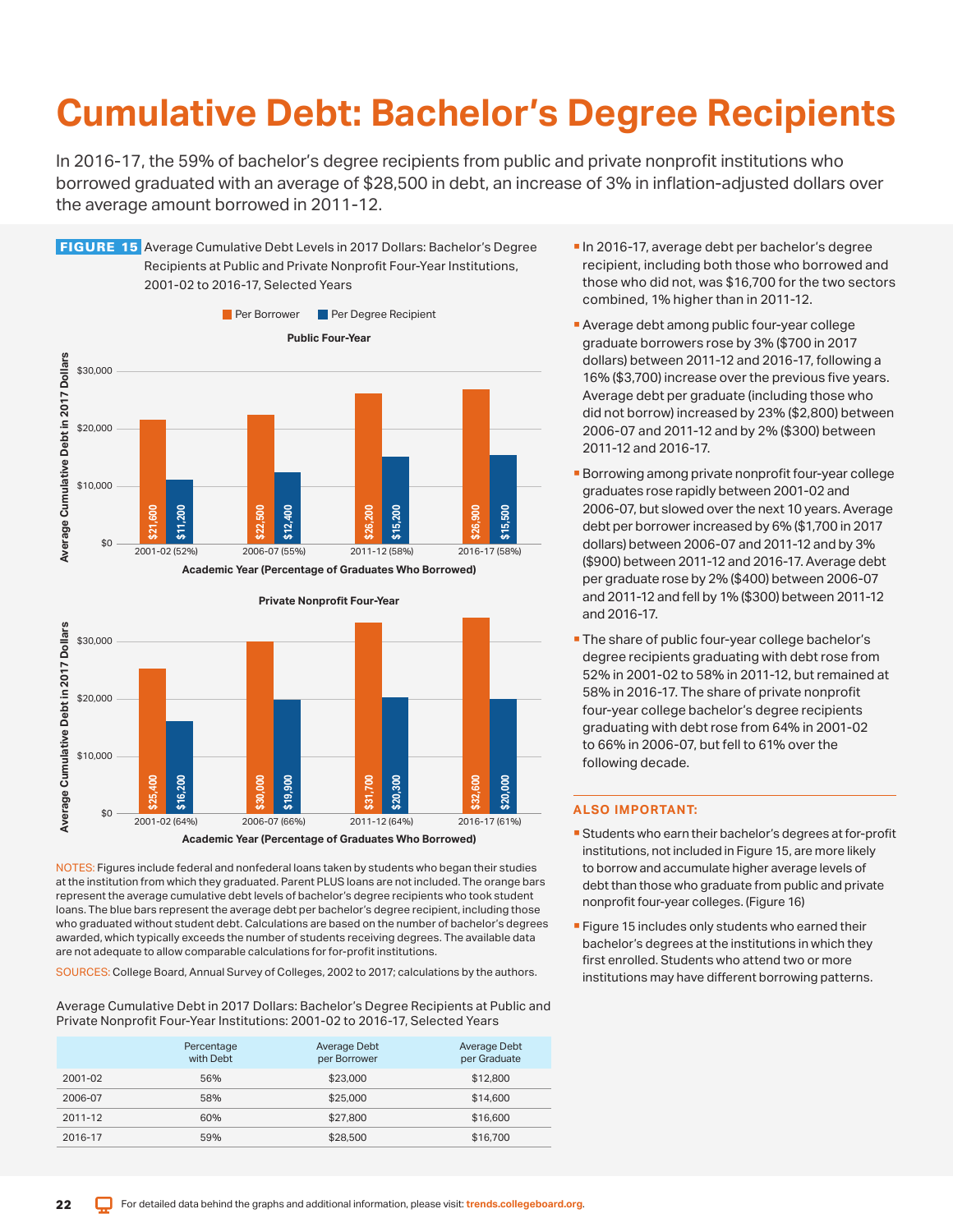## <span id="page-22-0"></span>**Cumulative Debt: Undergraduate Degree Recipients**

The share of 2015-16 bachelor's degree recipients who borrowed \$50,000 or more for their undergraduate studies ranged from 7% of those who earned their degrees at public four-year colleges and universities to 32% of those who graduated from for-profit institutions.







NOTES: Percentages in parentheses on vertical axes represent the share of students earning their credentials in the specified sectors. These percentages do not sum to 100 because a small percentage of students earn degrees at institutions not included in the sectors reported. For example, the bachelor's degree graph excludes students who earned their bachelor's degrees at public and private nonprofit two-year schools and the associate degree and certificate graphs exclude students who earned their credentials at public and private nonprofit four-year schools.

SOURCES: NCES, National Postsecondary Student Aid Study (NPSAS), 2016; calculations by the authors.

- Half of the students who completed associate degrees in 2015-16 graduated without taking student loans. This included 59% of those who graduated from public two-year colleges and 12% of those who earned their degrees from for-profit institutions.
- In 2015-16, non-degree-granting for-profit institutions granted 30% of all undergraduate certificates. Among students completing these programs, 15% did not take student loans and 17% borrowed \$20,000 or more. More than half of certificate completers who attended public two-year institutions graduated without debt and 15% borrowed \$20,000 or more.

- Undergraduate certificate programs are short-term programs that prepare students for gainful employment in a recognized occupation. To qualify for federal financial aid, they must meet program hour specifications.
- In 2015-16, 24% of the 3.9 million undergraduate credentials conferred were certificates, 26% were associate degrees, and 50% were bachelor's degrees. (NCES, *Digest of Education Statistics 2017*, Table 318.40)
- **Average debt by type of degree conceals considerable** variation across borrowers of different backgrounds. For example, among bachelor's degree recipients, 11% of dependent students borrowed \$40,000 or more, while 28% of independent students borrowed this much. And among dependent students, the share of students borrowing to fund their bachelor's degrees goes down as family incomes go up.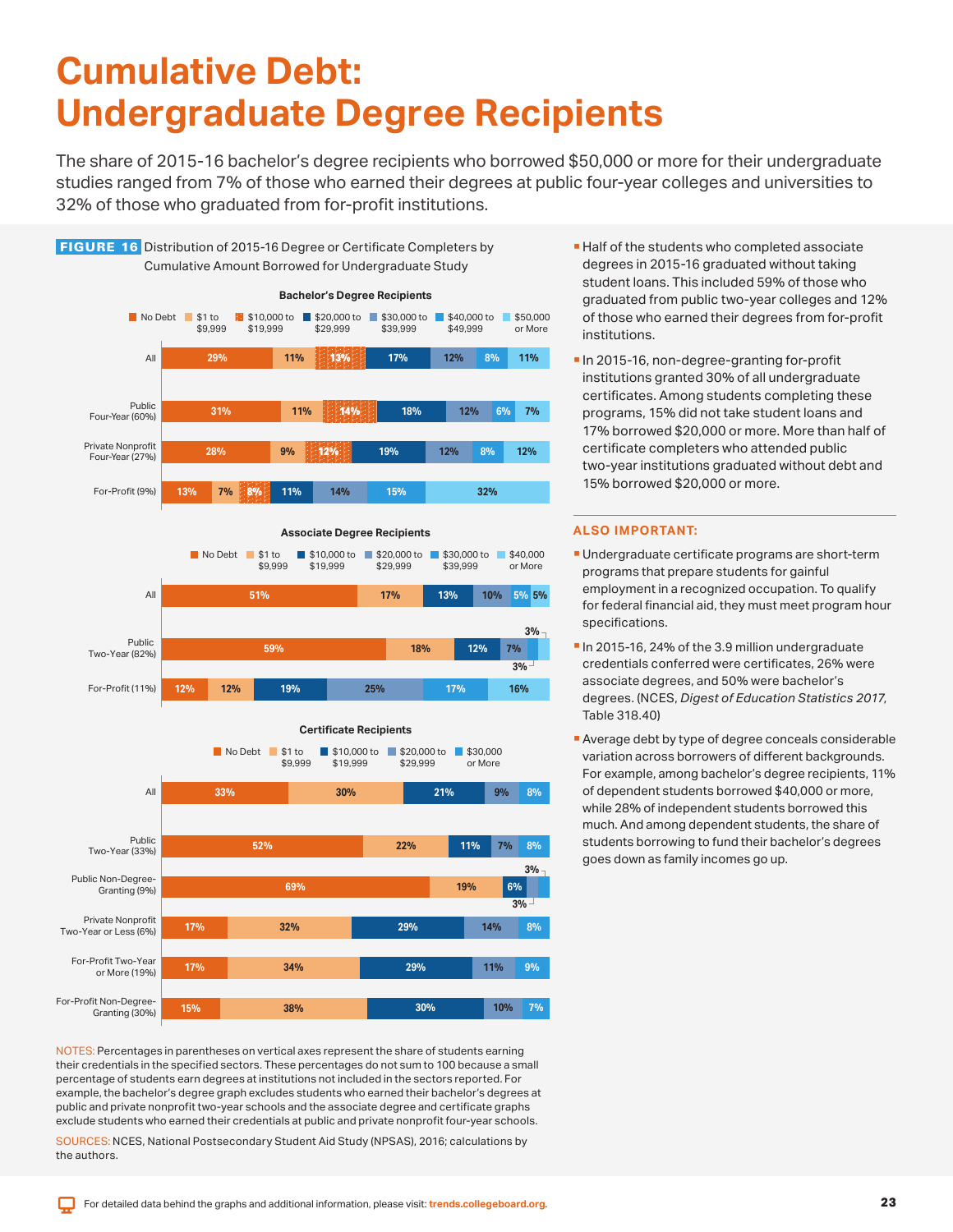### <span id="page-23-0"></span>**Cumulative Debt: Graduate Degree Recipients**

In 2015-16, 5% of master's degree recipients, 20% of doctoral degree recipients, and 50% of professional degree recipients borrowed \$100,000 or more to fund their graduate school study.





NOTES: Includes all loans borrowed for graduate study. Percentages on the vertical axis represent shares of graduates from each sector. Percentages may not sum to 100 because of rounding.

SOURCES: NCES, National Postsecondary Student Aid Study (NPSAS), 2016; calculations by the authors.

- **The share of master's degree recipients who did** not borrow for graduate school ranged from a low of 21% at for-profit institutions to a high of 42% at public universities.
- More than half of public university doctoral degree recipients avoided borrowing for graduate school, while 12% borrowed \$100,000 or more.
- Sixteen percent of 2015-16 doctoral degree recipients earned their degrees at for-profit institutions; 51% of these students borrowed \$100,000 or more for graduate school.
- More than one-quarter of students who earned professional degrees at private nonprofit universities in 2015-16 borrowed \$200,000 or more for graduate study, as did 9% of those who graduated with professional degrees from public universities.

- Almost three-quarters of graduate-level credentials earned are master's degrees; 12% are professional degrees; 5% are research doctoral degrees; and the remaining credentials are post-baccalaureate certificates. (NPSAS, 2016)
- **Professional degrees include those in chiropractic** medicine, dentistry, law, medicine, optometry, osteopathic medicine, pharmacy, podiatry, and veterinary medicine.
- In 2016, median earnings among adults 25 and older were \$91,600 for those with doctoral degrees and \$100,100 for those with professional degrees. (U.S. Census Bureau, Table PINC-03)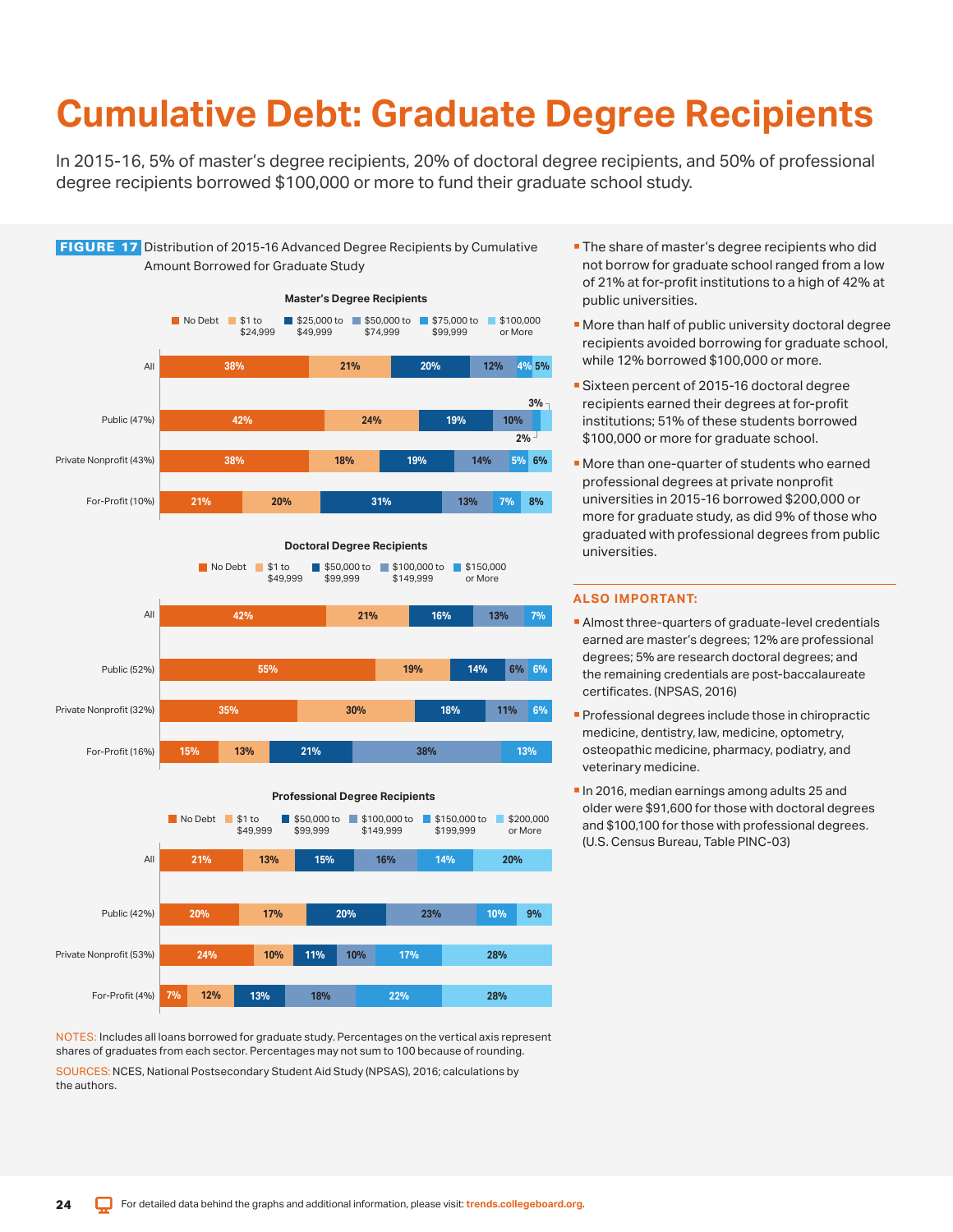In 2015-16, full-time students received an average of \$7,300 in grant aid at public four-year institutions and \$4,680 at public two-year institutions.

<span id="page-24-0"></span>

NOTES: Includes full-time undergraduate students who were U.S. citizens or permanent residents. Percentages may not sum to 100 because of rounding.

SOURCES: NCES, NPSAS, 2016; calculations by the authors.

- students. Independent students received less At both public four-year and public two-year institutions, full-time independent students received more grant aid, on average, than dependent funding from state, institutional, and private and employer grants, but more from federal grants and, particularly, veterans and military grants.
- **At public four-year colleges and universities,** dependent students from families with incomes less than \$35,000 received almost half of their grant aid from the federal government. Those from families with incomes of \$70,000 or more received very little federal aid; more than half of the grant aid these students received came from their institutions.
- At public two-year colleges, dependent students from families with incomes less than \$35,000 received three-quarters of their grant aid from the federal government. Institutional grant aid in this sector was skewed toward more affluent students, with average grants ranging from \$230 per independent student and \$380 per dependent student from families with incomes less than \$35,000 to \$970 for those from families with incomes of \$120,000 or higher.

- In 2015-16, public doctoral universities awarded institutional aid averaging \$5,750 to 43% of their full-time domestic undergraduate students—an average of \$2,490 per student. Public nondoctoral universities awarded institutional aid averaging \$3,730 to 30% of their full-time domestic undergraduate students—an average of \$1,110 per student.
- universities and 24% attended non-doctoral-granting Students from higher-income families attending public four-year institutions are more likely than those from lower-income families to attend doctoral universities. In 2015-16, 76% of dependent students from the lowest family income quartile attended doctoral institutions. Among those from the highest income quartile, these shares were 85% and 15%, respectively.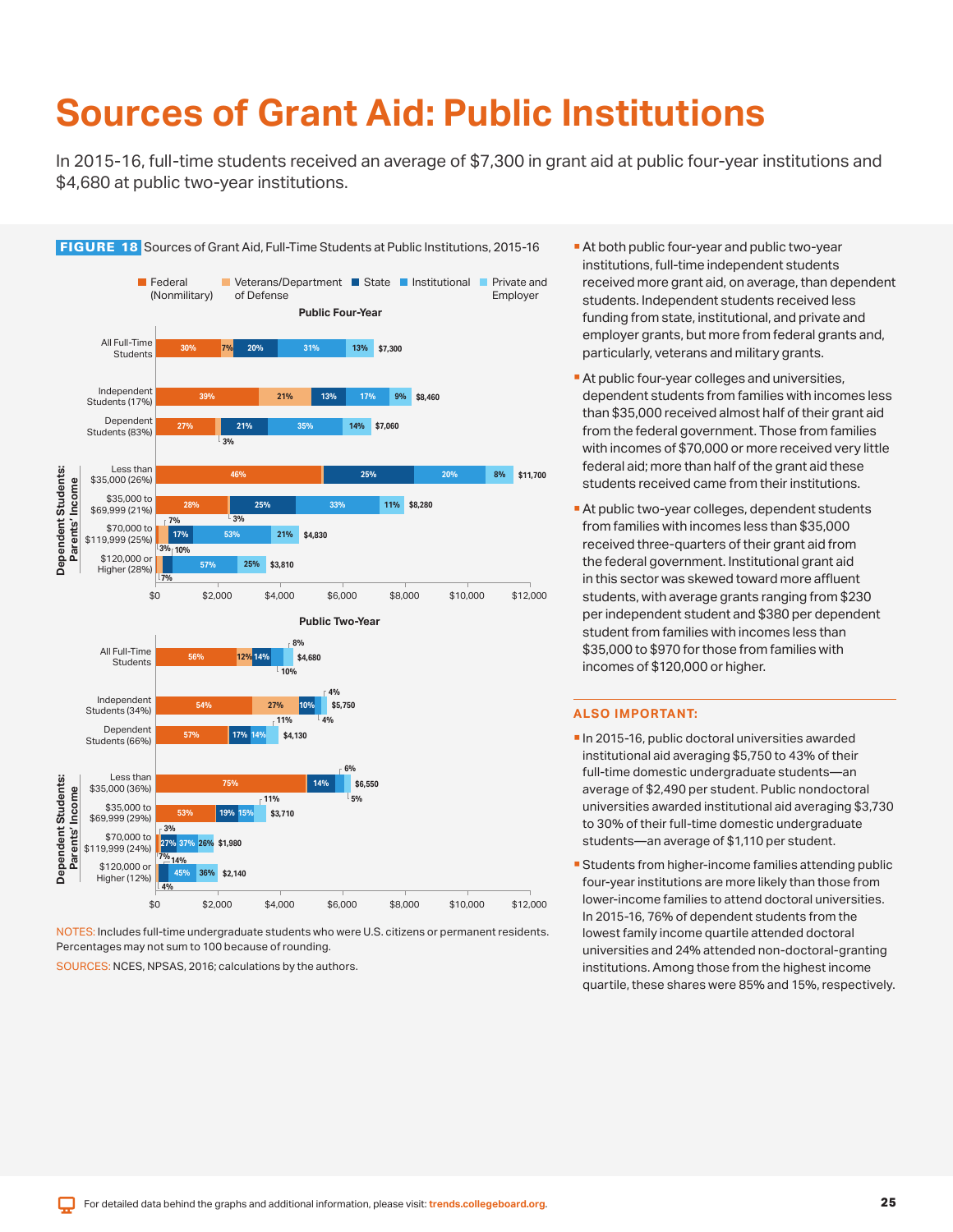### <span id="page-25-0"></span>**Sources of Grant Aid: Private Institutions**

In 2015-16, low-income students enrolled full time at private nonprofit four-year colleges and universities received 63% of their total grant aid from their institutions—an average of \$16,590 per student out of a total of \$26,220 of grant aid from all sources.



NOTES: Includes full-time undergraduate students who were U.S. citizens or permanent residents. Percentages may not sum to 100 because of rounding.

SOURCES: NCES, NPSAS, 2016; calculations by the authors.

- Students from families with incomes of \$120,000 or higher received 85% of their total grant aid from their institutions—an average of \$13,510 per student out of a total of \$15,860.
- Average total grant aid for independent students at private nonprofit institutions was only about 60% of the average amount received by dependent students in 2015-16. Independent students received more funding from federal grants including aid to veterans and the military, but less from states, from private sources and employers and, particularly, from institutions.
- In 2015-16, full-time students at for-profit institutions received 42% of their grant aid from federal nonmilitary grants, 33% from veterans and military grants, and 15% from their institutions.
- Average institutional grant aid per student in the for-profit sector ranged from \$910 for independent students and \$1,920 for dependent students from families with incomes below \$35,000 to \$2,920 for those with incomes between \$70,000 and \$120,000.

- In 2015-16, very selective private nonprofit four-year institutions awarded 73% of their full-time domestic students an average of \$24,340 in grant aid—an average of \$17,670 per student. Forty-five percent of dependent students from families with incomes of \$120,000 or more enrolled in the private nonprofit sector attended these very selective institutions, as did 25% to 30% of those from lower-income families and 21% of independent students. (Selectivity is defined by NPSAS based on the share of students admitted and SAT®/ACT scores.)
- Minimally selective and open admission four-year private nonprofit institutions awarded 43% of their full-time students an average of \$11,450 in grant aid—an average of \$4,910 per student. Four percent of dependent students from families with incomes of \$120,000 or more enrolled in the private nonprofit sector attended these institutions, compared with 20% of those from the lowest-income families and 34% of independent students in this sector.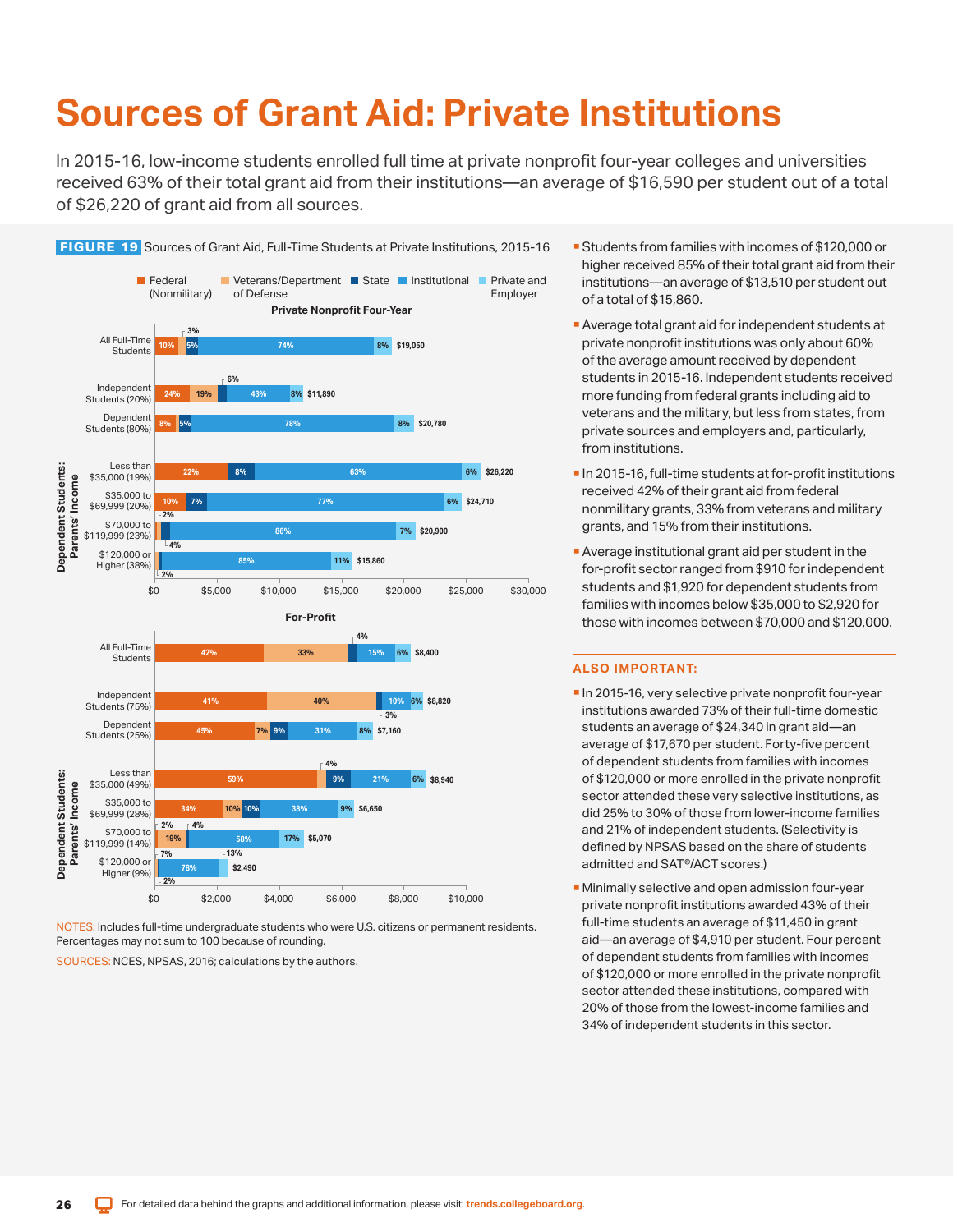### <span id="page-26-0"></span>**Pell Grants**

The share of undergraduate students receiving Pell Grants rose from 25% in 2007-08 to a peak of 38% in 2011-12. It then declined steadily to 32% in 2017-18.



NOTES: IPEDS headcount enrollments are adjusted for the difference between total headcount, which counts students more than once if they are enrolled in more than one institution at the same time, and unduplicated headcount reported by the National Student Clearinghouse (NSC). Twelve-month undergraduate headcount for 2017-18 is estimated from NSC data.

SOURCES: NCES, *Postsecondary Institutions and Cost of Attendance in 2017-18, Degrees and Other Awards Conferred, 2016-17, and 12-Month Enrollment, 2016-17: First Look (Preliminary Data)* and earlier editions; National Student Clearinghouse, *Current Term Enrollment Estimates: Spring 2018*; U.S. Department of Education, *Federal Pell Grant Program End-of-Year Report 2016-17*; U.S. Department of Education, Federal Student Aid Data Center, Title IV Program Volume Reports and Aid Recipients Summary; calculations by the authors.

### FIGURE 20B Total Pell Grant Expenditures and Number of Recipients, 1977-78 to 2017-18



- **The number of undergraduates declined by** 2.6 million (10%) between 2011-12 and 2017-18. The number of Pell Grant recipients declined by 2.4 million (26%) over these six years.
- Total Pell Grant expenditures increased from \$6.1 billion (in 2017 dollars) in 1977-78 to \$9.7 billion in 1997-98 and to \$28.2 billion in 2017-18. Over the decade from 2007-08 to 2017-18, expenditures spiked from \$17.2 billion in 2007-08 to \$40.1 billion in 2010-11, before falling back to \$28.2 billion in 2017-18.
- **The percentage of Pell Grant recipients who are** independent students, with eligibility determined by their own financial circumstances rather than those of their parents, increased from 39% in 1977-78 to 57% in 1997-98. This percentage declined from 58% in 2007-08 and 2012-13 to 51% in 2016-17.

### **ALSO IMPORTANT:**

 Changes in Pell Grant expenditures result from changes in the legislated maximum grant, the formula for determining expected family contributions, the number of enrolled students, the share of students enrolling full time, and the financial circumstances of students and families.

Percentage of Recipients Who Were Independent, 1977-78 to 2016-17, Selected Years

| Year    | Percentage of Recipients<br>Who Were Independent |  |
|---------|--------------------------------------------------|--|
| 1977-78 | 39%                                              |  |
| 1987-88 | 58%                                              |  |
| 1997-98 | 57%                                              |  |
| 2007-08 | 58%                                              |  |
| 2012-13 | 58%                                              |  |
| 2013-14 | 56%                                              |  |
| 2014-15 | 55%                                              |  |
| 2015-16 | 53%                                              |  |
| 2016-17 | 51%                                              |  |

SOURCES: U.S. Department of Education, *Federal Pell Grant Program End-of-Year Report, 1977-78 through 2016-17*; U.S. Department of Education, Federal Student Aid Data Center, Title IV Program Volume Reports and Aid Recipients Summary; calculations by the authors.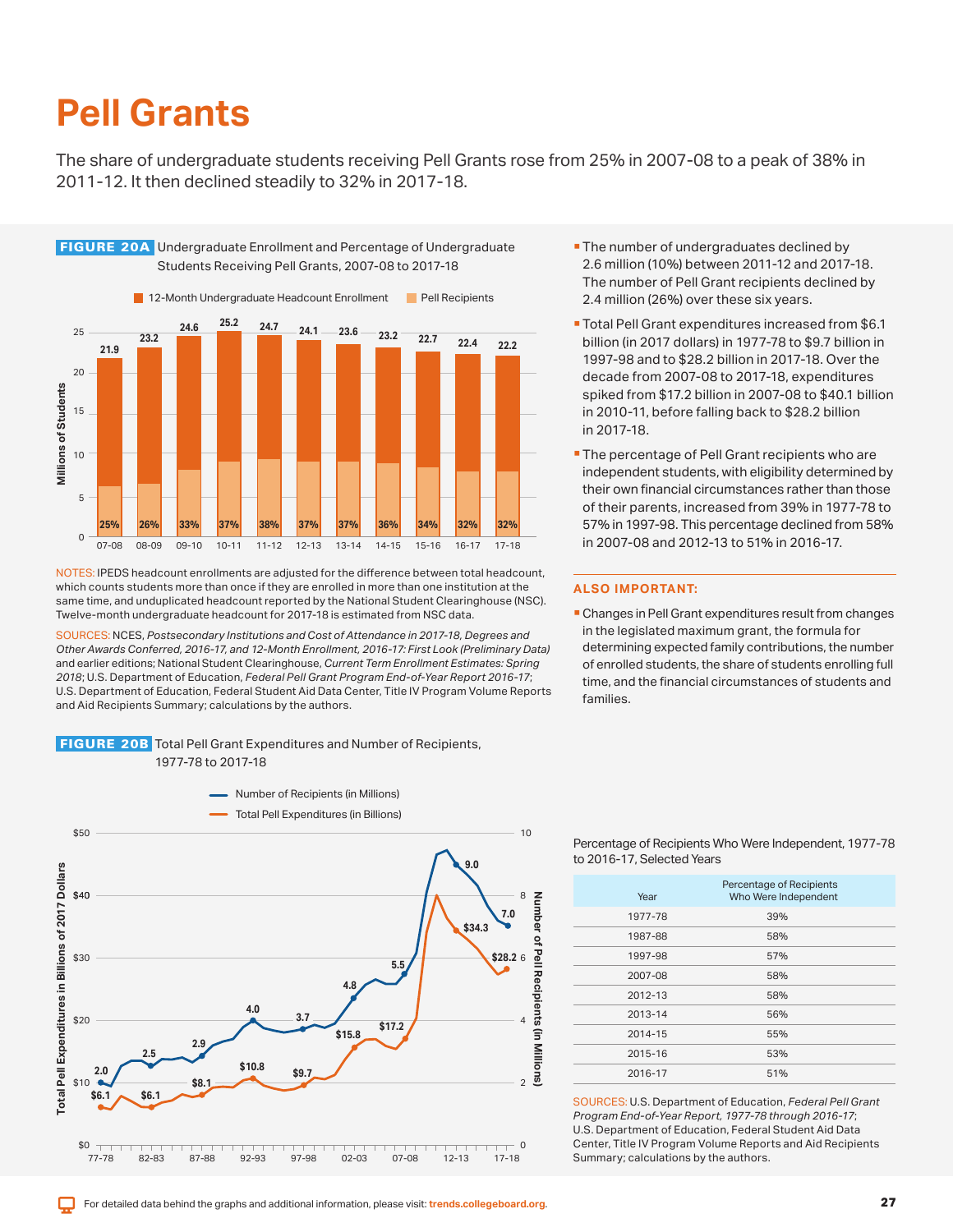### <span id="page-27-0"></span>**Pell Grants**

The maximum Pell Grant amount, which is legislated by Congress, has fluctuated over time. The \$5,920 maximum Pell Grant in 2017-18 was 44% higher in inflation-adjusted dollars than it was 20 years earlier, but only 5% higher than it was 40 years earlier, in 1977-78.



FIGURE 21A Maximum and Average Pell Grants in 2017 Dollars, 1977-78 to 2017-18

SOURCES: U.S. Department of Education, *Federal Pell Grant Program End-of-Year Report, 1977-78* 

*through 2016-17*; U.S. Department of Education, Federal Student Aid Data Center, Title IV Program Volume Reports and Aid Recipients Summary; calculations by the authors.





18-19 60% 29% 17% 13% SOURCES: The College Board, *Trends in College Pricing 2018*, Table 2 online; U.S. Department of Education, Federal Student Aid Data Center.

- **The maximum Pell Grant is the most frequently cited** measure of per-student subsidies provided by the program. However, most students receive smaller grants because they are enrolled part time or because their family incomes and assets reduce their aid eligibility. In 2017-18, when the maximum Pell Grant was \$5,920, the average grant was \$4,010.
- **The percentage of average public four-year in-state** published tuition and fees covered by the maximum Pell Grant declined from 92% in 1998-99 to 72% in 2008-09 and to 60% in 2018-19.
- **The percentage of average private nonprofit** four-year published tuition and fees covered by the maximum Pell Grant declined from 20% in 1998-99 to 19% in 2008-09 and to 17% in 2018-19.

### **ALSO IMPORTANT:**

- The maximum Pell Grant for 2018-19 is \$6,095, about the same as in 2017-18 after adjusting for the 3.0% increase in the Consumer Price Index.
- In 2016-17, 27% of recipients received the maximum grant of \$5,815. (U.S. Department of Education, *Federal Pell Grant Program End-of-Year Report 2016-17*, Table 3A)
- Between 2008-09 and 2018-19, published tuition and fees increased by 3.1% per year at public four-year institutions and by 2.3% per year at private nonprofit institutions, while the maximum Pell Grant increased by 1.2% per year, after adjusting for inflation.

Maximum Pell Grant as a Percentage of Published Prices in 2018 Dollars, 1998-99 to 2018-19, Selected Years

|           |                            | Public Four-Year In-State                           | Private Nonprofit Four-Year |                                                     |  |
|-----------|----------------------------|-----------------------------------------------------|-----------------------------|-----------------------------------------------------|--|
|           | <b>Tuition and</b><br>Fees | Tuition<br>and Fees and<br>Room and<br><b>Board</b> | <b>Tuition and</b><br>Fees  | Tuition<br>and Fees and<br>Room and<br><b>Board</b> |  |
| 98-99     | 92%                        | 39%                                                 | 20%                         | 15%                                                 |  |
| $03 - 04$ | 87%                        | 38%                                                 | 21%                         | 16%                                                 |  |
| 08-09     | 72%                        | 33%                                                 | 19%                         | 14%                                                 |  |
| $13 - 14$ | 64%                        | 31%                                                 | 19%                         | 14%                                                 |  |
| $18-19$   | 60%                        | 29%                                                 | 17%                         | 13%                                                 |  |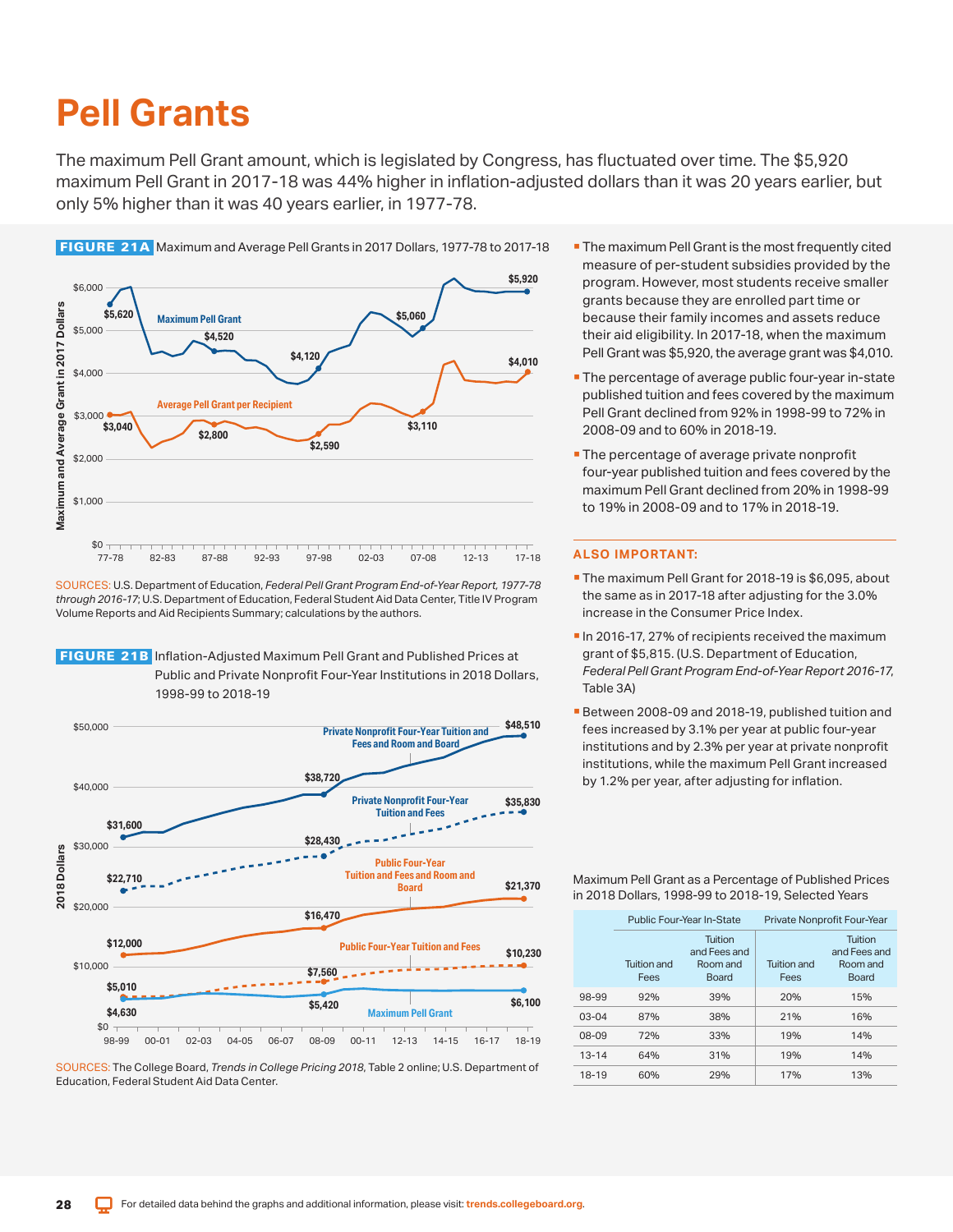### <span id="page-28-0"></span>**Pell Grants**

In 2016-17, 56% of Pell Grant recipients were younger than 24, 23% were between 24 and 30, and 20% were older than 30.



NOTES: Percentages on the vertical axis represent percentages of recipients in each age group. Percentages may not sum to 100 because of rounding.

SOURCE: U.S. Department of Education, *2016-17 Federal Pell Grant Program End-of-Year Report*, Table 11A.



**FIGURE 22B** Distribution of Pell Grant Recipients by Dependency Status and Family Income, 2016-17

NOTES: Percentages on the vertical axis represent percentages of recipients in each group. Percentages may not sum to 100% because of rounding.

SOURCE: U.S. Department of Education, *2016-17 Federal Pell Grant Program End-of-Year Report*, Table 2.

- In 2016-17, 49% of Pell Grant recipients were dependent students; 37% of these students came from families with incomes of \$20,000 or less, and another 36% came from families with incomes between \$20,000 and \$40,000.
- were independent students; 30% had dependents Fifty-one percent of 2016-17 Pell Grant recipients of their own; and 21% were independent students without dependents.
- **Among independent Pell Grant recipients with** dependents, 47% had family incomes of \$20,000 or less, and another 32% had incomes between \$20,000 and \$40,000.
- **Fifty-three percent of independent Pell Grant** recipients without dependents had family incomes of \$9,000 or less; another 35% had incomes between \$9,000 and \$20,000.

- eir own; and 21<br>
eir own; and 21<br>
out dependent<br>
ong independe<br>
endents, 47% |<br>
ss, and anothe<br>
000 and \$40,0<br>
-three percent<br>
oients without<br>
0,000 or less; a<br>
ween \$9,000 ar<br> **IMPORTANT**<br>
age distributior<br>
similar to the The age distribution of Pell Grant recipients in 2016-17 was similar to the age distribution in 1996-97. In both years, 56% of recipients were 23 or younger and 20% were over age 30. However, between 2009-10 and 2011-12, about one-quarter of Pell Grant recipients were over the age of 30. (*Federal Pell Grant Program End-of-Year Reports*, 1996-97 and 2016-17)
- 51% of dependent recipients, 63% of independent In 2016-17, 63% of Pell Grant recipients had zero expected family contribution (EFC). This included recipients without dependents, and 81% of independent recipients with dependents. (*2016-17 Federal Pell Grant Program End-of-Year Report*, Table 2)
- In 2016-17, 12% of dependent recipients received a Pell Grant of less than \$1,500 and 38% received \$5,400 or more. (*2016-17 Federal Pell Grant Program End-of-Year Report*, Table 3B)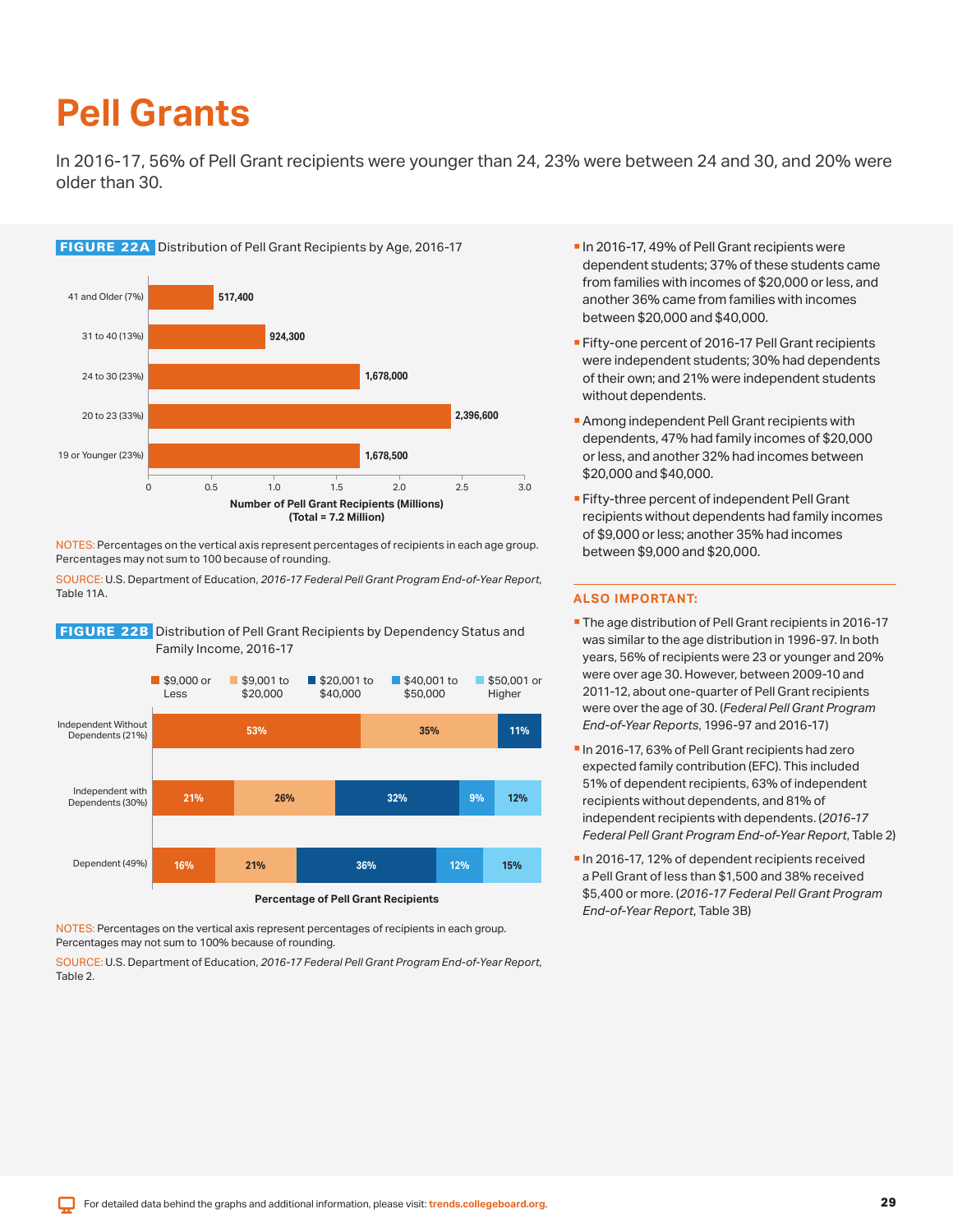## <span id="page-29-0"></span>**State Grants**

State grant aid per full-time equivalent undergraduate student rose for the fifth consecutive year in 2016-17, to \$820—an increase of \$120 (17%) since 2011-12.



NOTE: Percentages displayed represent percentages of total undergraduate state grant aid for which students' financial circumstances were considered. SOURCE: National Association of State Student Grant and Aid Programs (NASSGAP) Annual Survey, 1976-77 to 2016-17, Tables 1 and 12.



FIGURE 23B Need-Based State Grant Aid as a Percentage of Total Undergraduate State Grant Aid by State, 2016-17

NOTES: Need-based aid includes any grants for which financial circumstances contribute to eligibility. Non-need-based aid refers to grants for which financial circumstances have no influence on eligibility. New Hampshire did not award state grant aid to undergraduate students in 2016-17.

SOURCE: NASSGAP Annual Survey, 2016-17, Table 1.

- **In 1981-82 and earlier years, virtually all state grant aid was based**<br>On students' financial circumstances. The share that was on students' financial circumstances. The share that was need-based declined gradually to a low of 71% in 2010-11. From 2013-14 through 2016-17, 76% of state grant aid was need-based.
- In 2016-17, half of the states considered students' financial 2016-17. (NASSGAP Annual Survey, 2006-07, 2011-12, and 2016-17) circumstances in allocating at least 95% of their state grant aid. Fifteen states considered students' financial circumstances when awarding less than half of their state grant aid.

Total spending on state grant aid increased from \$9 billion (in 2016 dollars) in 2006-07 to \$10 billion in 2011-12, and to \$11 billion in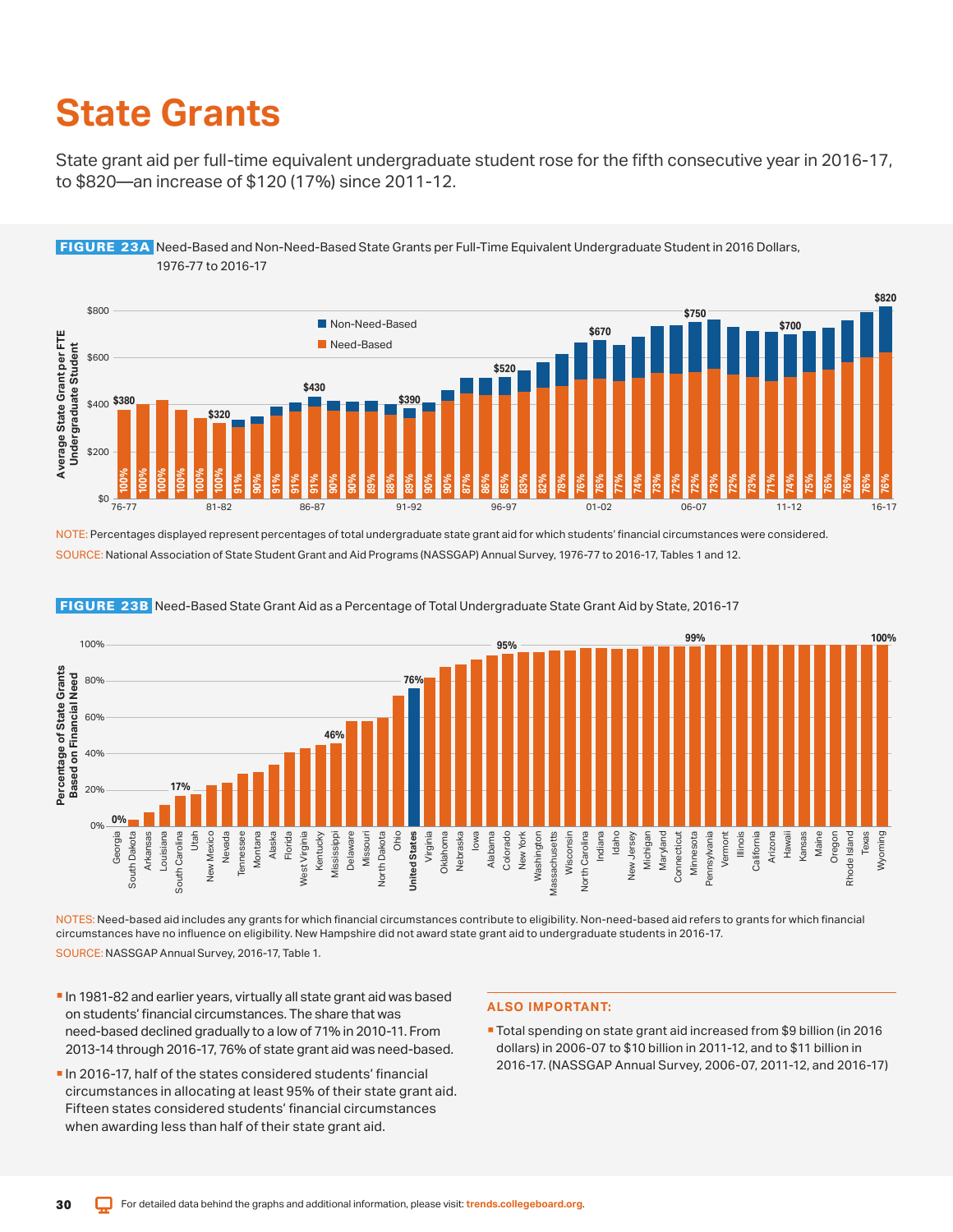## <span id="page-30-0"></span>**State Grants**

In 2016-17, state grant aid per full-time equivalent (FTE) undergraduate student ranged from under \$200 in nine states to over \$1,000 in 13 states.



FIGURE 24A State Grant Aid per Full-Time Equivalent (FTE) Undergraduate Student, 2016-17

NOTES: Full-time equivalent students include both state residents and out-of-state students. States do not award grant aid to nonresidents. SOURCES: NASSGAP Annual Survey, 2016-17, Tables 1 and 12; calculations by the authors.



FIGURE 24B State Grant Expenditures as a Percentage of Total State Support for Higher Education by State, 2016-17

NOTE: State grant expenditures include funding for both undergraduate and graduate students. SOURCE: NASSGAP Annual Survey, 2016-17, Table 14.

- South Carolina, with the highest grant aid per FTE undergraduate student, considered the financial circumstances of recipients for only 17% of state grant funds in 2016-17. Georgia, the second most generous state, allocates its grant funds without regard to students' financial circumstances. (Figure 23B)
- Overall, state grant expenditures constituted 13% of total state support for higher education in 2016-17. Thirteen states devoted less than 5% of their higher education funding to grant aid for students; nine states directed more than 20% of their funding to individual students rather than to institutions.

- In 2016-17, four states provided 42% of all state grant aid dollars, with California accounting for 18% of the total.
- Some state-funded grant aid is in the form of "tuition set-aside" programs through which a portion of tuition revenues at public institutions—or of increases in tuition—is dedicated to grant aid. Some of these funds are included in reported state grant aid, but others are not. Tuition remission dollars, not always reported as state grant aid, are sizable in several states.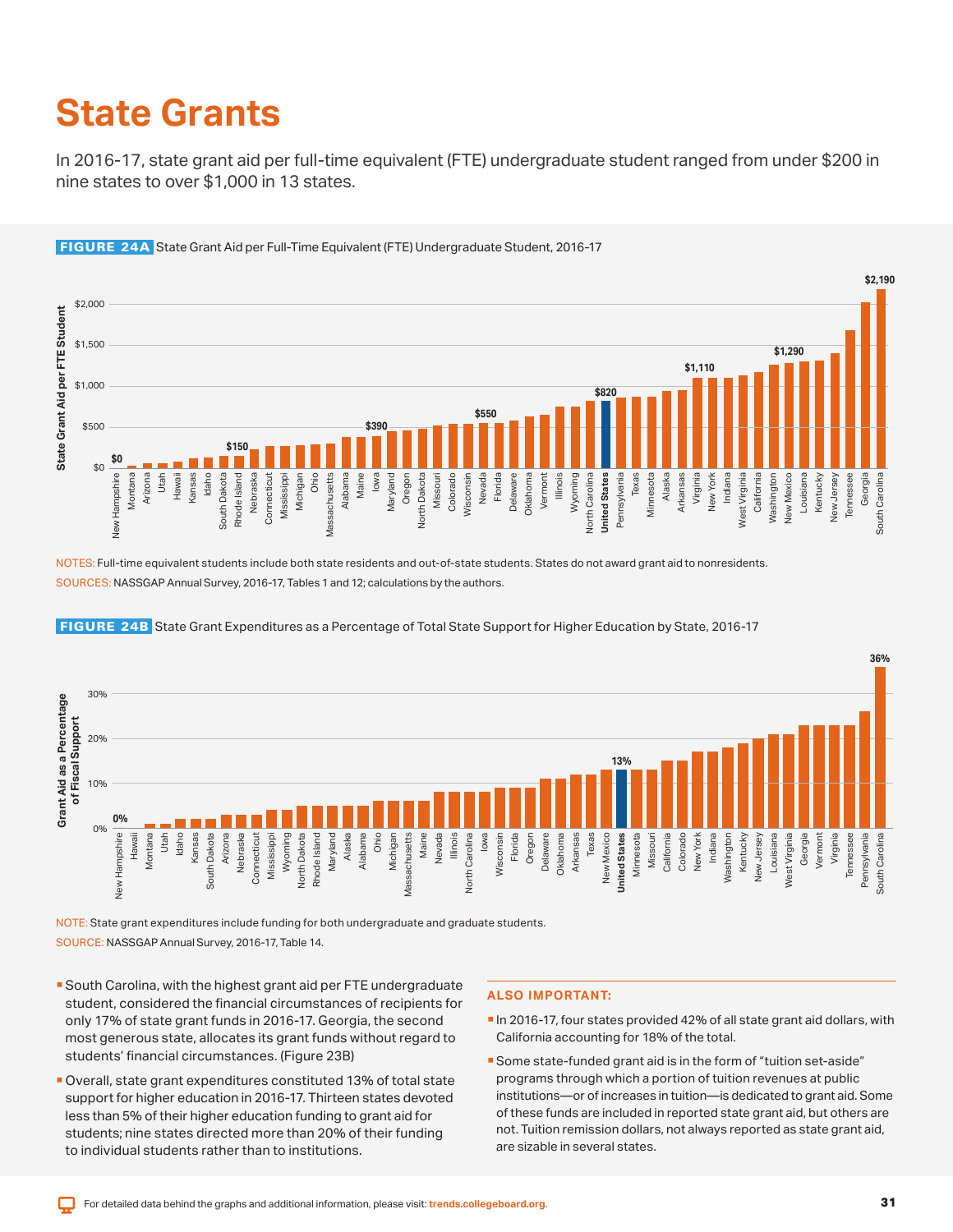### <span id="page-31-0"></span>**Institutional Grants**

In 2015-16, private nonprofit four-year institutions with tuition and fees of \$45,000 or higher awarded, on average, about two and a half times as much grant aid to dependent students from families with incomes below \$35,000 as to those from families with incomes of \$120,000 or higher (\$33,260 vs. \$12,840).



FIGURE 25B Average Institutional Grant Aid, Full-Time Undergraduates at Public Lower-price private nonprofit four-year institutions Doctoral and Master's Institutions, 2015-16



NOTES: Includes full-time undergraduates who were U.S. citizens or permanent residents. Averages are across all full-time students enrolled for the full year at one institution, including those who did not receive institutional grant aid. Non-need-based aid is based entirely on merit or other circumstances not related to need and includes athletic and merit scholarships, tuition waivers of all kinds, and other categories of institutional awards. Each tuition and fee category in Figure 25A includes about one-quarter of full-time undergraduates in the sector. Public bachelor's colleges, which enroll about 5% of undergraduates in the public sector, are not included in Figure 25B.

SOURCES: NCES, NPSAS 2016; calculations by the authors.

tend to award larger shares of their grant aid without regard to the financial circumstances of recipients. In 2015-16, the lowest-price institutions (those with tuition and fees of less than \$25,000) awarded more institutional grant aid, on average, to students from families with incomes of \$70,000 or higher than to those from families with lower incomes.

- **On average, dependent students from families with** incomes below \$35,000 received more than five times as much institutional grant aid at high-tuition private colleges in 2015-16 as similar students at low-tuition private colleges (\$33,260 vs. \$6,160). Students from families with incomes of \$120,000 or higher received, on average, about 50% more grant aid at high-tuition colleges than similar students at low-tuition colleges (\$12,840 vs. \$8,660).
- In 2015-16, public doctoral universities distributed 62% of their institutional grant aid without regard to students' financial need; at public master's universities, it was 71%.
- In 2015-16, the lowest-income dependent students at public doctoral universities received about 25% more institutional grant aid, on average, than those from families with incomes of \$120,000 or higher (\$3,110 vs. \$2,490). At public master's universities, average institutional grants were similar for students from all income groups.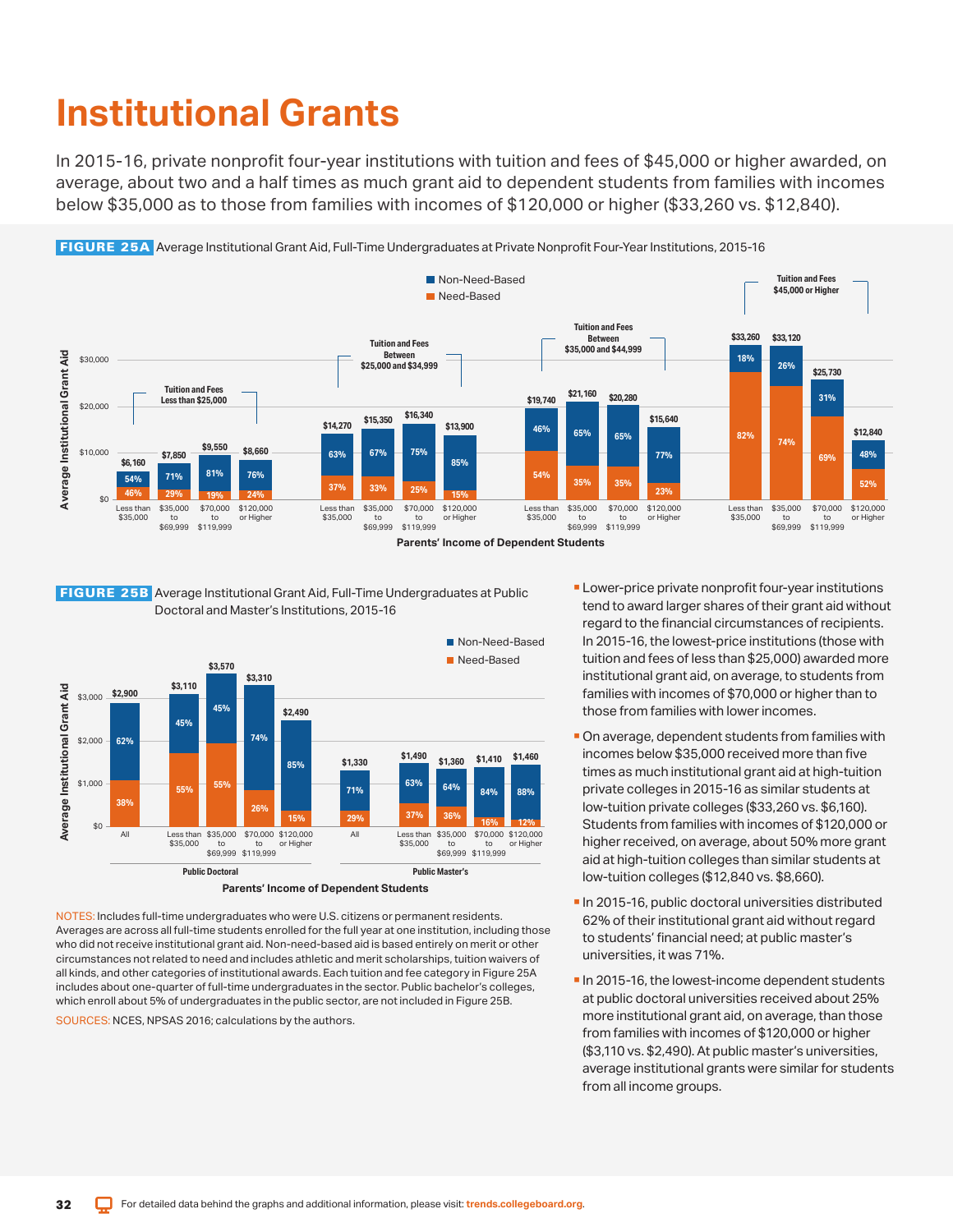## <span id="page-32-0"></span>**Education Tax Credits and Tuition Deductions**

The implementation of the American Opportunity Tax Credit in 2009 shifted the benefits of the education tax credits from filers with incomes between \$25,000 and \$100,000 to those with lower and higher incomes.



 FIGURE 26B Total Education Tax Credits and Savings from Tuition Deductions in Billions of 2016 Dollars, 1998 to 2016, Selected Years



NOTES: The total and average values of tax credits and deductions are best estimates based on data from the Internal Revenue Service. A portion of nonrefundable dollars claimed on nontaxable returns is excluded to account for credits and deductions that do not reduce tax liability. The value of tax deductions is estimated based on applicable marginal tax rates. Percentages may not sum to 100 because of rounding.

SOURCES: Internal Revenue Service, Statistics of Income 1998 to 2016, Tables 1.3, 1.4, 3.3; calculations by the authors.

- In 2016, about a quarter of the benefits of the federal education tax credits went to tax filers with incomes between \$100,000 and \$180,000; a slightly smaller share went to filers with incomes of \$25,000 or less; and just over half went to those with incomes between \$25,000 and \$100,000.
- In 2016, students and parents saved about \$16.6 billion on their federal income taxes through tax credits and deductions for higher education expenses. This form of subsidy was \$8.8 billion (in 2016 dollars) in 2006 and \$22.9 billion in 2010.
- **Tax savings for students and parents who claimed** education tax credits averaged about \$1,500 in 2016.

- **Education tax credits and deductions are "tax** expenditures." They reduce federal income tax liabilities and federal tax revenues and have the same impact on the federal budget as direct expenditures such as Pell Grants.
- **The American Opportunity Tax Credit, which accounts** for most of the total credits and deductions, is available to taxpayers with adjusted gross incomes as high as \$180,000. The maximum benefit per filer is \$2,500, with up to \$1,000 of that amount available as a refund to filers with no tax liability.
- **Because the credit is only partially refundable, many** low-income filers who have low or no tax liabilities receive smaller credits than higher-income filers who can subtract the full credit from the amount they owe.
- About one quarter of undergraduates are ineligible for education tax credits because they do not pay tuition out of pocket. Many low-income students receive federal and state grant aid that covers tuition and fees; living costs are not qualifying expenses for education tax credits and deductions. (Delisle and Dancy, "A New Look at Tuition Tax Benefits," 2015)
- In 2016, 12.4 million taxpayers deducted \$13.4 billion in student loan interest, generating about \$2 billion in tax savings for those borrowers. (Internal Revenue Service, Statistics of Income, 2016, Table 1.4; Fiscal Year 2017, Analytical Perspectives, Budget of the U.S. Government FY18, Table 13-1)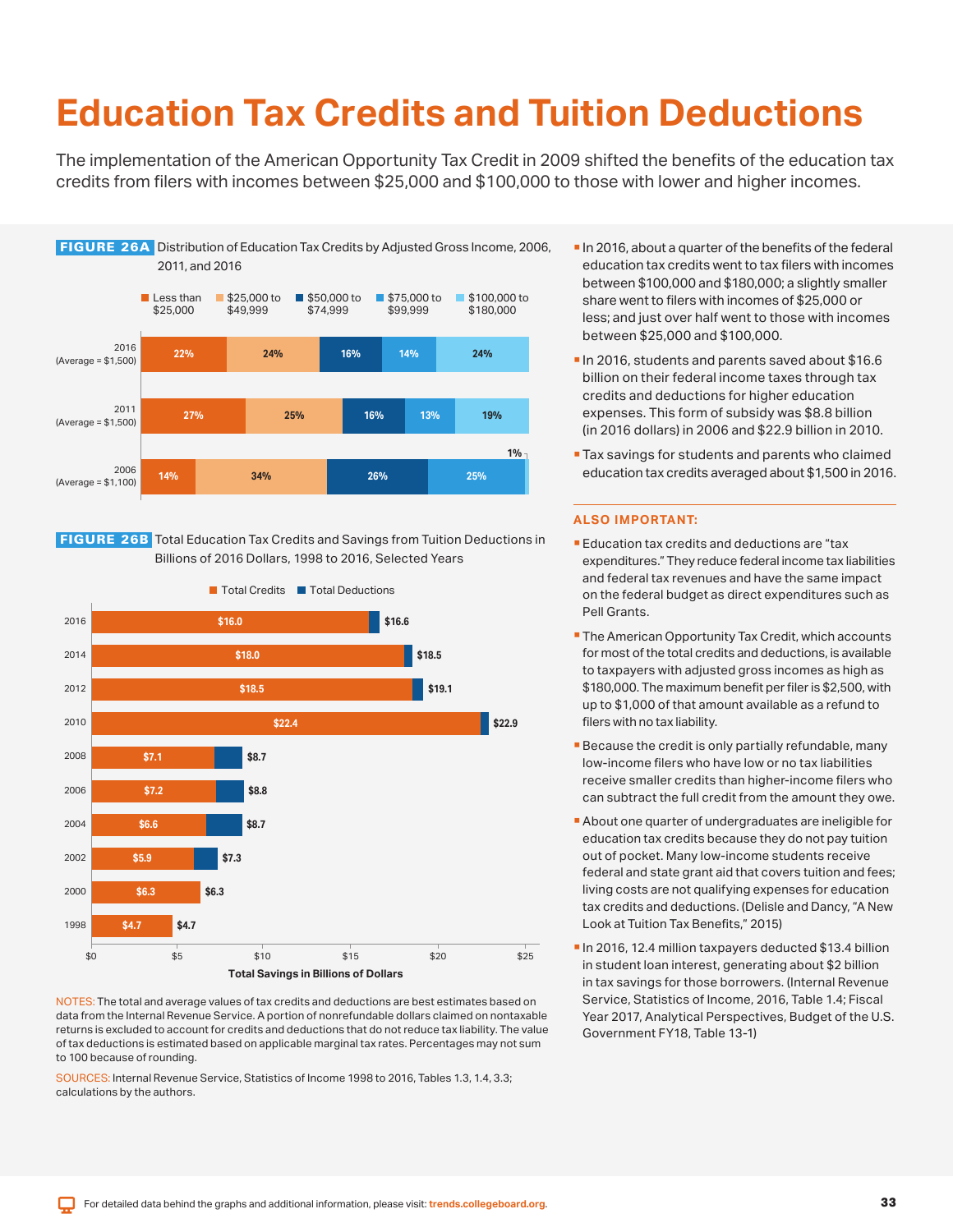### <span id="page-33-0"></span>**Notes and Sources**

#### **Campus-Based Aid (FWS, Perkins, and FSEOG), Iraq and Afghanistan Service Grants, and ACG/SMART Grants:**

U.S. Department of Education, [Annual Federal Program Data Books](http://www2.ed.gov/finaid/prof/resources/data/ope.html). Federal Work-Study (FWS), and Federal Supplemental Educational Opportunity Grant (FSEOG) amounts include allocated federal funds only. Institutional matching funds required since 1989-90 for FSEOG are reported under institutional grants. No funds have been appropriated for new federal capital contributions to the Perkins Loan program since FY06, and the program is funded from past federal and institutional capital contributions as well as collections from borrowers.

**Education Tax Benefits:** Income Tax Returns, All Returns, Tables 1.3, 1.4, 2, and 3.3. Data on education tax credits are authors' estimates based on IRS data on the volume of Hope, Lifetime Learning, and American Opportunity credits for tax years 1998 and later. A portion of nonrefundable dollars claimed on nontaxable returns is excluded to account for credits that do not reduce tax liability. Tax deductions are based on IRS Statistics of Income Table 1.4, with associated savings estimated by the authors based on the marginal tax rates applied to the taxable income of the taxpayers in each income bracket claiming the deduction on taxable returns. Calendar year amounts are split between the two associated academic years.

#### **Federal Subsidized and Unsubsidized Student Loans:**

2009-10 and prior: unpublished data provided by the U.S. Department of Education staff; 2010-11 and after: Federal Student Aid Data Center, Title IV Program Volume Reports. Because the Federal Student Aid Data Center will continue to update the loan volume after each academic year ends, we adjusted the 2017-18 data (released in September 2018) using the average of the percentage change between July 2015 and July 2016 in the reported 2014-15 loan volume, the percentage change between July 2016 and July 2017 in the reported 2015-16 loan volume, and the percentage change between July 2017 and July 2018 in the reported 2016-17 loan volume.

Prior to 1993-94, federal Subsidized and Unsubsidized Loans for students were made by banks and other private lenders and guaranteed by the federal government. From 1994-95 through 2009-10, the guaranteed loan program, known as the Federal Family Education Loan Program (FFELP), continued alongside the Federal Direct Loan Program (FDLP), which lends federal funds to students. Beginning in 2010-11, all of the loans are Federal Direct Subsidized or Unsubsidized Loans.

Subsidized Loans are need-based student loans for which the federal government pays the interest while the student is in school and during a six-month grace period thereafter. Prior to June 2012, these loans were available to both undergraduate and graduate students, but the Budget Control Act of 2011 eliminated the program for graduate students, whose federal loans are now all Unsubsidized or Grad PLUS loans. Interest accrues on Unsubsidized Loans from the time they are disbursed.

**Institutional Grants:** 2015-16 and prior: IPEDS Finance data. Estimated for 2016-17 and 2017-18. Estimated figures represent best approximations and are updated each year as additional information becomes available.

**Nonfederal Loans:** Estimates of nonfederal borrowing rely on data from MeasureOne. Between 2011-12 and 2016-17, we supplemented these data with information from the Consumer Bankers Association and the Consumer Financial Protection Bureau. Earlier data are based on information provided by lenders supplemented by data from annual reports and from NPSAS. Estimates of institutional lending are based on NPSAS, as well as a survey of institutions conducted for the College Board by the National Association of Student Financial Aid Administrators (NASFAA). We no longer report state and institutional loans separately from private loans because of changes in MeasureOne's methodology and data availability issues.

**Pell Grant Program:** 2016-17 and prior: *Federal Pell Grant Program End-of-Year Report*; 2017-18: Federal Student Aid Data Center, Title IV Program Volume Reports.

**Private and Employer Grants:** Estimates are based on data included in NPSAS and on National Scholarship Providers Association surveys of major private student grant providers, supplemented by information from annual reports of selected scholarship providers, data from institutional financial aid offices, and the College Board's Annual Survey of Colleges.

**State Grant Programs:** 20th through 48th Annual Survey Reports of the National Association of State Student Grant and Aid Programs (NASSGAP) for 1988-89 to 2016-17 and estimated for 2017-18.

**Veterans Benefits:** Benefits Program series (annual publication for each fiscal year), U.S. Department of Veterans Affairs, Office of Budget and Finance. Veterans benefits are payments for postsecondary education and training to veterans and their dependents, including the Post-9/11 Veterans Educational Assistance Program established in 2009-10 and all programs established earlier. The Iraq and Afghanistan Service Grants program, begun in 2010-11, provides non-need-based grants for students whose parent or guardian was a member of the Armed Forces who died in Iraq or Afghanistan as a result of performing military service after Sept. 11, 2001. Estimates include benefits for active duty military members.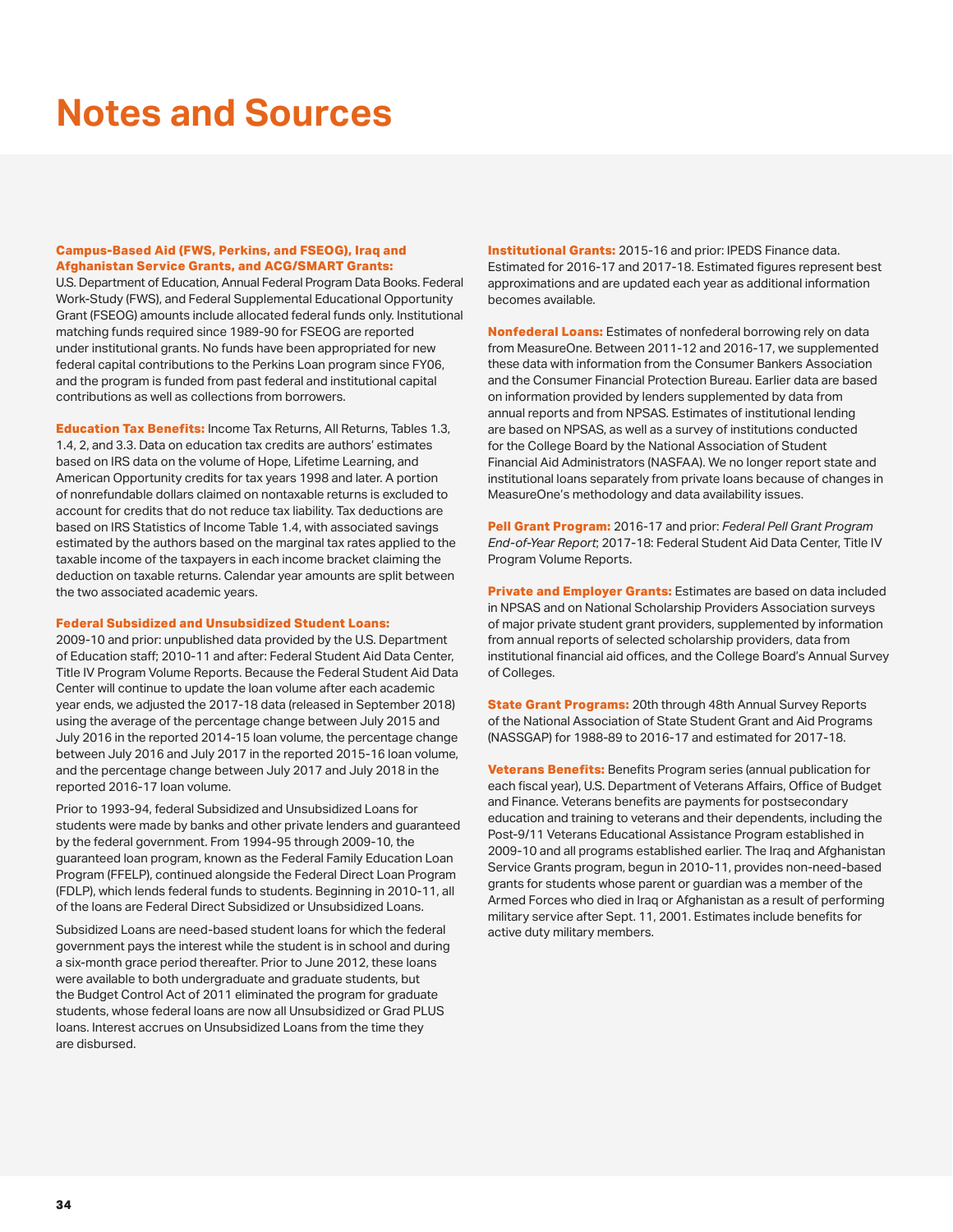*Trends in Student Aid* was authored by Sandy Baum, nonresident fellow at the Urban Institute; Jennifer Ma, senior policy research scientist at the College Board; Matea Pender, policy research scientist at the College Board; and CJ Libassi, senior policy research analyst at the College Board.

#### **CONTACT INFORMATION FOR THE AUTHORS**

sandybaum73@gmail.com trends@collegeboard.org

*Trends in Student Aid* and its companion report, *Trends in College Pricing*, are supplemented by a website that makes detailed data available for reference and downloading. The PDF versions of these reports, along with PowerPoint slides of all the graphs, are available on the web:**[trends.collegeboard.org](http://trends.collegeboard.org)**.

Hard copies may be requested by contacting **trends@collegeboard.org**.

Tables, graphs, and data in this report or excerpts thereof may be reproduced or cited, for noncommercial purposes only, provided that the following attribution is included:

Source: Baum, Sandy, Jennifer Ma, Matea Pender, and CJ Libassi (2018), *Trends in Student Aid 2018,* New York: The College Board.

© 2018 The College Board. **[www.collegeboard.org](http://www.collegeboard.org)** 

#### **ACKNOWLEDGMENTS**

Anthony LaRosa and Edward Lu provided critical support for this publication. We also benefited from comments from Dean Bentley, Jessica Howell, Michael Hurwitz, and Melanie Storey. Sandy Alexander provided expert graphic design work. The publication would not have been possible without the cooperation and support of many individuals at the College Board, including Connie Betterton, Robert Gordon, Karen Lanning, Alejandro Leal, George Lilas, Robert Majoros, Jose Rios, and Matt Walsh.

We thank all of those who contributed to the data collection for this publication, especially Charlotte Etier of the National Association of Student Financial Aid Administrators (NASFAA) and Mike Solomon of the Illinois Student Aid Commission.